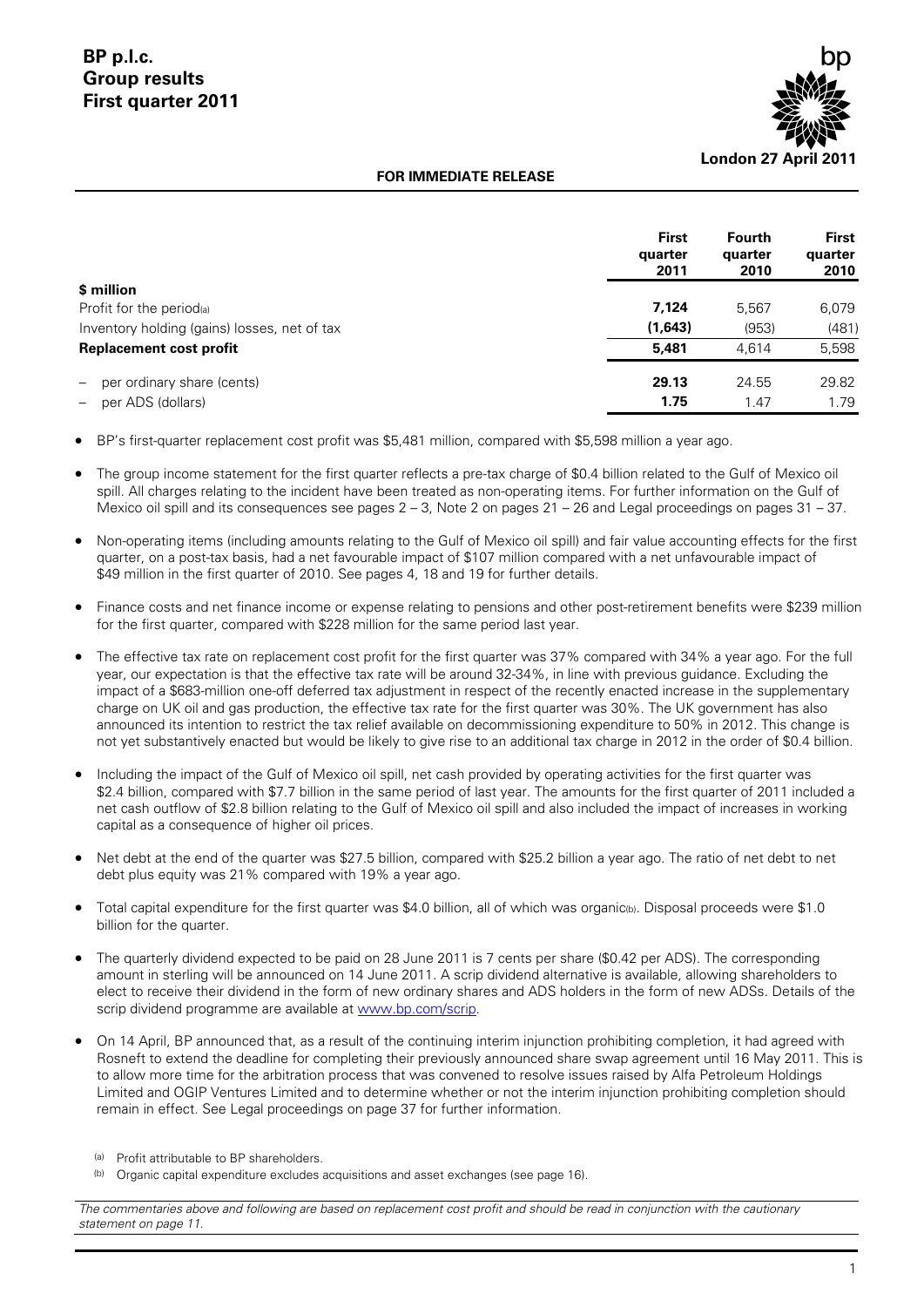#### **Operational update**

During the first quarter of 2011, the majority of the subsea work related to the Gulf of Mexico oil spill was completed. This included the plugging and abandonment (P&A) of the second relief well on 8 March 2011. The last source control vessel, the Discoverer Enterprise, is in the final stages of being cleaned and decontaminated and this is expected to be completed by the end of the second quarter of 2011. Seabed survey work commenced on 21 March 2011 and is expected to take 40 to 60 days, after which a seismic survey is expected to commence with planned completion in the third quarter of 2011.

The majority of the shoreline clean-up phase of the incident was completed in the first quarter of 2011. Limited work continues to complete cleaning of the impacted marshes and barrier islands. Monitoring and maintenance continues on shorelines where clean-up has been completed. Efforts continue to identify and, where practicable to do so safely and effectively, to remove submerged oil mats offshore. Finally, a pilot project to determine the feasibility of recovering the remaining anchors that were used to secure protective boom in the shallow coastal waters of Louisiana is nearing completion.

The phased transition from the Gulf Coast incident management team (GC-IMT) to BP's Gulf Coast Restoration Organization (GCRO) continues, and the response organization continues to maintain resources in line with operational requirements. GCRO state offices have been established in the four impacted Gulf States (Alabama, Florida, Louisiana and Mississippi) and these manage the ongoing activities including any shoreline monitoring and maintenance work and projects. Surveys are scheduled for the fourth quarter of 2011, after the hurricane season, to identify any remaining clean-up needs.

#### **Trust and claims update**

On 15 February 2011, BP made a scheduled \$1.25 billion contribution to the Deepwater Horizon Oil Spill Trust fund, established in 2010 to satisfy legitimate individual and business claims administered by the Gulf Coast Claims Facility (GCCF), state and local government claims resolved by BP, final judgments and settlements, state and local response costs, and natural resource damages (NRD) and related costs. Payments from the Trust during the quarter totalled \$1.1 billion, of which \$934 million was paid through the GCCF to individual and business claimants, \$12 million in relation to state and local government claims, and \$116 million for NRD costs and other resolved items.

On 23 November 2010, the GCCF ended its Emergency Advance Payment process. During the emergency advance phase, the GCCF received claims from 448,970 claimants and paid 169,005 claimants amounts totalling \$2.6 billion. Following a transition period, the GCCF began the second and final phase of the claims process(a). In connection with this second phase, claimants submitting legitimate claims to the GCCF may elect to (i) receive interim payments for substantiated past losses, or (ii) receive an offer for full and final settlement payment and release, with certain exceptions, their right to sue all potentially liable entities including BP. As at 31 March 2011, 267,960 claimants had submitted a claim as part of the second phase, of which 107,955 had been paid and finalized for \$1 billion and 4,343 had been denied. The remaining 155,662 claimants are at various stages of the GCCF's claims review process.

BP received 100 new government claims during the first quarter and has now processed 84% of all government claims filed since the incident occurred, for which BP has made payments totalling \$559 million. The remaining government claims are going through the claims process. These amounts do not include payments to the US Coast Guard for federal government expenses (which include the expenses of a number of federal entities) and agencies from four states.

#### **Restoration, research and other donations**

As part of the Natural Resource Damage Assessment and Restoration (NRDA) process, trustees held a series of public meetings along the Gulf Coast. The first NRDA emergency restoration project was initiated in January 2011 to reduce further injury to migratory birds by creating an additional wintering habitat in the region. Additional emergency restoration projects to address shoreline and aquatic vegetation impacts are in the planning phase, with a project to protect sea turtle eggs and hatchlings expected to begin in the second quarter of 2011.

In January the National Fish and Wildlife Foundation (NFWF) reported that several emergency projects implemented by NFWF using BP funds achieved substantial benefits for wildlife during a six-month period. BP donated \$22 million to the NFWF from the net revenue it received from the sale of oil recovered from the spill.

On 11 February, the Unified Command issued the results of the second part of its Operational Science Advisory Team (OSAT II) study. The report found that environmental impacts of remnant oil found on or near beaches after clean-up operations were relatively minor, and that further cleaning would likely do more harm than good to the ecosystem. The final determination that no further treatment activity is required at a given site will be made in agreement with federal, state and local authorities.

In March, BP completed an agreement with the state of Alabama to provide \$16 million for tourism promotion. In April, BP completed a similar agreement with the state of Florida for \$30 million and an agreement has been reached with the state of Mississippi for \$16 million. Discussions are currently under way with the states of both Mississippi and Alabama regarding contributions for seafood testing and marketing.

As reported at 31 December 2010, the total number of claimants who had filed a claim with the GCCF stood at 468,869, which included claimants under both the emergency advance phase and the second phase.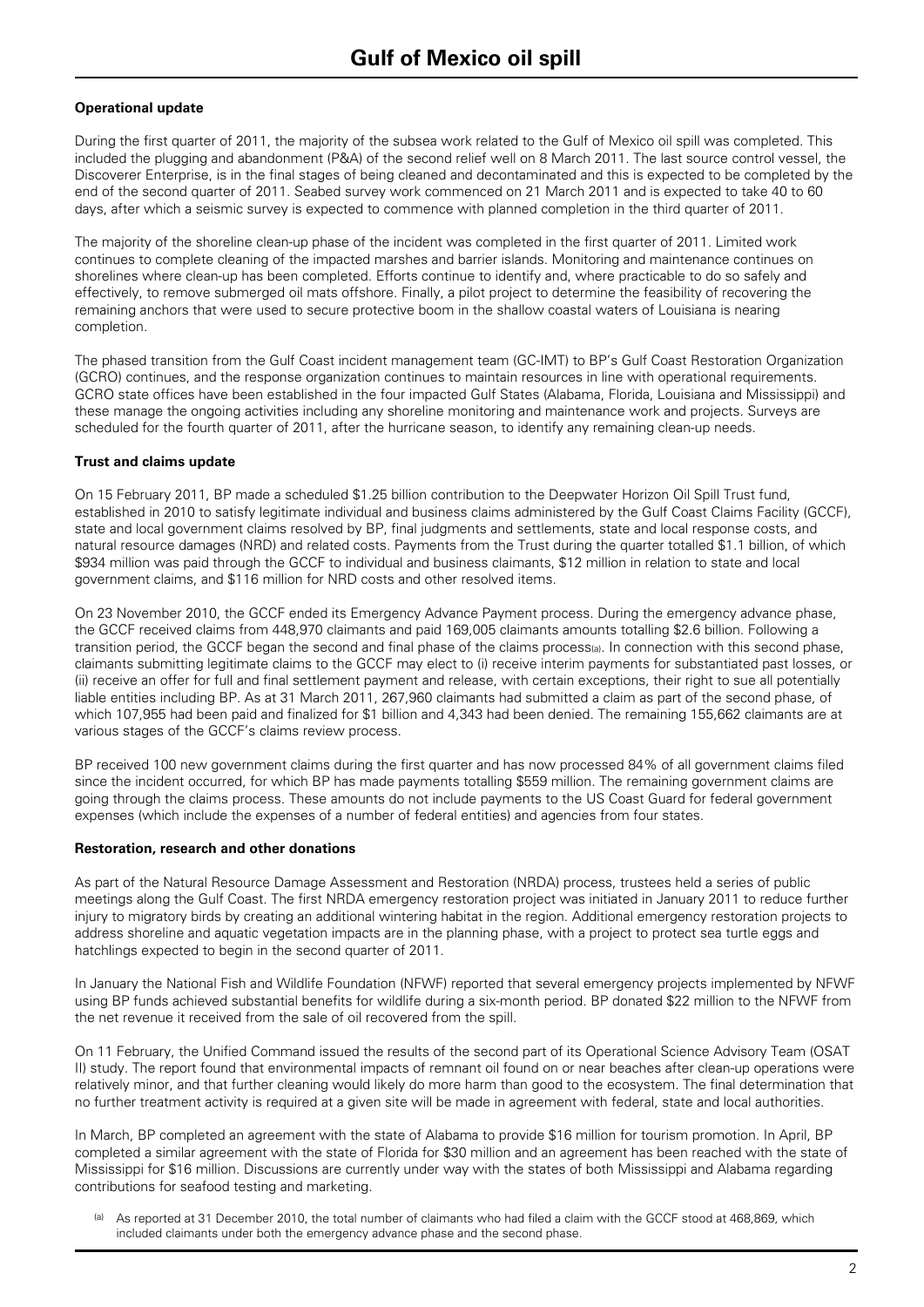The Master Research Agreement between BP and the Gulf of Mexico Alliance for the Gulf of Mexico Research Initiative (GRI) was signed on 14 March 2011. On 25 April 2011, the independent GRI Research Board issued a request for proposals (RFP) for studies into the effects of the Deepwater Horizon incident and the potential associated impact on the environment and public health. The Research Board anticipates awarding the first funds under the RFPs in the summer of 2011.

As of 19 April 2011, all of the US federal commercial waters in the Gulf of Mexico are now open for fishing, including those immediately surrounding the Deepwater Horizon wellhead.

On 21 April 2011, BP entered into a framework agreement with the natural resource trustees for the United States and five Gulf coast states, providing for up to \$1 billion to be spent on early restoration projects to address natural resource injuries resulting from the Gulf of Mexico oil spill. Funding for these projects will come from the \$20-billion Deepwater Horizon Oil Spill Trust. BP will work with the trustees of the Deepwater Horizon Oil Spill Trust to segregate funds to be made available to pay for early restoration projects and other NRD claims. This agreement has no impact on BP's first-quarter profit as the full amount of the trust fund has been previously expensed. Each project that is selected for early restoration pursuant to the framework agreement must be agreed to by BP and all natural resource trustees. Each project agreement will identify the natural resource improvements that the parties expect to achieve with the project, and those improvements will offset BP's alleged liability for natural resource damages in settlement agreements or final court judgements. The parties seek to begin early restoration under this agreement in 2011 and 2012.

#### **Financial update**

The income statement for the first quarter included a pre-tax charge of \$0.4 billion in relation to the incident, reflecting an increase in the oil spill response provision and functional expenses of the GCRO. This is in addition to the pre-tax charge of \$40.9 billion recognized in 2010 which included the \$20-billion trust commitment.

The total amounts that will be paid by BP in relation to all obligations relating to the incident are subject to significant uncertainty as described further in Note 2 on pages 21 – 26 and in BP's *Annual Report and Form 20-F 2010*. Also see Note 2, on page 25 under Contingent assets, for information on partner recovery.

#### **Legal proceedings and investigations**

See Gulf of Mexico oil spill on pages 34 – 39 of BP's *Annual Report and Form 20–F 2010* and Legal proceedings on pages 31 – 37 herein for details of legal proceedings, including external investigations relating to the incident.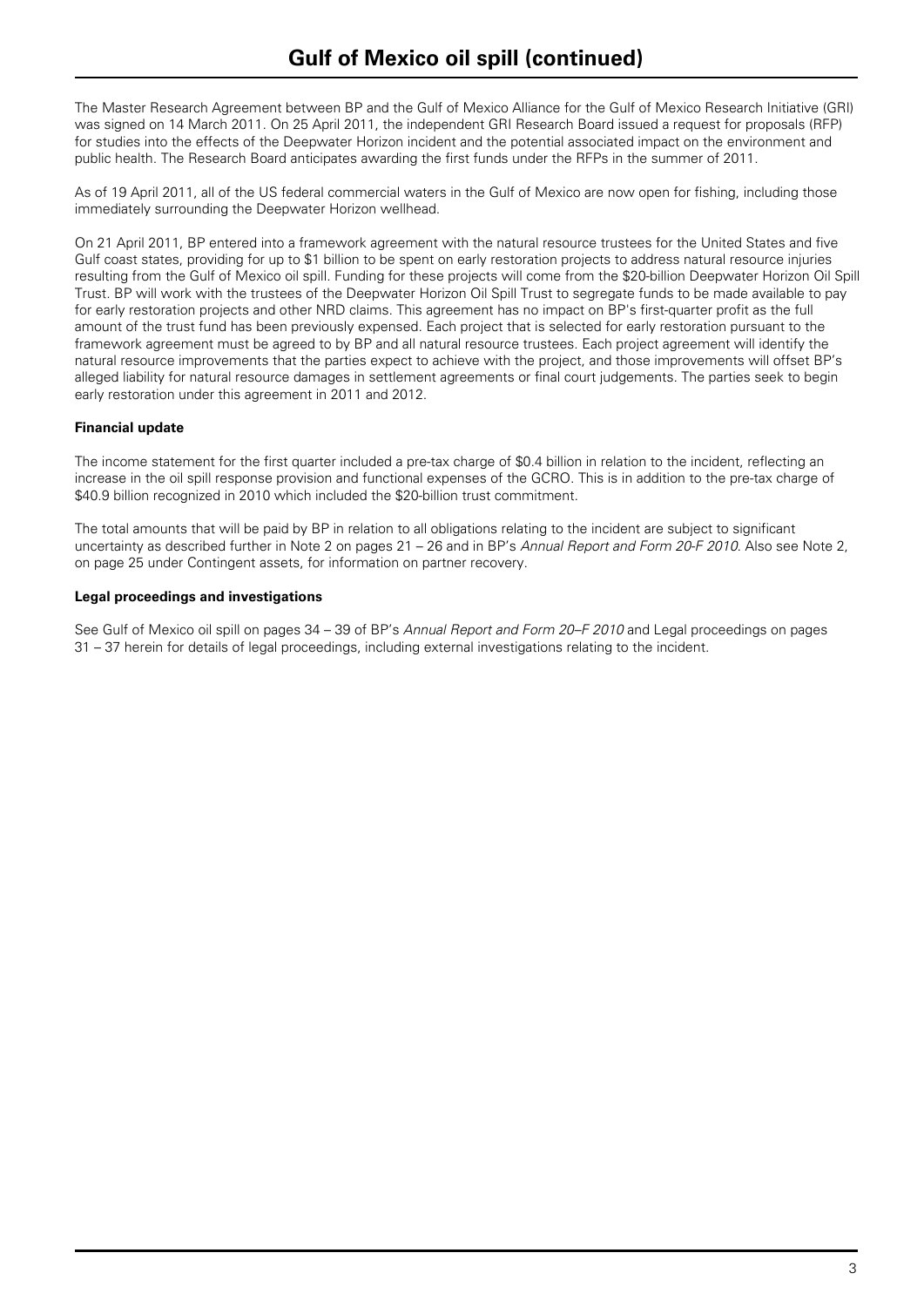## **Analysis of replacement cost profit before interest and tax and reconciliation to profit for the period**

|                                                                                                            | <b>First</b><br>quarter<br>2011 | <b>Fourth</b><br>quarter<br>2010 | First<br>quarter<br>2010 |
|------------------------------------------------------------------------------------------------------------|---------------------------------|----------------------------------|--------------------------|
| \$ million                                                                                                 |                                 |                                  |                          |
| <b>Exploration and Production</b>                                                                          | 8,420                           | 8,000                            | 8,292                    |
| Refining and Marketing                                                                                     | 2,079                           | 964                              | 729                      |
| Other businesses and corporate                                                                             | (478)                           | (550)                            | (328)                    |
| Gulf of Mexico oil spill response(a)                                                                       | (384)                           | (1,010)                          |                          |
| Consolidation adjustment                                                                                   | (542)                           | 56                               | 208                      |
| RC profit before interest and tax(b)                                                                       | 9,095                           | 7,460                            | 8,901                    |
| Finance costs and net finance income or expense relating to<br>pensions and other post-retirement benefits | (239)                           | (346)                            | (228)                    |
| Taxation on a replacement cost basis                                                                       | (3, 314)                        | (2,404)                          | (2,966)                  |
| Minority interest                                                                                          | (61)                            | (96)                             | (109)                    |
| Replacement cost profit attributable to BP shareholders                                                    | 5,481                           | 4,614                            | 5,598                    |
| Inventory holding gains (losses)                                                                           | 2,412                           | 1,445                            | 705                      |
| Taxation (charge) credit on inventory holding gains and losses                                             | (769)                           | (492)                            | (224)                    |
| Profit for the period attributable to BP shareholders                                                      | 7,124                           | 5,567                            | 6,079                    |

(a) See Note 2 on pages  $21 - 26$  for further information on the accounting for the Gulf of Mexico oil spill response.

(b) Replacement cost profit reflects the replacement cost of supplies. For further information see page 17.

## **Total of non-operating items and fair value accounting effects(a)(b)**

|                                     | <b>First</b><br>quarter<br>2011 | <b>Fourth</b><br>quarter<br>2010 | <b>First</b><br>quarter<br>2010 |
|-------------------------------------|---------------------------------|----------------------------------|---------------------------------|
| \$ million                          |                                 |                                  |                                 |
| <b>Exploration and Production</b>   | 739                             | 1,344                            | 104                             |
| Refining and Marketing              | (117)                           | 220                              | (60)                            |
| Other businesses and corporate      | (181)                           | (67)                             | (118)                           |
| Gulf of Mexico oil spill response   | (384)                           | (1,010)                          |                                 |
| Total before interest and taxation  | 57                              | 487                              | (74)                            |
| Finance costs(c)                    | (16)                            | (30)                             |                                 |
| Total before taxation               | 41                              | 457                              | (74)                            |
| Taxation credit (charge)(d)         | 66                              | (207)                            | 25                              |
| Total after taxation for the period | 107                             | 250                              | (49)                            |

(a) An analysis of non-operating items by type is provided on page 18 and an analysis by region is shown on pages 7, 9 and 10.

(b) Information on fair value accounting effects is non-GAAP. For further details, see page 19.

(c) Finance costs relate to the Gulf of Mexico oil spill. See Note 2 on pages  $21 - 26$  for further details.

(d) Tax is calculated using the quarter's effective tax rate (excluding the impact of the Gulf of Mexico oil spill and, for the first quarter 2011, the impact of a \$683-million one-off deferred tax adjustment in respect of the recently enacted increase in the supplementary charge on UK oil and gas production) on replacement cost profit or loss. However, the US statutory tax rate has been used for expenditures relating to the Gulf of Mexico oil spill that qualify for tax relief.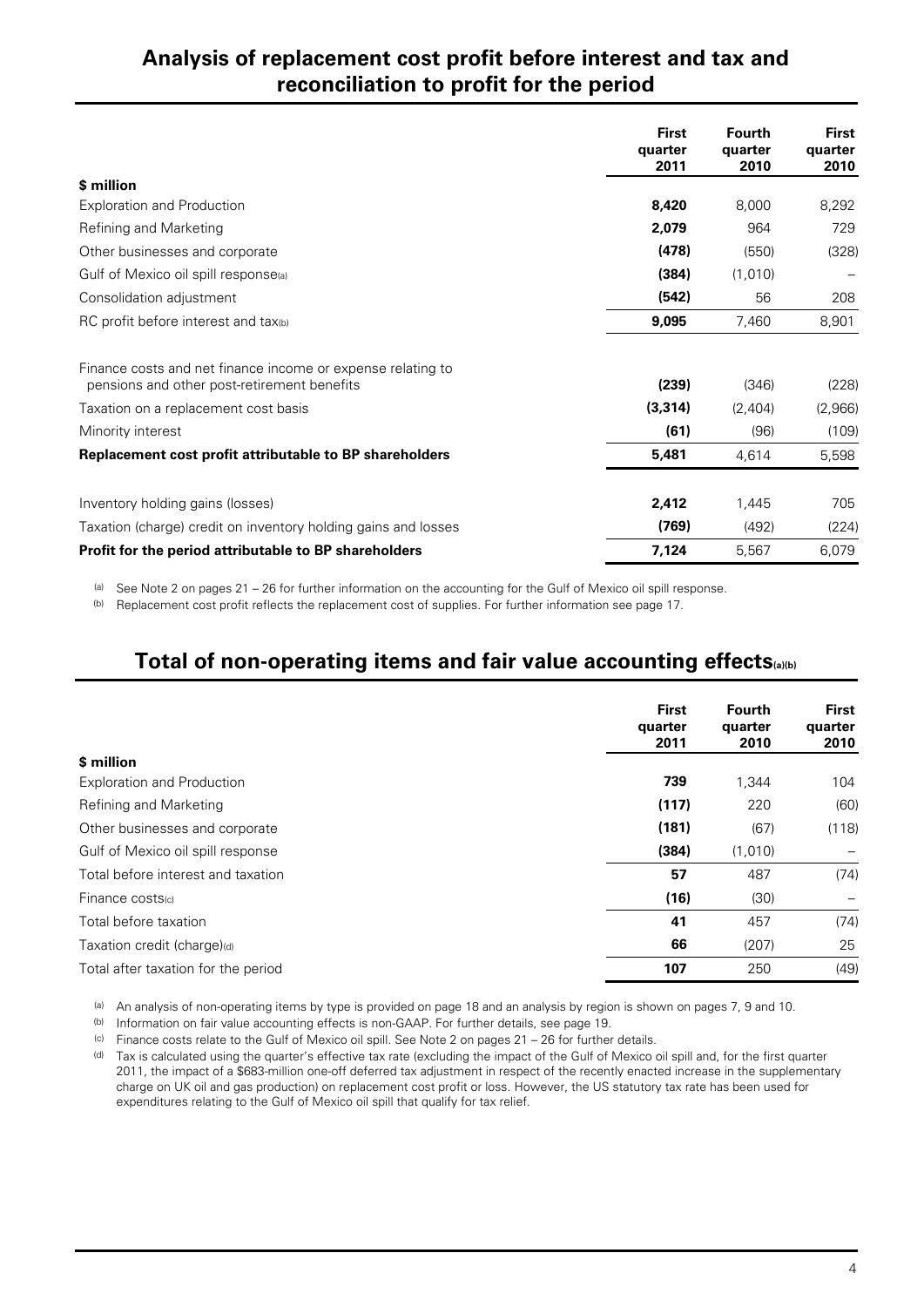### **Per share amounts**

|                                      | <b>First</b><br>quarter<br>2011 | <b>Fourth</b><br>quarter<br>2010 | <b>First</b><br>quarter<br>2010 |
|--------------------------------------|---------------------------------|----------------------------------|---------------------------------|
| <b>Per ordinary share</b> (cents)(a) |                                 |                                  |                                 |
| Profit for the period                | 37.86                           | 29.62                            | 32.39                           |
| RC profit for the period             | 29.13                           | 24.55                            | 29.82                           |
| <b>Per ADS</b> $(dollars)_{(a)}$     |                                 |                                  |                                 |
| Profit for the period                | 2.27                            | 1.78                             | 1.94                            |
| RC profit for the period             | 1.75                            | 1.47                             | 1.79                            |

(a) See Note 6 on page 28 for details of the calculation of earnings per share.

## **Net debt ratio – net debt: net debt + equity**

|                                                          | <b>First</b><br>quarter<br>2011 | <b>Fourth</b><br>quarter<br>2010 | <b>First</b><br>quarter<br>2010 |
|----------------------------------------------------------|---------------------------------|----------------------------------|---------------------------------|
| \$ million                                               |                                 |                                  |                                 |
| Gross debt                                               | 47,102                          | 45.336                           | 32,153                          |
| Less: fair value asset of hedges related to finance debt | 870                             | 916                              | 152                             |
|                                                          | 46,232                          | 44,420                           | 32,001                          |
| Cash and cash equivalents                                | 18,726                          | 18,556                           | 6,841                           |
| Net debt                                                 | 27,506                          | 25.864                           | 25,160                          |
| Equity                                                   | 103,183                         | 95,891                           | 104,978                         |
| Net debt ratio                                           | 21%                             | 21%                              | 19%                             |

See Note 7 on page 29 for further details on finance debt.

Net debt and net debt ratio are non-GAAP measures. Net debt includes the fair value of associated derivative financial instruments that are used to hedge foreign exchange and interest rate risks relating to finance debt, for which hedge accounting is claimed. The derivatives are reported on the balance sheet within the headings 'Derivative financial instruments'. We believe that net debt and net debt ratio provide useful information to investors. Net debt enables investors to see the economic effect of gross debt, related hedges and cash and cash equivalents in total. The net debt ratio enables investors to see how significant net debt is relative to equity from shareholders.

## **Dividends**

#### **Dividends payable**

BP today announced a dividend of 7 cents per ordinary share expected to be paid in June. The corresponding amount in sterling will be announced on 14 June 2011, calculated based on the average of the market exchange rates for the four dealing days commencing on 8 June 2011. Holders of American Depositary Shares (ADSs) will receive \$0.42 per ADS. The dividend is payable on 28 June 2011 to shareholders and ADS holders on the register on 13 May 2011. A scrip dividend alternative is available, allowing shareholders to elect to receive their dividend in the form of new ordinary shares and ADS holders in the form of new ADSs. Details of the scrip dividend programme including the first-quarter dividend and timetable are available at www.bp.com/scrip.

| Dividends paid                        | First<br>quarter<br>2011 | <b>Fourth</b><br>quarter<br>2010 | <b>First</b><br>quarter<br>2010 |
|---------------------------------------|--------------------------|----------------------------------|---------------------------------|
| Dividends paid per ordinary share     |                          |                                  |                                 |
| cents                                 | 7.000                    | $\qquad \qquad -$                | 14.000                          |
| pence                                 | 4.3372                   | $\qquad \qquad -$                | 8.679                           |
| <b>Dividends paid per ADS (cents)</b> | 42.00                    | $\qquad \qquad$                  | 84.00                           |

In the first quarter 2011, the total dividend paid in cash amounted to \$808 million. In addition, 66.6 million new shares were issued to shareholders who had elected to receive their dividends in the form of new shares, rather than cash, through the scrip dividend programme, for a value of \$510 million.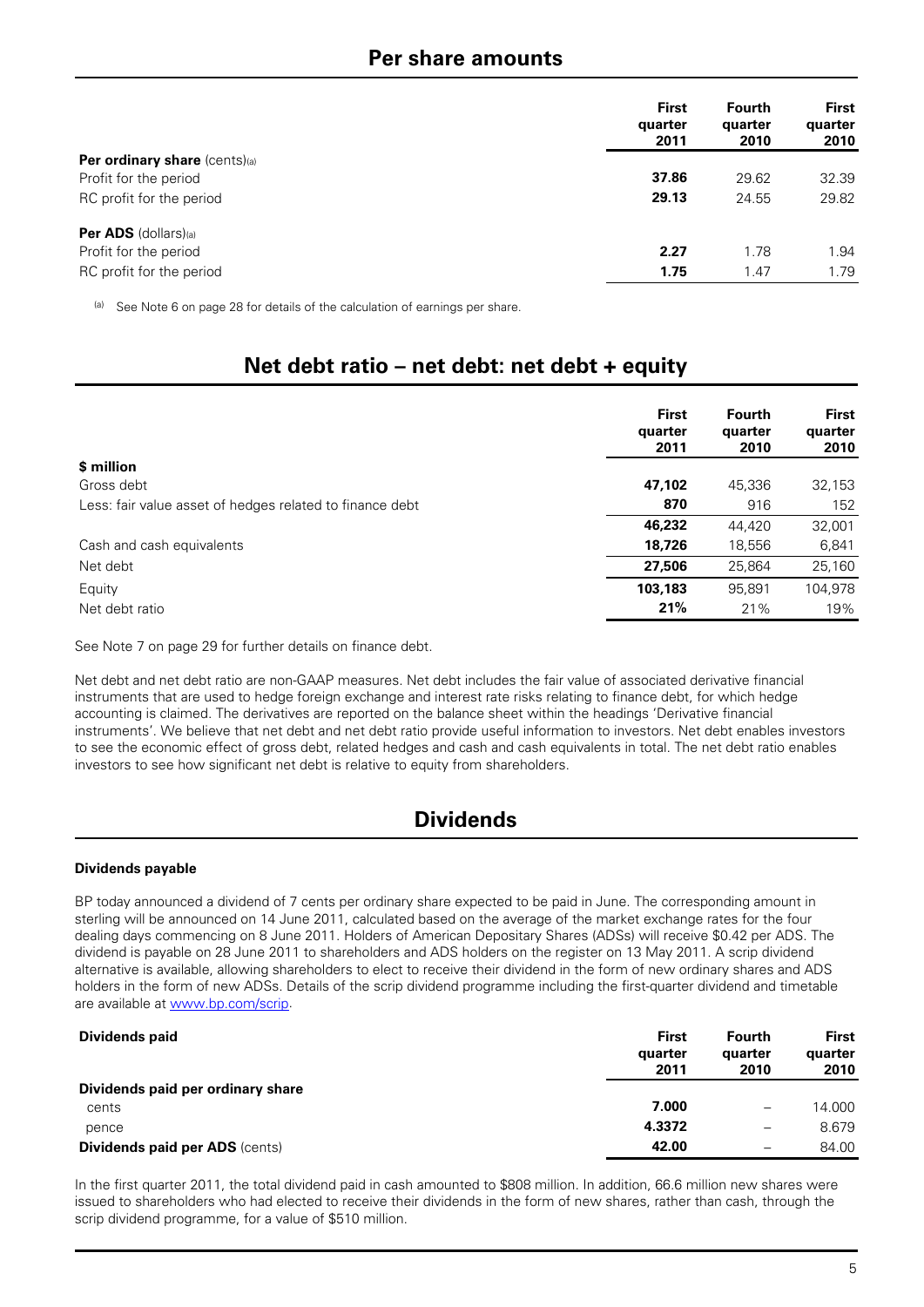### **Exploration and Production**

|                                                 | <b>First</b><br>quarter<br>2011 | Fourth<br>quarter<br>2010 | <b>First</b><br>quarter<br>2010 |
|-------------------------------------------------|---------------------------------|---------------------------|---------------------------------|
| \$ million                                      |                                 |                           |                                 |
| Profit before interest and tax                  | 8,535                           | 8.114                     | 8,316                           |
| <b>Inventory holding (gains) losses</b>         | (115)                           | (114)                     | (24)                            |
| Replacement cost profit before interest and tax | 8,420                           | 8.000                     | 8,292                           |
| By region                                       |                                 |                           |                                 |
| US                                              | 1.875                           | 1.522                     | 2,762                           |
| Non-US                                          | 6,545                           | 6.478                     | 5,530                           |
|                                                 | 8,420                           | 8.000                     | 8,292                           |

The replacement cost profit before interest and tax for the first quarter was \$8,420 million, compared with \$8,292 million for the same period in 2010. The first quarter of 2011 benefited from net non-operating gains of \$710 million, primarily gains on disposals arising from the ongoing asset disposal programme, partly offset by losses on embedded derivatives. A year ago, there were net non-operating gains of \$41 million. Fair value accounting effects in the first quarter had a favourable impact of \$29 million, compared with a favourable impact of \$63 million in the same period a year ago.

The primary additional factors impacting the first-quarter result, compared with the same period last year, were lower production volumes (including from the impact of divestments), higher costs (including rig standby costs in the Gulf of Mexico), higher exploration write-offs and a lower contribution from gas marketing and trading. These factors were partly offset by higher realizations and lower depreciation.

Production for the quarter was 3,578mboe/d, 11% lower than the first quarter 2010. After adjusting for the effect of acquisitions and divestments, and entitlement impacts in our production-sharing agreements (PSAs), the decrease was 7%. The reduction was weighted toward our highest margin areas and primarily reflects the impacts to the Gulf of Mexico production as a result of the drilling moratorium, higher turnaround and maintenance activity in the North Sea and in Angola, and the Trans-Alaska Pipeline System interruption, partly offset by first production from Iraq.

Looking ahead, we expect second-quarter production to reflect the continued impact on operations in the Gulf of Mexico following the drilling moratorium, the impact of acquisitions and divestments, and the seasonal ramp-up in turnaround activity, which is expected to be higher than in 2010.

BP has neither production nor reserves in Libya. We have suspended our exploration operations (seismic and preparation for drilling) that were under way. We will fully comply with sanctions (US, UK, EU, UN), and will continue to examine them in detail to ensure our compliance. See Further note on certain activities on page 11 for further information on Libya sanctions.

We continued to make strategic progress in the quarter. In Australia, we were awarded four deepwater offshore blocks in the Ceduna Sub Basin, off the coast of South Australia. The proposed exploration activity is expected to be phased over six years and, as part of the regulatory approval process, will be subject to detailed environmental assessment.

In Iraq, the Rumaila Operating Organization met a major milestone in December 2010 in the redevelopment of the Rumaila field in Southern Iraq by increasing production by more than 10% above the initial production rate agreed in December 2009. Meeting this production target is a significant milestone and triggers the recognition of production and earnings. We expect to commence liftings in the second quarter.

In February 2011, Reliance Industries Limited (Reliance) and BP announced an alliance across the full value chain with BP taking a 30% stake in 23 oil and gas PSAs operated by Reliance in India, including the producing KG D6 block, and the formation of a 50:50 joint venture between the two companies for the sourcing and marketing of gas in India. The joint venture will also endeavour to accelerate the creation of infrastructure for receiving, transporting and marketing of natural gas in India. BP will pay Reliance an aggregate consideration of \$7.2 billion, subject to completion adjustments. Future performance payments of up to \$1.8 billion could be payable based on exploration success that results in the development of commercial discoveries. The completion of this transaction remains subject to Indian regulatory approvals. Completion is expected to take place in the second quarter of 2011.

BP announced in February the intention of selling its interests in a number of operated oil and gas fields in the UK. The assets involved are the Wytch Farm onshore oilfield in Dorset and all of BP's operated gas fields in the southern North Sea, including associated pipeline infrastructure and the Dimlington terminal. For an update on previously announced disposals, see Note 3 on page 26.

BP confirmed in early April that it has been awarded interests in four new coalbed methane PSAs in the Barito basin of South Kalimantan, Indonesia.

For information on the status of our proposed share swap with Rosneft, see Legal proceedings on page 37.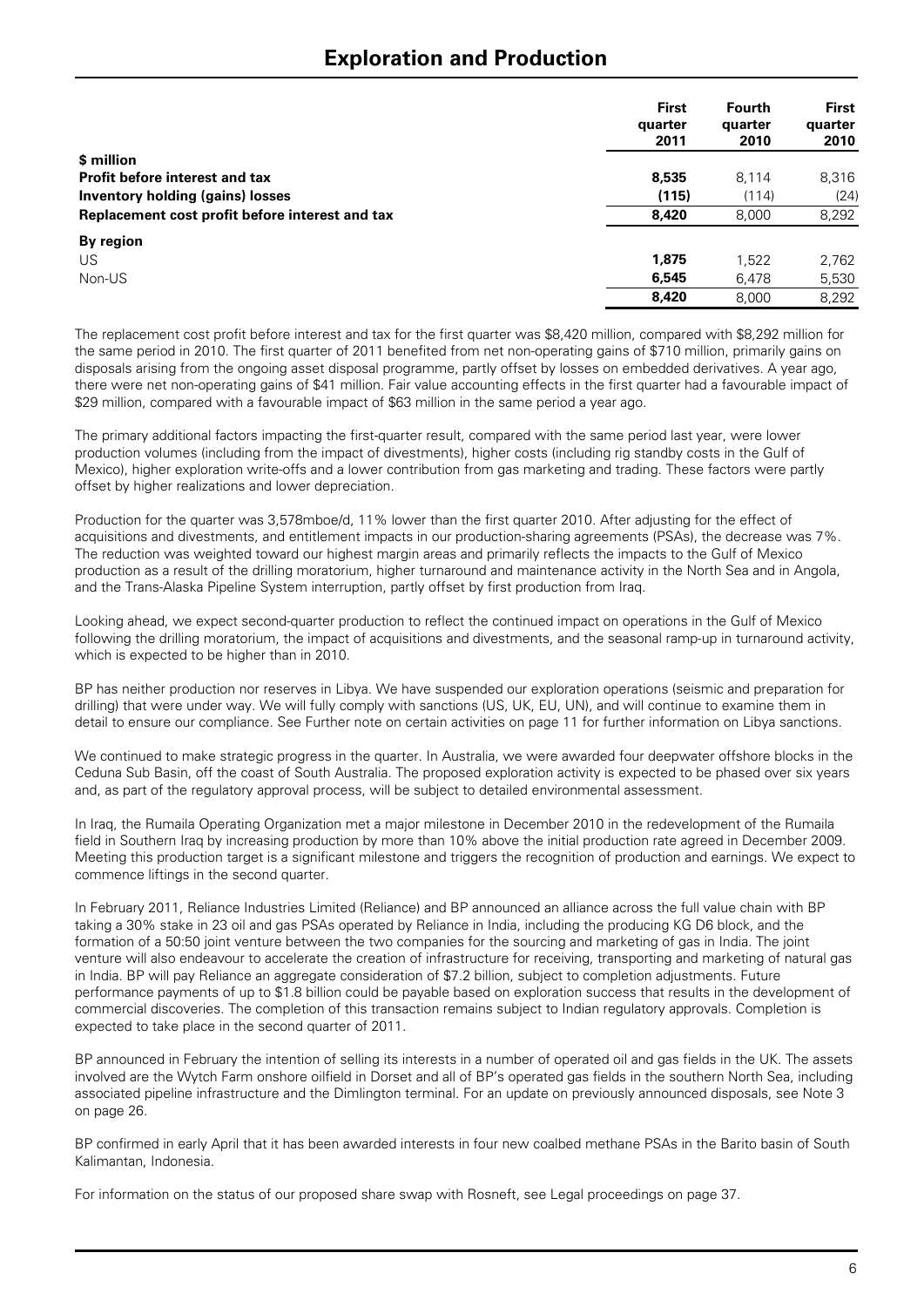## **Exploration and Production**

|                                  | <b>First</b><br>quarter<br>2011 | Fourth<br>quarter<br>2010 | <b>First</b><br>quarter<br>2010 |
|----------------------------------|---------------------------------|---------------------------|---------------------------------|
| \$ million                       |                                 |                           |                                 |
| <b>Non-operating items</b>       |                                 |                           |                                 |
| US                               | 4                               | (273)                     | (62)                            |
| Non-US                           | 706                             | 1,629                     | 103                             |
|                                  | 710                             | 1,356                     | 41                              |
| Fair value accounting effects(a) |                                 |                           |                                 |
| US                               | 25                              | $\boldsymbol{9}$          | 81                              |
| Non-US                           | 4                               | (21)                      | (18)                            |
|                                  | 29                              | (12)                      | 63                              |
| <b>Exploration expense</b>       |                                 |                           |                                 |
| US(b)                            | 308                             | 254                       | 69                              |
| Non-US(c)                        | 91                              | 177                       | 51                              |
|                                  | 399                             | 431                       | 120                             |
| Production (net of royalties)(d) |                                 |                           |                                 |
| Liquids (mb/d)(e)                |                                 |                           |                                 |
| US                               | 523                             | 567                       | 665                             |
| Europe                           | 166                             | 155                       | 215                             |
| Russia                           | 856                             | 858                       | 849                             |
| Rest of World                    | 725                             | 686                       | 798                             |
|                                  | 2,270                           | 2,266                     | 2,527                           |
| Natural gas (mmcf/d)             |                                 |                           |                                 |
| US                               | 1,905                           | 2,085                     | 2,221                           |
| Europe                           | 373                             | 390                       | 599                             |
| Russia                           | 719                             | 698                       | 673                             |
| Rest of World                    | 4,589                           | 4,987                     | 5,107                           |
|                                  | 7,586                           | 8,160                     | 8,600                           |
| Total hydrocarbons (mboe/d)(f)   |                                 |                           |                                 |
| US                               | 851                             | 927                       | 1,048                           |
| Europe                           | 230                             | 222                       | 318                             |
| Russia                           | 980                             | 978                       | 965                             |
| Rest of World                    | 1,517                           | 1,546                     | 1,679                           |
|                                  | 3,578                           | 3,673                     | 4,010                           |
| Average realizations(g)          |                                 |                           |                                 |
| Total liquids (\$/bbl)           | 93.93                           | 78.80                     | 71.86                           |
| Natural gas (\$/mcf)             | 4.21                            | 3.98                      | 4.26                            |
| Total hydrocarbons (\$/boe)      | 59.02                           | 50.41                     | 49.16                           |

(a) These effects represent the favourable (unfavourable) impact relative to management's measure of performance. Further information on fair value accounting effects is provided on page 19.

(b) First quarter 2011 includes \$93 million and fourth quarter 2010 includes \$157 million related to decommissioning of idle infrastructure, as required by BOEMRE's Notice to Lessees No. 2010-GO5 issued in October 2010.

(c) First quarter 2011 includes \$44 million classified within the 'other' category of non-operating items.

(d) Includes BP's share of production of equity-accounted entities.

(e) Crude oil and natural gas liquids.

(f) Natural gas is converted to oil equivalent at 5.8 billion cubic feet = 1 million barrels.

(g) Based on sales of consolidated subsidiaries only - this excludes equity-accounted entities.

Because of rounding, some totals may not agree exactly with the sum of their component parts.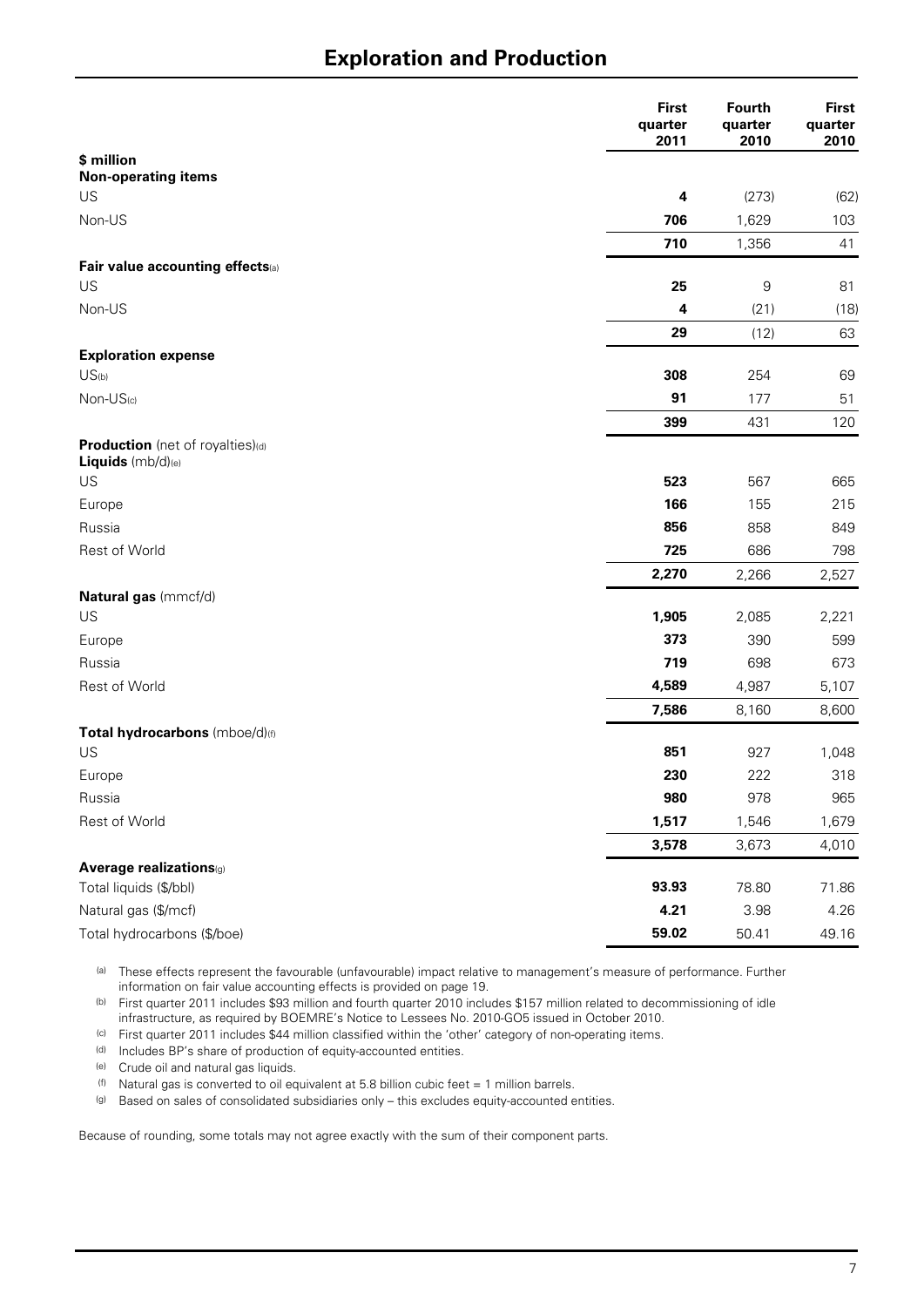## **Refining and Marketing**

|                                                 | <b>First</b><br>quarter<br>2011 | <b>Fourth</b><br>quarter<br>2010 | <b>First</b><br>quarter<br>2010 |
|-------------------------------------------------|---------------------------------|----------------------------------|---------------------------------|
| \$ million                                      |                                 |                                  |                                 |
| <b>Profit before interest and tax</b>           | 4,367                           | 2,282                            | 1,408                           |
| <b>Inventory holding (gains) losses</b>         | (2, 288)                        | (1, 318)                         | (679)                           |
| Replacement cost profit before interest and tax | 2,079                           | 964                              | 729                             |
| By region                                       |                                 |                                  |                                 |
| US                                              | 640                             | 21                               | (63)                            |
| Non-US                                          | 1,439                           | 943                              | 792                             |
|                                                 | 2,079                           | 964                              | 729                             |

The replacement cost profit before interest and tax for the first quarter was \$2,079 million, compared with \$729 million for the same period last year.

The first quarter's result included a net non-operating charge of \$17 million compared with a net charge of \$70 million a year ago. Fair value accounting effects had an unfavourable impact of \$100 million for the first quarter compared with a favourable impact of \$10 million a year ago.

The result for the first quarter reflected continued strong operations in all businesses. Compared with the same period last year, the result reflected a very strong supply and trading contribution and an improved overall refining environment. In addition there was strong refining feedstock optimization in the US, due to BP's location advantage in accessing WTI-priced crude grades, and strength in petrochemicals' aromatics margins and volumes. These factors were partially offset by the impacts of higher turnaround activities compared with the same period last year.

In the fuels value chains, Solomon refining availability (as defined in footnote (b) on page 9) was 93.9% for the quarter but refining throughputs in the first quarter were slightly lower compared with the same period last year, primarily due to higher turnaround activities at the Texas City refinery.

In the international businesses, strong operational performance in our petrochemicals business has enabled us to benefit from the favourable margin environment and lubricants continued to deliver earnings growth.

Looking ahead, we expect the supply and trading contribution in the second quarter to be lower than the very strong firstquarter performance. In the fuels value chains, WTI differentials may narrow somewhat compared with recent levels, reducing the benefit to our US Midwest refineries. We expect the usual seasonal improvement in refining margins in the second quarter but anticipate some softening in petrochemicals margins. Turnaround activities in the second quarter are expected to be in line with the first quarter.

In March, BP announced that it had agreed to sell a package of 33 refined products terminals and 992 miles of pipelines across 13 states in the US. The transaction is expected to complete during the second quarter of 2011.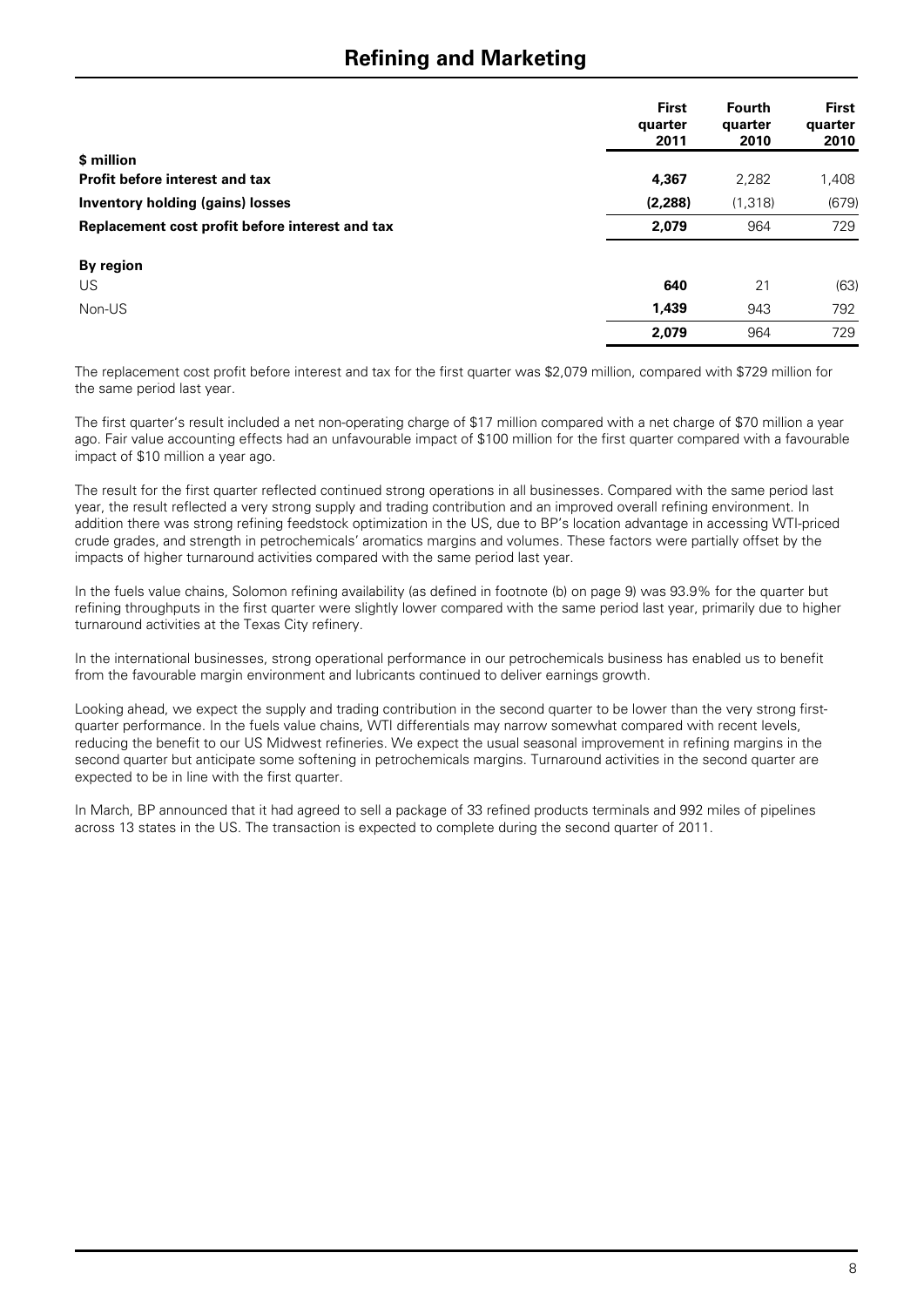## **Refining and Marketing**

|                                           | <b>First</b><br>quarter<br>2011 | <b>Fourth</b><br>quarter<br>2010 | <b>First</b><br>quarter<br>2010 |
|-------------------------------------------|---------------------------------|----------------------------------|---------------------------------|
| \$ million                                |                                 |                                  |                                 |
| <b>Non-operating items</b>                |                                 |                                  |                                 |
| US                                        | (16)                            | (12)                             | (3)                             |
| Non-US                                    | (1)                             | 98                               | (67)                            |
|                                           | (17)                            | 86                               | (70)                            |
| Fair value accounting effects(a)          |                                 |                                  |                                 |
| US                                        | (48)                            | 27                               | 16                              |
| Non-US                                    | (52)                            | 107                              | (6)                             |
|                                           | (100)                           | 134                              | 10                              |
| Refinery throughputs (mb/d)               |                                 |                                  |                                 |
| US                                        | 1,194                           | 1,343                            | 1,366                           |
| Europe                                    | 768                             | 777                              | 780                             |
| <b>Rest of World</b>                      | 307                             | 300                              | 282                             |
| <b>Total throughput</b>                   | 2,269                           | 2,420                            | 2,428                           |
| Refining availability (%)(b)              | 93.9                            | 94.9                             | 95.3                            |
| Sales volumes (mb/d)(c)                   |                                 |                                  |                                 |
| <b>Marketing sales by region</b><br>US    | 1,375                           | 1,415                            | 1,418                           |
| Europe                                    | 1,267                           | 1,379                            | 1,428                           |
| Rest of World                             | 610                             | 597                              | 629                             |
| <b>Total marketing sales</b>              | 3,252                           | 3,391                            | 3,475                           |
| <b>Trading/supply sales</b>               | 2,256                           | 2,485                            | 2,622                           |
| <b>Total refined product sales</b>        | 5,508                           | 5,876                            | 6,097                           |
|                                           |                                 |                                  |                                 |
| Refining Marker Margin (RMM) (\$/bbl)(d)  |                                 |                                  |                                 |
| <b>US West Coast</b>                      | 16.18                           | 12.52                            | 9.82                            |
| <b>US Gulf Coast</b><br><b>US Midwest</b> | 10.81                           | 9.21                             | 10.31                           |
|                                           | 3.55<br>11.07                   | 5.00                             | 4.99                            |
| North West Europe                         |                                 | 11.29                            | 9.79                            |
| Mediterranean                             | 9.09<br>14.69                   | 9.80                             | 8.27                            |
| Singapore                                 | 11.02                           | 11.56                            | 10.60                           |
| BP Average RMM                            |                                 | 9.98                             | 9.06                            |
| <b>Chemicals production (kte)</b>         |                                 |                                  |                                 |
| US                                        | 1,135                           | 1,046                            | 940                             |
| Europe(e)                                 | 985                             | 894                              | 1,063                           |
| Rest of World                             | 1,918                           | 1,780                            | 1,888                           |
| Total production(e)                       | 4,038                           | 3,720                            | 3,891                           |

(a) These effects represent the favourable (unfavourable) impact relative to management's measure of performance. Further information on fair value accounting effects is provided on page 19.

(b) Refining availability represents Solomon Associates' operational availability, which is defined as the percentage of the year that a unit is available for processing after subtracting the annualized time lost due to turnaround activity and all planned mechanical, process and regulatory maintenance downtime.

(c) Does not include volumes relating to crude oil.

(d) The Refining Marker Margin (RMM) replaces the Global Indicator Refining Margin (GIM), which we reported prior to 2011. The RMM is the average of regional indicator margins weighted for BP's crude refining capacity in each region. Each regional marker margin is based upon product yields and a marker crude oil deemed appropriate for the region. The regional marker margins may not be representative of the margins achieved by BP in any period because of BP's particular refinery configurations and crude and product slate.

(e) A minor amendment has been made in the first quarter 2010.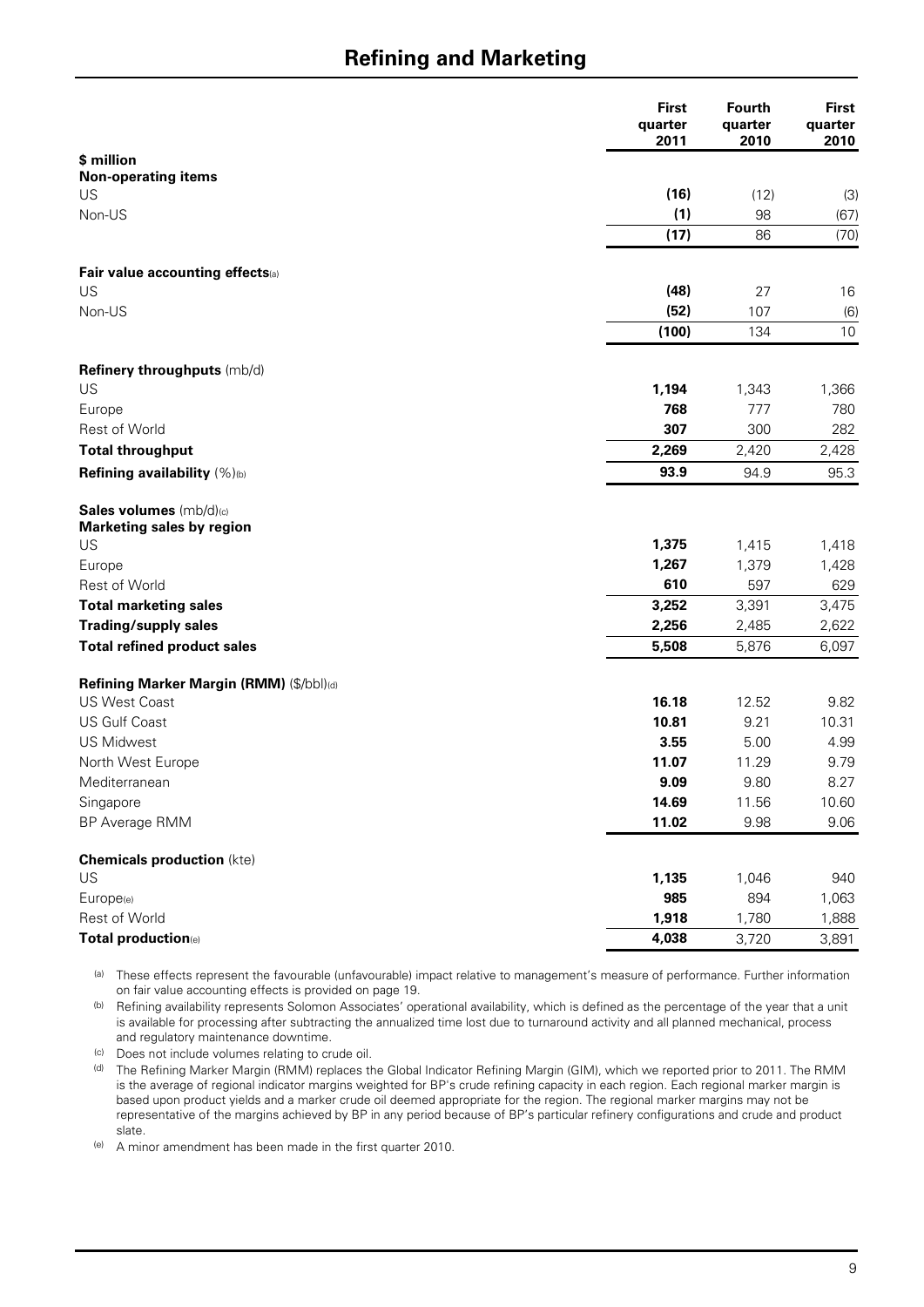|                                                        | <b>First</b><br>quarter<br>2011 | <b>Fourth</b><br>quarter<br>2010 | <b>First</b><br>quarter<br>2010 |
|--------------------------------------------------------|---------------------------------|----------------------------------|---------------------------------|
| \$ million                                             |                                 |                                  |                                 |
| Profit (loss) before interest and tax                  | (469)                           | (537)                            | (326)                           |
| <b>Inventory holding (gains) losses</b>                | (9)                             | (13)                             | (2)                             |
| Replacement cost profit (loss) before interest and tax | (478)                           | (550)                            | (328)                           |
| By region                                              |                                 |                                  |                                 |
| US.                                                    | (188)                           | (225)                            | (231)                           |
| Non-US                                                 | (290)                           | (325)                            | (97)                            |
|                                                        | (478)                           | (550)                            | (328)                           |
| <b>Results include</b><br><b>Non-operating items</b>   |                                 |                                  |                                 |
| US                                                     | 1                               | (54)                             | (106)                           |
| Non-US                                                 | (182)                           | (13)                             | (12)                            |
|                                                        | (181)                           | (67)                             | (118)                           |

Other businesses and corporate comprises the Alternative Energy business, Shipping, the group's aluminium business, Treasury (which includes interest income on the group's cash and cash equivalents), and corporate activities worldwide.

The replacement cost loss before interest and tax for the first quarter was \$478 million, compared with a loss of \$328 million a year ago. The net non-operating charge for the first quarter was \$181 million, compared with a net charge of \$118 million a year ago.

In our US wind business, construction commenced at the 150MW Sherbino 2 wind farm in Pecos County, Texas, wholly owned by BP. BP's net wind generation capacity(a) at the end of the first quarter was 774MW (1,362MW gross), compared with 711MW (1,237MW gross) at the end of the same period a year ago.

In our biofuels business, on 11 March BP agreed to pay a total of approximately \$680 million to acquire 83% of the shares of Companhia Nacional de Açúcar e Álcool (CNAA), a Brazilian ethanol and sugar producer, and to refinance all of CNAA's existing long-term debt. Regulatory approval for the transaction has been received and completion is expected to take place in the second quarter of 2011.

On 4 April, BP announced that it had agreed the sale of its wholly-owned subsidiary, ARCO Aluminum Inc., to a consortium of Japanese companies for cash consideration of \$680 million (subject to closing adjustments). Subject to obtaining required regulatory approvals, the parties expect to complete the transaction in the third quarter of 2011.

Net wind capacity is the sum of the rated capacities of the assets/turbines that have entered into commercial operation, including BP's share of equity-accounted entities. The gross data is the equivalent capacity on a gross-JV basis, which includes 100% of the capacity of equity-accounted entities where BP has partial ownership. Capacity figures include 32MW in the Netherlands managed by our Refining and Marketing segment.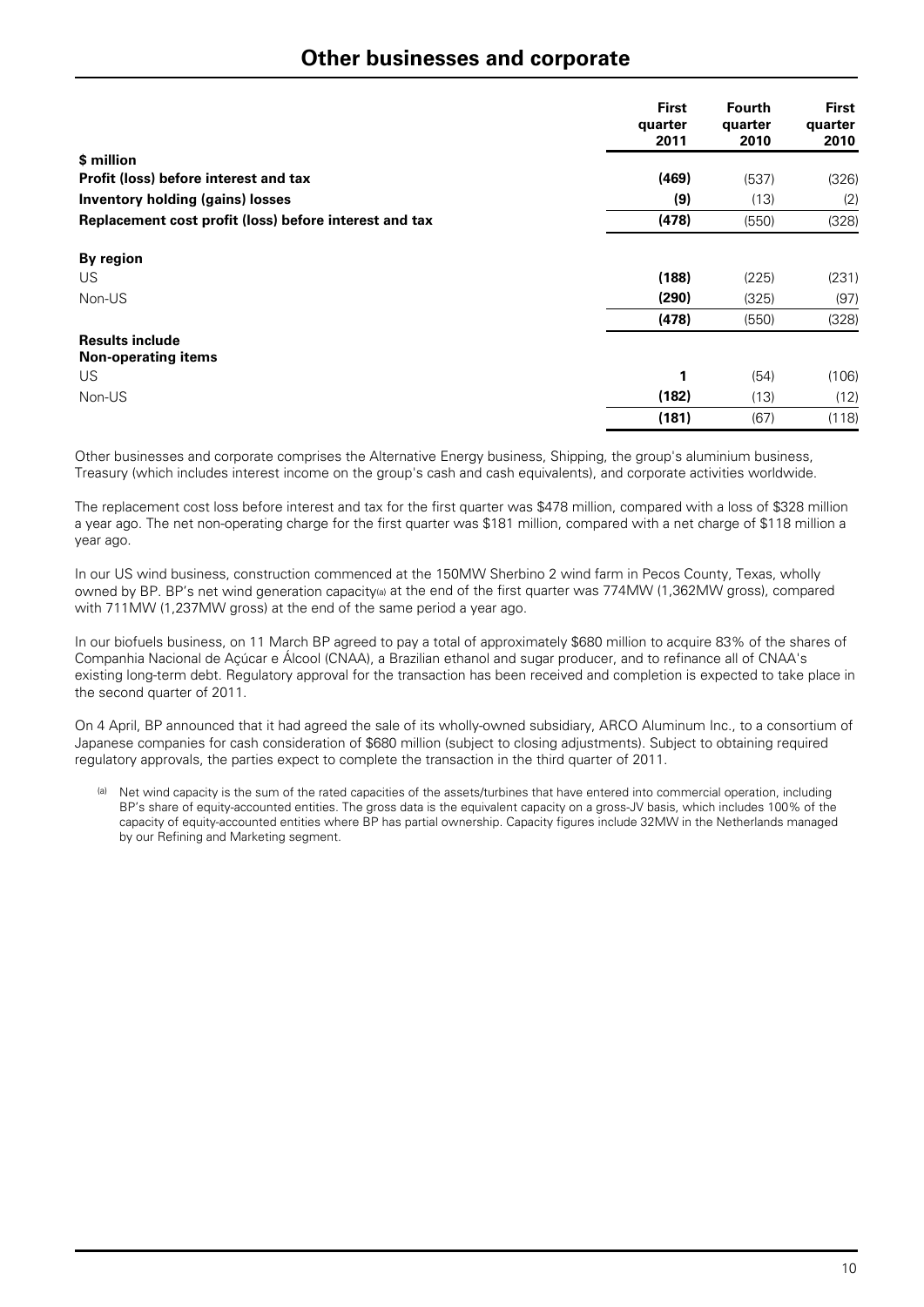*Cautionary statement regarding forward-looking statements: The discussion in this results announcement contains forward-looking statements particularly those regarding the expected effective tax rate for 2011 and the impact in 2012 of an announced change in UK tax relief available on decommissioning expenditure; the quarterly dividend payment; the completion of the decontamination of the vessels involved in the response to the Gulf of Mexico oil spill; the timing of seabed and seismic surveys of the area affected by the Gulf of Mexico oil spill; the magnitude and timing of remaining remediation costs related to the Gulf of Mexico oil spill; the factors that could affect the magnitude of BP's ultimate exposure and the cost to BP in relation to the spill and any potential mitigation resulting from BP's partners or others involved in the spill; the potential liabilities resulting from pending and future legal proceedings and potential investigations and civil or criminal actions that US state and/or local governments could seek to take against BP as a result of the spill; the timing of claims and litigation outcomes and of payment of legal costs; the anticipated timing for completion of the disposition of certain BP assets; the anticipated timing of the acquisition of shares of CNAA; contributions to and payments from the trust fund and the setting aside of assets while the fund is building; the expected impact on second-quarter production from lower production in the Gulf of Mexico following the drilling moratorium, acquisitions and divestments, and seasonal ramp up in turnaround activity; expectations for second-quarter refining margins and for the petrochemicals environment; expectations for refinery turnaround activities; the supply and trading contribution and WTI differentials in the second quarter; compliance with sanctions in relation to Libya; exploration activity in four deepwater offshore blocks off of Australia; expectations regarding the re-development of the Rumaila field in Southern Iraq; continuing requests for cost reimbursement from the US Coast Guard and other governmental authorities; the timing for publication of investigation reports; the impact of BP's potential liabilities relating to the Gulf of Mexico oil spill on the group, including its business, results and financial condition; and BP's anticipated response to potential future claims against Alyeska and Atlantic Richfield; completion of the transactions related to a partnership with Reliance; and completion of a share swap agreement entered into with Rosneft. By their nature, forwardlooking statements involve risk and uncertainty because they relate to events and depend on circumstances that will or may occur in the future. Actual results may differ from those expressed in such statements, depending on a variety of factors including the timing of bringing new fields onstream; future levels of industry product supply; demand and pricing; OPEC quota restrictions; PSA effects; operational problems; general economic conditions; political stability and economic growth in relevant areas of the world; changes in laws and governmental regulations; regulatory or legal actions including the types of enforcement action pursued and the nature of remedies sought; the impact on our reputation following the Gulf of Mexico oil spill; exchange rate fluctuations; development and use of new technology; the success or otherwise of partnering; the actions of competitors, trading partners, creditors, rating agencies and others; natural disasters and adverse weather conditions; changes in public expectations and other changes to business conditions; wars and acts of terrorism or sabotage; and other factors discussed under "Risk factors" in our Annual Report and Form 20-F 2010 as filed with the US Securities and Exchange Commission (SEC).* 

## **Further note on certain activities**

*Prior to the conflict in Libya, BP was involved in exploration activities (seismic and preparation for drilling) in the onshore Ghadames and offshore Sirt basins pursuant to a participation agreement and an exploration and production-sharing agreement with the Libyan government and affiliated entities. These entities are subject to international sanctions. BP has suspended all operations in Libya and declared force majeure under these agreements. BP also had supply, purchase and trading activities with Libyan entities and affiliated parties. BP has issued force majeure notices on outstanding contractual obligations. BP has no production or reserves in Libya.*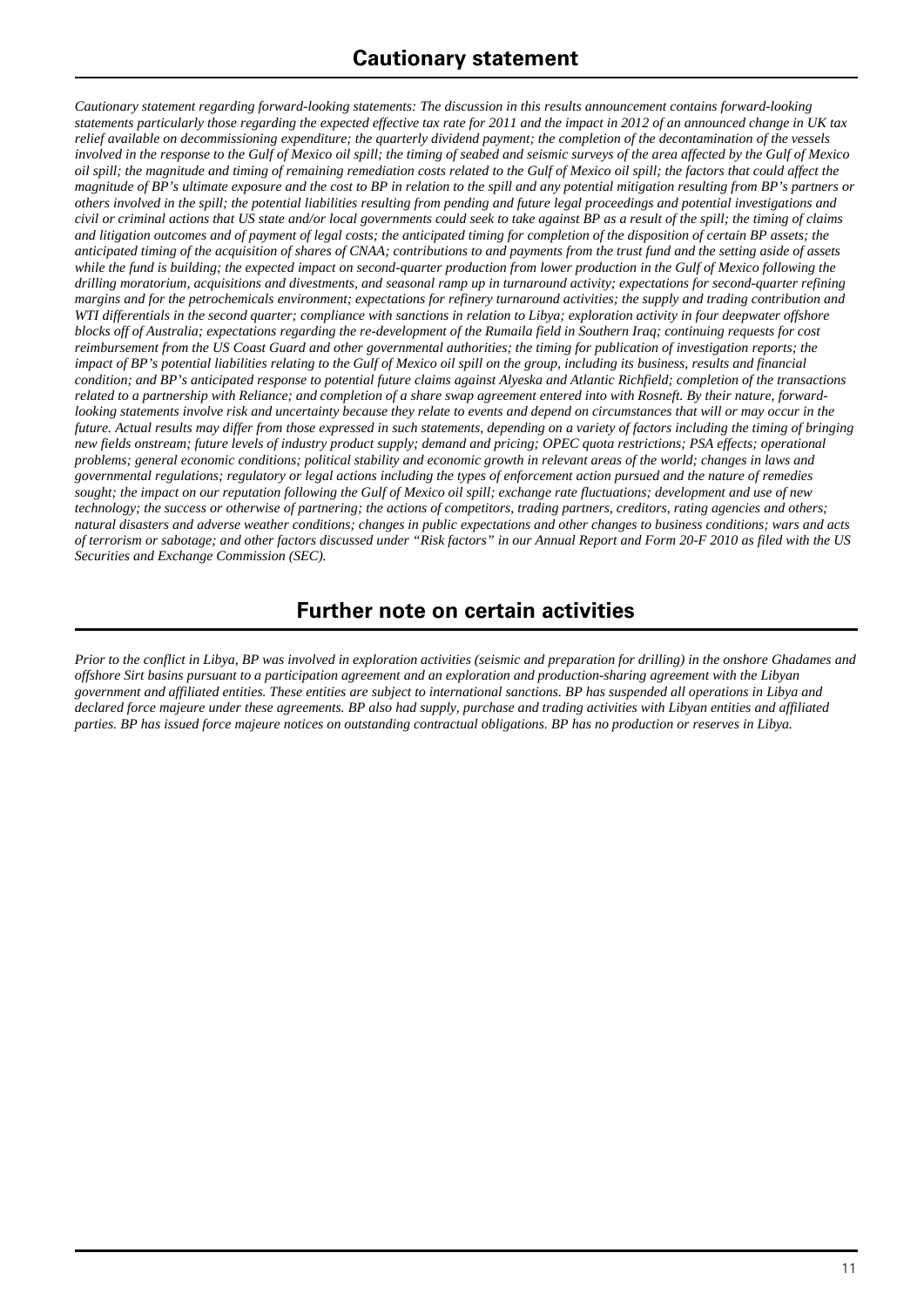### **Group income statement**

|                                                                    | <b>First</b><br>quarter<br>2011 | <b>Fourth</b><br>quarter<br>2010 | <b>First</b><br>quarter<br>2010 |
|--------------------------------------------------------------------|---------------------------------|----------------------------------|---------------------------------|
| \$ million                                                         |                                 |                                  |                                 |
| Sales and other operating revenues (Note 4)                        | 85,329                          | 79,703                           | 73,071                          |
| Earnings from jointly controlled entities – after interest and tax | 262                             | 233                              | 403                             |
| Earnings from associates – after interest and tax                  | 1,409                           | 1,125                            | 763                             |
| Interest and other income                                          | 124                             | 174                              | 142                             |
| Gains on sale of businesses and fixed assets                       | 1,188                           | 2,753                            | 38                              |
| Total revenues and other income                                    | 88,312                          | 83,988                           | 74,417                          |
| Purchases                                                          | 61,721                          | 58,339                           | 51,641                          |
| Production and manufacturing expenses(a)(b)                        | 6,508                           | 7,522                            | 5,740                           |
| Production and similar taxes (Note 5)                              | 1,831                           | 1,524                            | 1,276                           |
| Depreciation, depletion and amortization                           | 2,835                           | 2,634                            | 2,996                           |
| Impairment and losses on sale of businesses and fixed assets       | 59                              | 1,201                            | 164                             |
| <b>Exploration expense</b>                                         | 399                             | 431                              | 120                             |
| Distribution and administration expenses <sup>(b)</sup>            | 2,907                           | 3,409                            | 3,020                           |
| Fair value (gain) loss on embedded derivatives                     | 545                             | 23                               | (146)                           |
| <b>Profit before interest and taxation</b>                         | 11,507                          | 8,905                            | 9,606                           |
| Finance costs                                                      | 308                             | 359                              | 238                             |
| Net finance income relating to pensions and                        |                                 |                                  |                                 |
| other post-retirement benefits                                     | (69)                            | (13)                             | (10)                            |
| <b>Profit before taxation</b>                                      | 11,268                          | 8,559                            | 9,378                           |
| Taxation(a)                                                        | 4,083                           | 2,896                            | 3,190                           |
| Profit for the period                                              | 7,185                           | 5,663                            | 6,188                           |
| <b>Attributable to</b>                                             |                                 |                                  |                                 |
| <b>BP</b> shareholders                                             | 7,124                           | 5,567                            | 6,079                           |
| Minority interest                                                  | 61                              | 96                               | 109                             |
|                                                                    | 7,185                           | 5,663                            | 6,188                           |
| Earnings per share - cents (Note 6)                                |                                 |                                  |                                 |
| Profit for the period attributable to BP shareholders              |                                 |                                  |                                 |
| <b>Basic</b>                                                       | 37.86                           | 29.62                            | 32.39                           |
| Diluted                                                            | 37.42                           | 29.28                            | 31.99                           |

(a) See Note 2 on pages 21 – 26 for further details of the impact of the Gulf of Mexico oil spill on the income statement line items.

(b) Cash costs for the first quarter of 2011 increased compared to the same period a year ago, consistent with the increase in production and manufacturing expenses plus distribution and administration expenses. Cash costs are a subset of these two line items in the income statement. They represent the substantial majority of the expenses in these line items but exclude associated non-operating items (including amounts relating to the Gulf of Mexico oil spill), and certain costs that are variable, primarily with volumes (such as freight costs). They are the principal operating and overhead costs that management considers to be most directly under their control although they include certain foreign exchange and commodity price effects.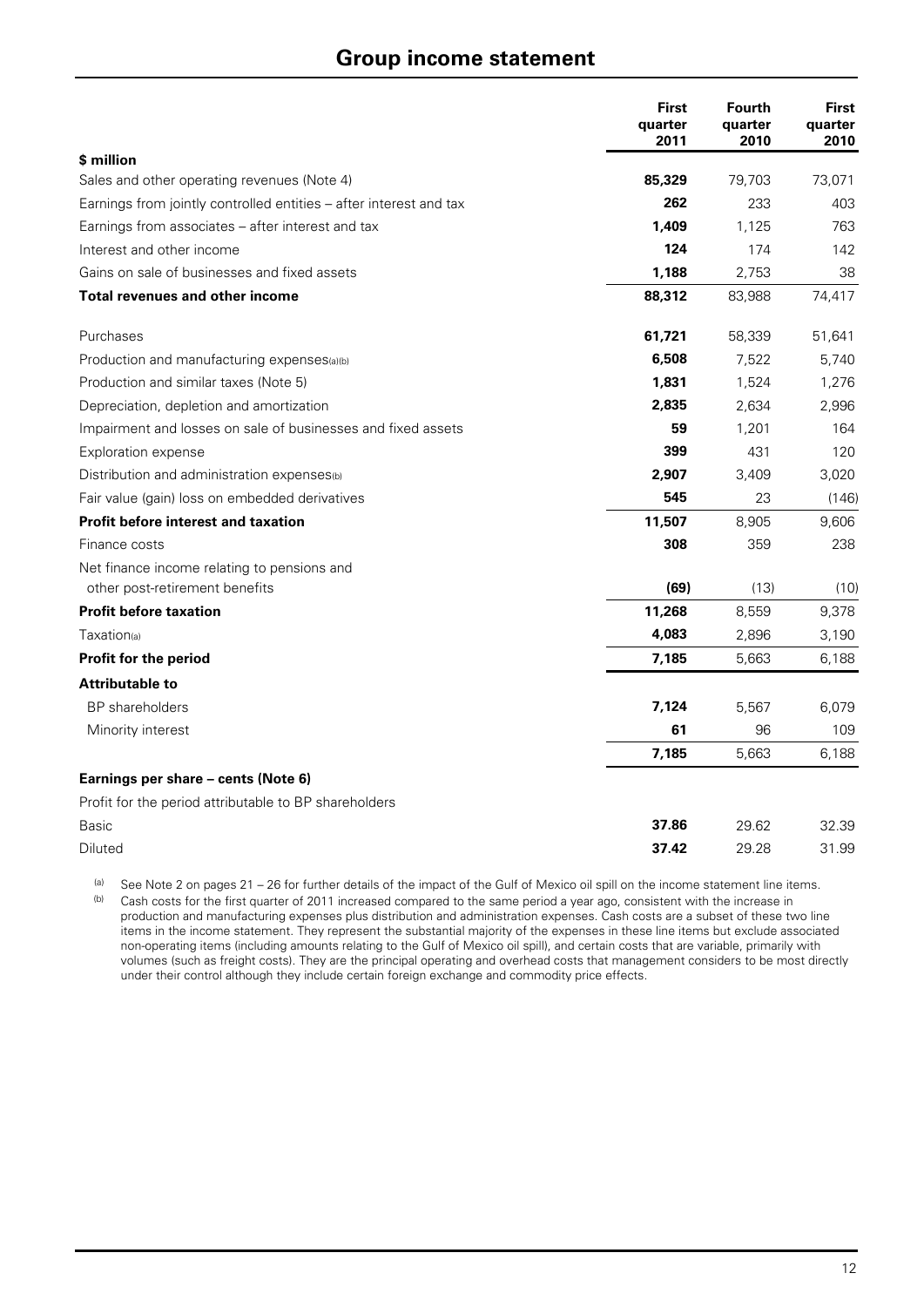# **Group statement of comprehensive income**

|                                                                                                                                    | <b>First</b><br>quarter<br>2011 | <b>Fourth</b><br>quarter<br>2010 | <b>First</b><br>quarter<br>2010 |
|------------------------------------------------------------------------------------------------------------------------------------|---------------------------------|----------------------------------|---------------------------------|
| \$ million                                                                                                                         |                                 |                                  |                                 |
| Profit for the period                                                                                                              | 7,185                           | 5,663                            | 6,188                           |
| Currency translation differences                                                                                                   | 657                             | 26                               | (526)                           |
| Exchange (gains) losses on translation of foreign operations transferred to gain<br>or loss on sale of businesses and fixed assets | 11                              | (48)                             |                                 |
| Actuarial gain (loss) relating to pensions and other post-retirement benefits                                                      |                                 | (320)                            |                                 |
| Available-for-sale investments marked to market                                                                                    | 266                             | 65                               | (93)                            |
| Available-for-sale investments – recycled to the income statement                                                                  | (2)                             | (8)                              |                                 |
| Cash flow hedges marked to market                                                                                                  | 118                             | 20                               | (162)                           |
| Cash flow hedges – recycled to the income statement                                                                                | (16)                            | 16                               | (94)                            |
| Cash flow hedges – recycled to the balance sheet                                                                                   | $\mathbf{2}$                    | 8                                | 13                              |
| Taxation                                                                                                                           | (5)                             | 121                              | (119)                           |
| Other comprehensive income (expense)                                                                                               | 1,031                           | (120)                            | (981)                           |
| Total comprehensive income                                                                                                         | 8,216                           | 5,543                            | 5,207                           |
| Attributable to                                                                                                                    |                                 |                                  |                                 |
| <b>BP</b> shareholders                                                                                                             | 8,139                           | 5,449                            | 5,105                           |
| Minority interest                                                                                                                  | 77                              | 94                               | 102                             |
|                                                                                                                                    | 8,216                           | 5,543                            | 5,207                           |

# **Group statement of changes in equity**

|                                           | <b>BP</b><br>shareholders'<br>equity | <b>Minority</b><br>interest | Total<br>equity |
|-------------------------------------------|--------------------------------------|-----------------------------|-----------------|
| \$ million<br>At 1 January 2011           | 94,987                               | 904                         | 95,891          |
|                                           |                                      |                             |                 |
| Total comprehensive income                | 8,139                                | 77                          | 8,216           |
| <b>Dividends</b>                          | (808)                                | (6)                         | (814)           |
| Share-based payments (net of tax)         | (110)                                |                             | (110)           |
| <b>At 31 March 2011</b>                   | 102,208                              | 975                         | 103,183         |
|                                           | <b>BP</b><br>shareholders'<br>equity | <b>Minority</b><br>interest | Total<br>equity |
| \$ million                                |                                      |                             |                 |
| At 1 January 2010                         | 101,613                              | 500                         | 102,113         |
| Total comprehensive income                | 5,105                                | 102                         | 5,207           |
| <b>Dividends</b>                          | (2,626)                              | (3)                         | (2,629)         |
| Share-based payments (net of tax)         | (13)                                 |                             | (13)            |
| Transactions involving minority interests |                                      | 300                         | 300             |
| <b>At 31 March 2010</b>                   | 104,079                              | 899                         | 104,978         |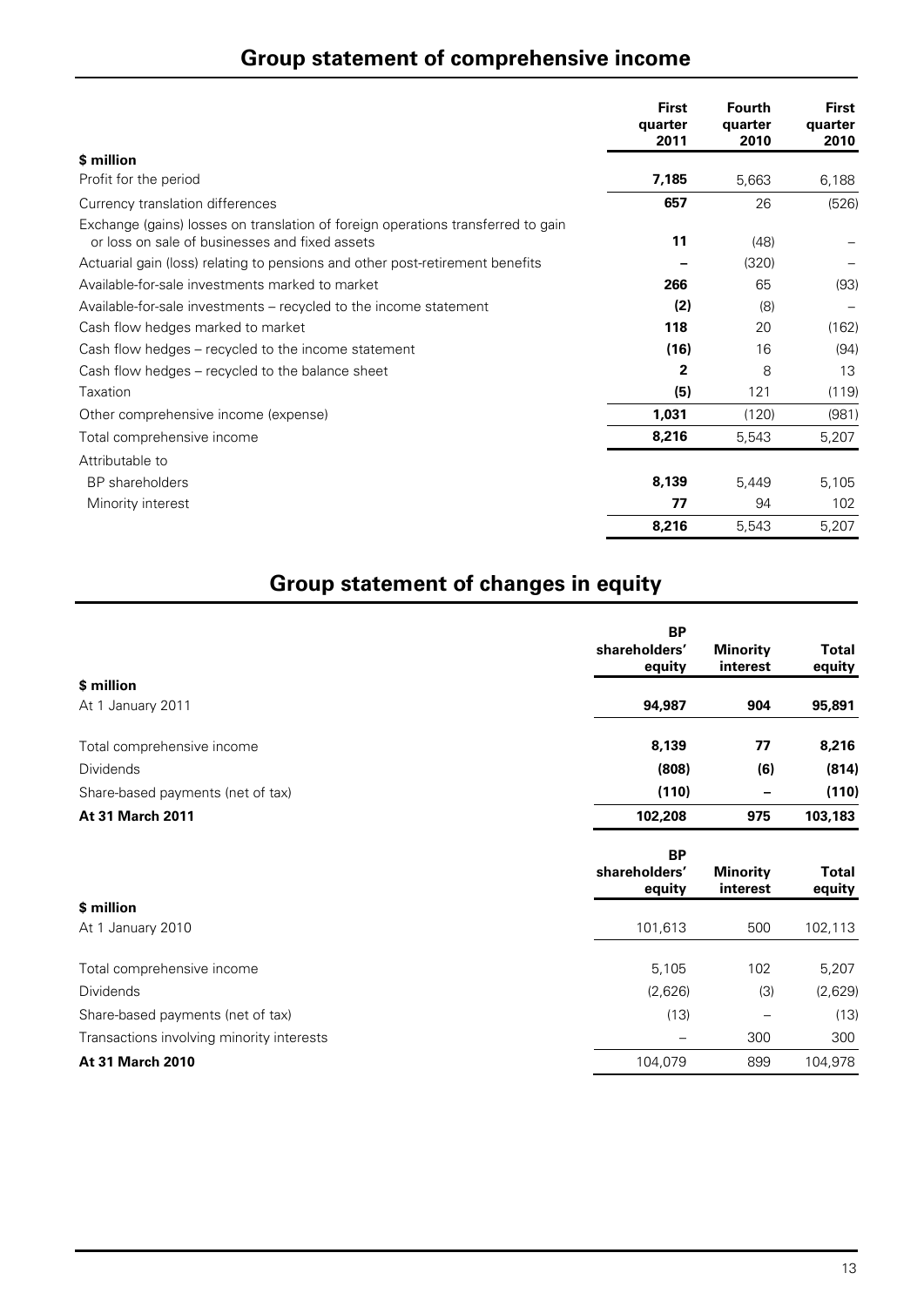# **Group balance sheet**

|                                                                                  | 31 March 31 December |         |
|----------------------------------------------------------------------------------|----------------------|---------|
| \$ million                                                                       | 2011                 | 2010    |
| <b>Non-current assets</b>                                                        |                      |         |
| Property, plant and equipment                                                    | 111,476              | 110,163 |
| Goodwill                                                                         | 8,764                | 8,598   |
| Intangible assets                                                                | 14,439               | 14,298  |
| Investments in jointly controlled entities                                       | 12,604               | 12,286  |
| Investments in associates                                                        | 14,727               | 13,335  |
| Other investments                                                                | 1,462                | 1,191   |
| <b>Fixed assets</b>                                                              | 163,472              | 159,871 |
| Loans                                                                            | 882                  | 894     |
| Other receivables                                                                | 6,055                | 6,298   |
| Derivative financial instruments                                                 | 4,309                | 4,210   |
| Prepayments                                                                      | 1,544                | 1,432   |
| Deferred tax assets                                                              | 566                  | 528     |
| Defined benefit pension plan surpluses                                           | 2,430                | 2,176   |
|                                                                                  | 179,258              | 175,409 |
| <b>Current assets</b>                                                            |                      |         |
| Loans                                                                            | 254                  | 247     |
| Inventories                                                                      | 28,657               | 26,218  |
| Trade and other receivables                                                      | 42,751               | 36,549  |
| Derivative financial instruments                                                 | 4,741                | 4,356   |
| Prepayments                                                                      | 4,291                | 1,574   |
| Current tax receivable                                                           | 234                  | 693     |
| Other investments                                                                | 1,439                | 1,532   |
| Cash and cash equivalents                                                        | 18,726               | 18,556  |
|                                                                                  | 101,093              | 89,725  |
| Assets classified as held for sale (Note 3)                                      | 6,241                | 7,128   |
|                                                                                  | 107,334              | 96,853  |
| <b>Total assets</b>                                                              | 286,592              | 272,262 |
| <b>Current liabilities</b>                                                       |                      |         |
| Trade and other payables                                                         | 51,345               | 46,329  |
| Derivative financial instruments                                                 | 4,309                | 3,856   |
| Accruals                                                                         | 5,273                | 5,612   |
| Finance debt                                                                     | 14,255               | 14,626  |
| Current tax payable                                                              | 3,490                | 2,920   |
| Provisions                                                                       | 9,258                | 9,489   |
|                                                                                  | 87,930               | 82,832  |
| Liabilities directly associated with assets classified as held for sale (Note 3) | 1,013                | 1,047   |
|                                                                                  | 88,943               | 83,879  |
| <b>Non-current liabilities</b>                                                   |                      |         |
| Other payables                                                                   | 12,672               | 14,285  |
| Derivative financial instruments                                                 | 4,054                | 3,677   |
| Accruals                                                                         | 426                  | 637     |
| Finance debt                                                                     | 32,847               | 30,710  |
| Deferred tax liabilities                                                         | 12,419               | 10,908  |
| Provisions                                                                       | 22,254               | 22,418  |
| Defined benefit pension plan and other post-retirement benefit plan deficits     | 9,794                | 9,857   |
|                                                                                  | 94,466               | 92,492  |
| <b>Total liabilities</b>                                                         | 183,409              | 176,371 |
| <b>Net assets</b>                                                                | 103,183              | 95,891  |
| Equity                                                                           |                      |         |
| BP shareholders' equity                                                          | 102,208              | 94,987  |
| Minority interest                                                                | 975                  | 904     |
|                                                                                  | 103,183              | 95,891  |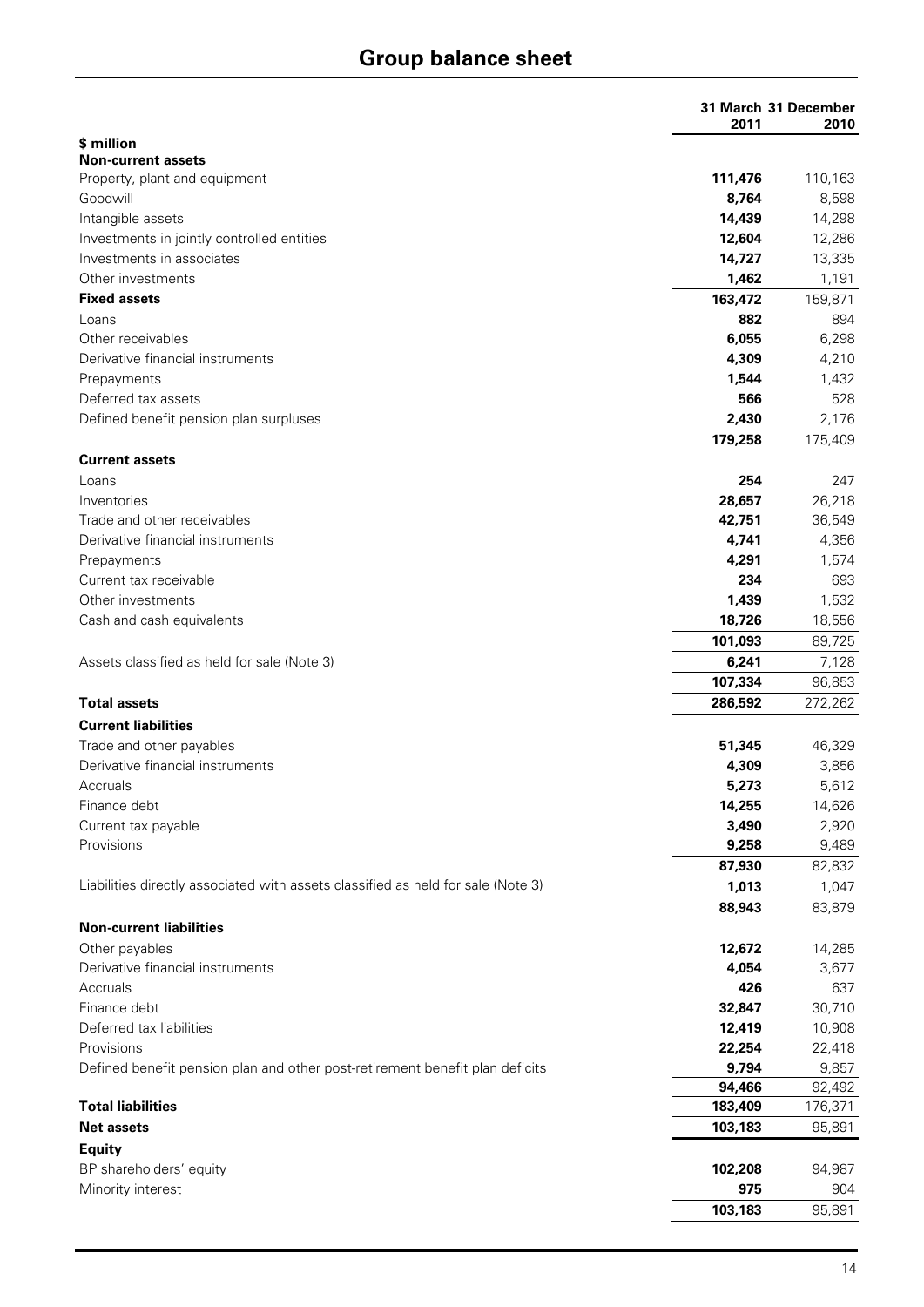### **Condensed group cash flow statement**

|                                                                                                                                     | <b>First</b><br>quarter<br>2011 | <b>Fourth</b><br>quarter<br>2010 | First<br>quarter<br>2010 |
|-------------------------------------------------------------------------------------------------------------------------------------|---------------------------------|----------------------------------|--------------------------|
| \$ million                                                                                                                          |                                 |                                  |                          |
| <b>Operating activities</b>                                                                                                         |                                 |                                  |                          |
| Profit before taxation                                                                                                              | 11,268                          | 8,559                            | 9,378                    |
| Adjustments to reconcile profit before taxation to net cash<br>provided by operating activities                                     |                                 |                                  |                          |
| Depreciation, depletion and amortization and exploration<br>expenditure written off                                                 | 3,127                           | 2,877                            | 3,017                    |
| Impairment and (gain) loss on sale of businesses and fixed assets                                                                   | (1, 129)                        | (1, 552)                         | 126                      |
| Earnings from equity-accounted entities, less dividends received                                                                    | (1, 446)                        | (76)                             | (669)                    |
| Net charge for interest and other finance expense, less net<br>interest paid                                                        | 51                              | 5                                | 46                       |
| Share-based payments                                                                                                                | (124)                           | 72                               | (146)                    |
| Net operating charge for pensions and other post-retirement benefits,<br>less contributions and benefit payments for unfunded plans | (439)                           | (298)                            | (490)                    |
| Net charge for provisions, less payments                                                                                            | 273                             | 2,005                            | (48)                     |
| Movements in inventories and other current and non-current                                                                          |                                 |                                  |                          |
| assets and liabilities(a)                                                                                                           | (7, 823)                        | (10, 215)                        | (1,940)                  |
| Income taxes paid                                                                                                                   | (1, 354)                        | (1, 555)                         | (1,581)                  |
| Net cash provided by (used in) operating activities                                                                                 | 2,404                           | (178)                            | 7,693                    |
| <b>Investing activities</b>                                                                                                         |                                 |                                  |                          |
| Capital expenditure(b)                                                                                                              | (5, 774)                        | (5, 118)                         | (4, 289)                 |
| Acquisitions, net of cash acquired                                                                                                  | (2)                             | (8)                              |                          |
| Investment in jointly controlled entities                                                                                           | (89)                            | (174)                            | (82)                     |
| Investment in associates                                                                                                            | (11)                            | (27)                             | (6)                      |
| Proceeds from disposal of fixed assets(c)                                                                                           | 384                             | 2,555                            | 108                      |
| Proceeds from disposal of businesses, net of cash disposed(c)                                                                       | 586                             | 4,818                            |                          |
| Proceeds from loan repayments                                                                                                       | 35                              | 109                              | 56                       |
| Net cash provided by (used in) investing activities                                                                                 | (4, 871)                        | 2,155                            | (4, 213)                 |
| <b>Financing activities</b>                                                                                                         |                                 |                                  |                          |
| Net issue (repurchase) of shares                                                                                                    | 12                              | 31                               | 128                      |
| Proceeds from long-term financing                                                                                                   | 4,917                           | 6,529                            | 342                      |
| Repayments of long-term financing                                                                                                   | (2,622)                         | (1,963)                          | (2, 495)                 |
| Net increase (decrease) in short-term debt                                                                                          | 949                             | (533)                            | (247)                    |
| Dividends paid - BP shareholders                                                                                                    | (808)                           |                                  | (2,626)                  |
| - Minority interest                                                                                                                 | (6)                             | (117)                            | (3)                      |
| Net cash provided by (used in) financing activities                                                                                 | 2,442                           | 3,947                            | (4,901)                  |
| Currency translation differences relating to cash and<br>cash equivalents                                                           | 195                             | (171)                            | (77)                     |
| Increase (decrease) in cash and cash equivalents                                                                                    | 170                             | 5,753                            | (1, 498)                 |
| Cash and cash equivalents at beginning of period                                                                                    | 18,556                          | 12,803                           | 8,339                    |
| Cash and cash equivalents at end of period                                                                                          | 18,726                          | 18,556                           | 6,841                    |
| (a)<br>Includes:                                                                                                                    |                                 |                                  |                          |
| Inventory holding (gains) losses                                                                                                    | (2, 412)                        | (1, 445)                         | (705)                    |
| Fair value (gain) loss on embedded derivatives<br>Movements related to Gulf of Mexico oil spill response                            | 545<br>(2,864)                  | 23<br>(6, 542)                   | (146)                    |

 Inventory holding gains and losses and fair value gains and losses on embedded derivatives are also included within profit before taxation. See Note 2 for further information on the cash flow impacts of the Gulf of Mexico oil spill.

(b) First quarter 2011 included \$2,000 million paid as a deposit relating to the transaction with Reliance Industries Limited. See page 6 for further information.

(c) Included in disposal proceeds are deposits received in respect of disposal transactions expected to complete in subsequent periods as follows: first quarter 2011 \$57.5 million; fourth quarter 2010 \$4,947 million; first quarter 2010 nil. For further information see Note 7.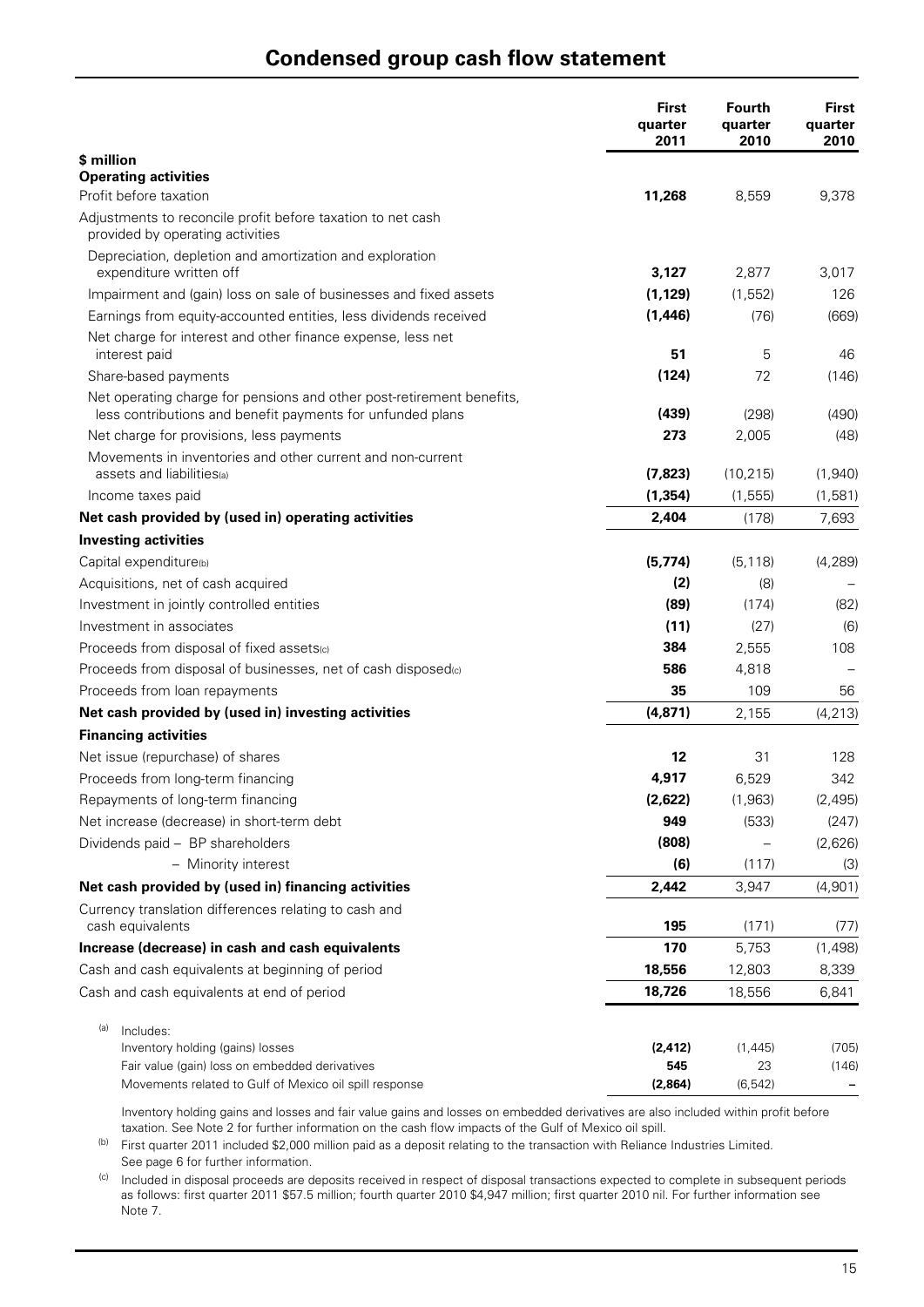# **Capital expenditure and acquisitions**

|                                        | <b>First</b><br>quarter<br>2011 | <b>Fourth</b><br>quarter<br>2010 | <b>First</b><br>quarter<br>2010 |
|----------------------------------------|---------------------------------|----------------------------------|---------------------------------|
| \$ million                             |                                 |                                  |                                 |
| <b>By business</b>                     |                                 |                                  |                                 |
| <b>Exploration and Production</b>      |                                 |                                  |                                 |
| US                                     | 1,023                           | 1,043                            | 1,133                           |
| $Non-US(a)$                            | 2,111                           | 2,319                            | 2,815                           |
|                                        | 3,134                           | 3,362                            | 3,948                           |
| <b>Refining and Marketing</b>          |                                 |                                  |                                 |
| US                                     | 522                             | 755                              | 528                             |
| Non-US                                 | 215                             | 610                              | 144                             |
|                                        | 737                             | 1,365                            | 672                             |
| Other businesses and corporate         |                                 |                                  |                                 |
| US <sub>(b)</sub>                      | 130                             | 630                              | 28                              |
| Non-US                                 | 20                              | 104                              | 39                              |
|                                        | 150                             | 734                              | 67                              |
|                                        | 4,021                           | 5,461                            | 4,687                           |
| By geographical area                   |                                 |                                  |                                 |
| US <sub>(b)</sub>                      | 1,675                           | 2,428                            | 1,689                           |
| $Non-US(a)$                            | 2,346                           | 3,033                            | 2,998                           |
|                                        | 4,021                           | 5,461                            | 4,687                           |
| Included above:                        |                                 |                                  |                                 |
| Acquisitions and asset exchanges(a)(b) | 9                               | 212                              |                                 |

(a) First quarter 2010 included capital expenditure of \$900 million relating to the formation of a partnership with Value Creation Inc. to develop the Terre de Grace oil sands acreage in the Athabasca region of Alberta, Canada.

(b) Fourth quarter 2010 included capital expenditure of \$390 million for wind turbines, incurred at the time for future wind projects.

## **Exchange rates**

|                                                | First<br>quarter<br>2011 | <b>Fourth</b><br>quarter<br>2010 | <b>First</b><br>quarter<br>2010 |
|------------------------------------------------|--------------------------|----------------------------------|---------------------------------|
| US dollar/sterling average rate for the period | 1.60                     | 1.58                             | 1.56                            |
| US dollar/sterling period-end rate             | 1.61                     | 1.54                             | 1.51                            |
| US dollar/euro average rate for the period     | 1.37                     | 1.36                             | 1.38                            |
| US dollar/euro period-end rate                 | 1.41                     | 1.33                             | 1.34                            |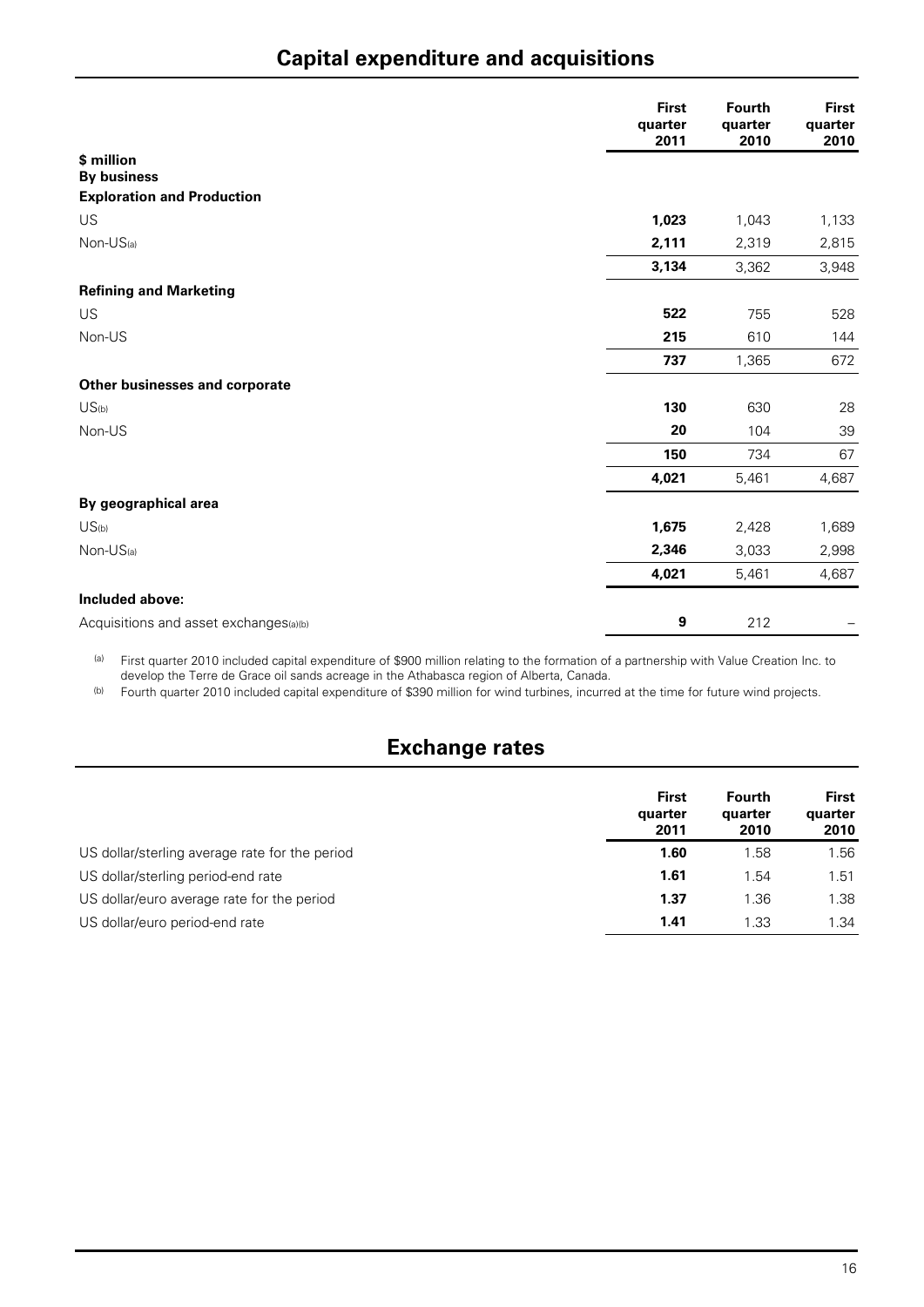## **Analysis of replacement cost profit before interest and tax and reconciliation to profit before taxation(a)**

|                                                    | <b>First</b><br>quarter<br>2011 | <b>Fourth</b><br>quarter<br>2010 | <b>First</b><br>quarter<br>2010 |
|----------------------------------------------------|---------------------------------|----------------------------------|---------------------------------|
| \$ million                                         |                                 |                                  |                                 |
| <b>By business</b>                                 |                                 |                                  |                                 |
| <b>Exploration and Production</b>                  |                                 |                                  |                                 |
| <b>US</b>                                          | 1,875                           | 1,522                            | 2,762                           |
| Non-US                                             | 6,545                           | 6,478                            | 5,530                           |
|                                                    | 8,420                           | 8,000                            | 8,292                           |
| <b>Refining and Marketing</b>                      |                                 |                                  |                                 |
| US                                                 | 640                             | 21                               | (63)                            |
| Non-US                                             | 1,439                           | 943                              | 792                             |
|                                                    | 2,079                           | 964                              | 729                             |
| Other businesses and corporate                     |                                 |                                  |                                 |
| US                                                 | (188)                           | (225)                            | (231)                           |
| Non-US                                             | (290)                           | (325)                            | (97)                            |
|                                                    | (478)                           | (550)                            | (328)                           |
|                                                    | 10,021                          | 8,414                            | 8,693                           |
| Gulf of Mexico oil spill response                  | (384)                           | (1,010)                          |                                 |
| Consolidation adjustment                           | (542)                           | 56                               | 208                             |
| Replacement cost profit before interest and tax(b) | 9,095                           | 7,460                            | 8,901                           |
| Inventory holding gains (losses)(c)                |                                 |                                  |                                 |
| <b>Exploration and Production</b>                  | 115                             | 114                              | 24                              |
| Refining and Marketing                             | 2,288                           | 1,318                            | 679                             |
| Other businesses and corporate                     | 9                               | 13                               | $\overline{2}$                  |
| Profit before interest and tax                     | 11,507                          | 8,905                            | 9,606                           |
| Finance costs                                      | 308                             | 359                              | 238                             |
| Net finance income relating to pensions            |                                 |                                  |                                 |
| and other post-retirement benefits                 | (69)                            | (13)                             | (10)                            |
| <b>Profit before taxation</b>                      | 11,268                          | 8,559                            | 9,378                           |
| Replacement cost profit before interest and tax    |                                 |                                  |                                 |
| By geographical area                               |                                 |                                  |                                 |
| US                                                 | 1,813                           | 385                              | 2,590                           |
| Non-US                                             | 7,282                           | 7,075                            | 6,311                           |
|                                                    | 9,095                           | 7,460                            | 8,901                           |

(a) IFRS requires that the measure of profit or loss disclosed for each operating segment is the measure that is provided regularly to the chief operating decision maker for the purposes of performance assessment and resource allocation. For BP, this measure of profit or loss is replacement cost profit or loss before interest and tax. In addition, a reconciliation is required between the total of the operating segments' measures of profit or loss and the group profit or loss before taxation.

(b) Replacement cost profit or loss reflects the replacement cost of supplies. The replacement cost profit or loss for the period is arrived at by excluding from profit or loss inventory holding gains and losses and their associated tax effect. Replacement cost profit or loss for the group is not a recognized GAAP measure.

(c) Inventory holding gains and losses represent the difference between the cost of sales calculated using the average cost to BP of supplies acquired during the period and the cost of sales calculated on the first-in first-out (FIFO) method after adjusting for any changes in provisions where the net realizable value of the inventory is lower than its cost. Under the FIFO method, which we use for IFRS reporting, the cost of inventory charged to the income statement is based on its historic cost of purchase, or manufacture, rather than its replacement cost. In volatile energy markets, this can have a significant distorting effect on reported income. The amounts disclosed represent the difference between the charge (to the income statement) for inventory on a FIFO basis (after adjusting for any related movements in net realizable value provisions) and the charge that would have arisen if an average cost of supplies was used for the period. For this purpose, the average cost of supplies during the period is principally calculated on a monthly basis by dividing the total cost of inventory acquired in the period by the number of barrels acquired. The amounts disclosed are not separately reflected in the financial statements as a gain or loss. No adjustment is made in respect of the cost of inventories held as part of a trading position and certain other temporary inventory positions.

Management believes this information is useful to illustrate to investors the fact that crude oil and product prices can vary significantly from period to period and that the impact on our reported result under IFRS can be significant. Inventory holding gains and losses vary from period to period due principally to changes in oil prices as well as changes to underlying inventory levels. In order for investors to understand the operating performance of the group excluding the impact of oil price changes on the replacement of inventories, and to make comparisons of operating performance between reporting periods, BP's management believes it is helpful to disclose this information.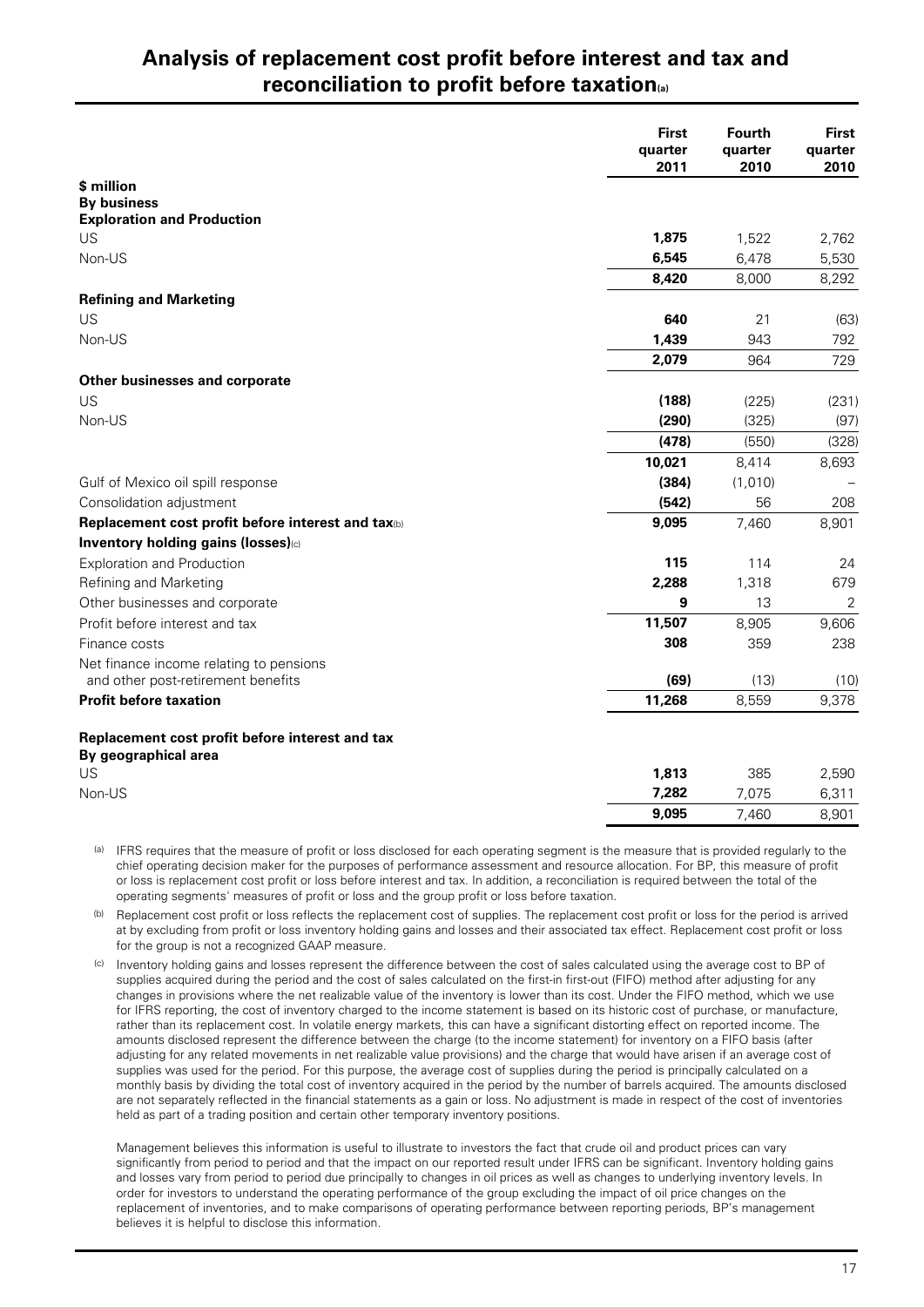### **Non-operating items(a)**

|                                                                   | <b>First</b><br>quarter<br>2011 | Fourth<br>quarter<br>2010 | <b>First</b><br>quarter<br>2010 |
|-------------------------------------------------------------------|---------------------------------|---------------------------|---------------------------------|
| \$ million                                                        |                                 |                           |                                 |
| <b>Exploration and Production</b>                                 |                                 |                           |                                 |
| Impairment and gain (loss) on sale of businesses and fixed assets | 1,089                           | 1,430                     | (13)                            |
| Environmental and other provisions                                |                                 |                           |                                 |
| Restructuring, integration and rationalization costs              |                                 | (14)                      | (104)                           |
| Fair value gain (loss) on embedded derivatives                    | (328)                           | (23)                      | 146                             |
| Other                                                             | (51)                            | (37)                      | 12                              |
|                                                                   | 710                             | 1,356                     | 41                              |
| <b>Refining and Marketing</b>                                     |                                 |                           |                                 |
| Impairment and gain (loss) on sale of businesses and fixed assets | 5                               | 145                       | (45)                            |
| Environmental and other provisions                                |                                 | (15)                      |                                 |
| Restructuring, integration and rationalization costs              | (1)                             | (47)                      | 12                              |
| Fair value gain (loss) on embedded derivatives                    |                                 |                           |                                 |
| Other                                                             | (21)                            | 3                         | (37)                            |
|                                                                   | (17)                            | 86                        | (70)                            |
| Other businesses and corporate                                    |                                 |                           |                                 |
| Impairment and gain (loss) on sale of businesses and fixed assets | 35                              | (23)                      | (68)                            |
| Environmental and other provisions                                |                                 | (22)                      |                                 |
| Restructuring, integration and rationalization costs              | 1                               | (13)                      | (38)                            |
| Fair value gain (loss) on embedded derivatives(b)                 | (217)                           |                           |                                 |
| Other                                                             |                                 | (9)                       | (12)                            |
|                                                                   | (181)                           | (67)                      | (118)                           |
| Gulf of Mexico oil spill response                                 | (384)                           | (1,010)                   |                                 |
| <b>Total before interest and taxation</b>                         | 128                             | 365                       | (147)                           |
| Finance costs(c)                                                  | (16)                            | (30)                      |                                 |
| Total before taxation                                             | 112                             | 335                       | (147)                           |
| Taxation credit (charge)(d)                                       | 44                              | (167)                     | 50                              |
| <b>Total after taxation for period</b>                            | 156                             | 168                       | (97)                            |

(a) An analysis of non-operating items by region is shown on pages 7, 9 and 10.

(b) First quarter 2011 includes a loss on an embedded derivative arising from a financing arrangement.

(c) Finance costs relate to the Gulf of Mexico oil spill. See Note 2 on pages  $21 - 26$  for further details.

(d) Tax is calculated using the quarter's effective tax rate (excluding the impact of the Gulf of Mexico oil spill and, for the first quarter 2011, the impact of a \$683-million one-off deferred tax adjustment in respect of the recently enacted increase in the supplementary charge on UK oil and gas production) on replacement cost profit or loss. However, the US statutory tax rate has been used for expenditures relating to the Gulf of Mexico oil spill that qualify for tax relief.

Non-operating items are charges and credits arising in consolidated entities that BP discloses separately because it considers such disclosures to be meaningful and relevant to investors. These disclosures are provided in order to enable investors better to understand and evaluate the group's financial performance.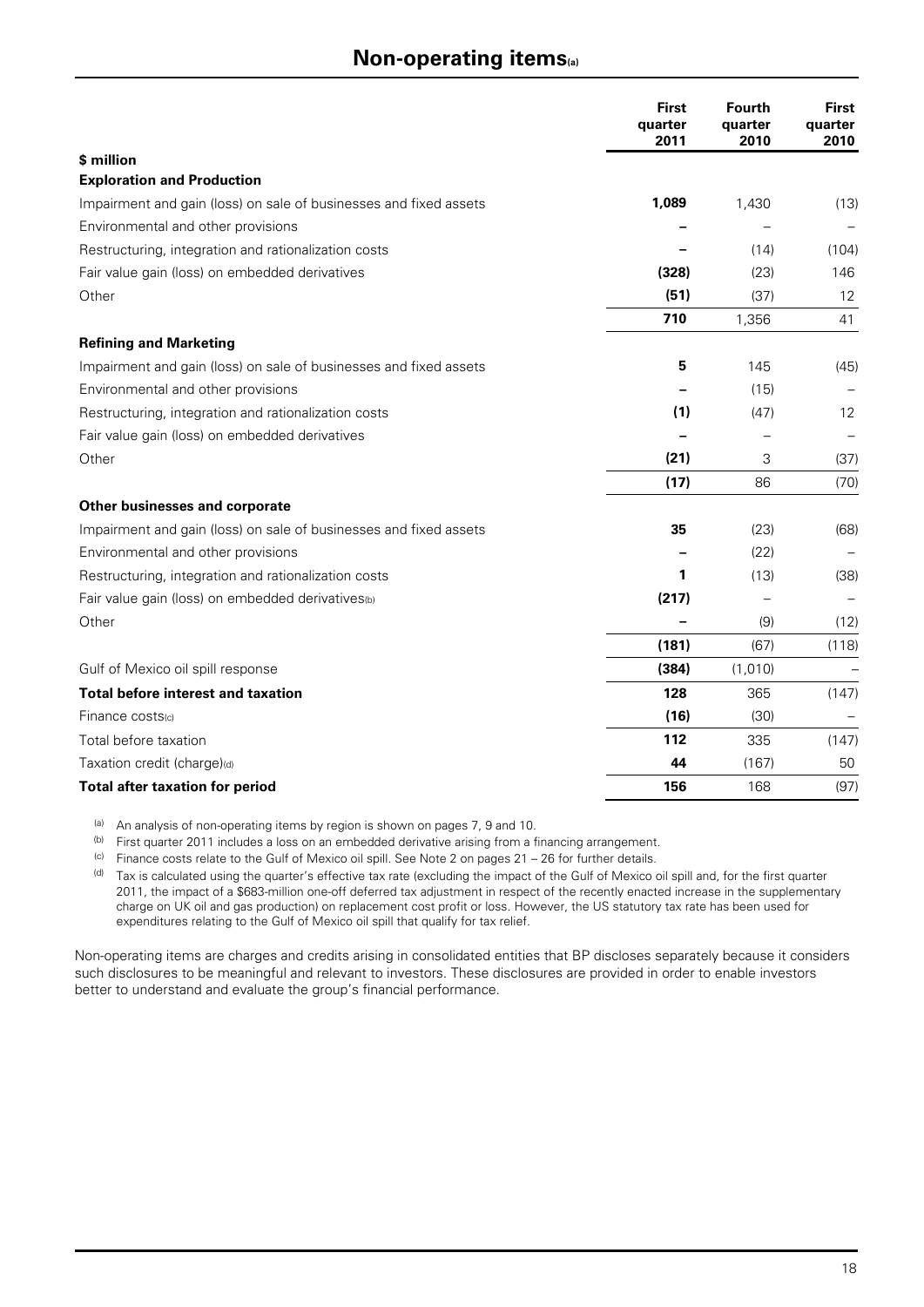## **Non-GAAP information on fair value accounting effects**

| \$ million                                                                          | <b>First</b><br>quarter<br>2011 | <b>Fourth</b><br>quarter<br>2010 | <b>First</b><br>quarter<br>2010 |
|-------------------------------------------------------------------------------------|---------------------------------|----------------------------------|---------------------------------|
| Favourable (unfavourable) impact relative to<br>management's measure of performance |                                 |                                  |                                 |
| <b>Exploration and Production</b>                                                   | 29                              | (12)                             | 63                              |
| Refining and Marketing                                                              | (100)                           | 134                              | 10 <sup>1</sup>                 |
|                                                                                     | (71)                            | 122                              | 73                              |
| Taxation credit (charge)(a)                                                         | 22                              | (40)                             | (25)                            |
|                                                                                     | (49)                            | 82                               | 48                              |

Tax is calculated using the quarter's effective tax rate (excluding the impact of the Gulf of Mexico oil spill and, for the first quarter 2011, the impact of a \$683-million one-off deferred tax adjustment in respect of the recently enacted increase in the supplementary charge on UK oil and gas production) on replacement cost profit or loss.

BP uses derivative instruments to manage the economic exposure relating to inventories above normal operating requirements of crude oil, natural gas and petroleum products. Under IFRS, these inventories are recorded at historic cost. The related derivative instruments, however, are required to be recorded at fair value with gains and losses recognized in income because hedge accounting is either not permitted or not followed, principally due to the impracticality of effectiveness testing requirements. Therefore, measurement differences in relation to recognition of gains and losses occur. Gains and losses on these inventories are not recognized until the commodity is sold in a subsequent accounting period. Gains and losses on the related derivative commodity contracts are recognized in the income statement from the time the derivative commodity contract is entered into on a fair value basis using forward prices consistent with the contract maturity.

BP enters into commodity contracts to meet certain business requirements, such as the purchase of crude for a refinery or the sale of BP's gas production. Under IFRS these contracts are treated as derivatives and are required to be fair valued when they are managed as part of a larger portfolio of similar transactions. Gains and losses arising are recognized in the income statement from the time the derivative commodity contract is entered into.

IFRS requires that inventory held for trading be recorded at its fair value using period end spot prices whereas any related derivative commodity instruments are required to be recorded at values based on forward prices consistent with the contract maturity. Depending on market conditions, these forward prices can be either higher or lower than spot prices resulting in measurement differences.

BP enters into contracts for pipelines and storage capacity, oil and gas processing and liquefied natural gas (LNG) that, under IFRS, are recorded on an accruals basis. These contracts are risk-managed using a variety of derivative instruments, which are fair valued under IFRS. This results in measurement differences in relation to recognition of gains and losses.

The way that BP manages the economic exposures described above, and measures performance internally, differs from the way these activities are measured under IFRS. BP calculates this difference for consolidated entities by comparing the IFRS result with management's internal measure of performance. Under management's internal measure of performance the inventory, capacity, oil and gas processing and LNG contracts in question are valued based on fair value using relevant forward prices prevailing at the end of the period and the commodity contracts for business requirements are accounted for on an accruals basis. We believe that disclosing management's estimate of this difference provides useful information for investors because it enables investors to see the economic effect of these activities as a whole. The impacts of fair value accounting effects, relative to management's internal measure of performance, are shown in the table above. A reconciliation to GAAP information is set out below.

#### **Reconciliation of non-GAAP information**

| \$ million                                                                                    | <b>First</b><br>quarter<br>2011 | <b>Fourth</b><br>quarter<br>2010 | <b>First</b><br>quarter<br>2010 |
|-----------------------------------------------------------------------------------------------|---------------------------------|----------------------------------|---------------------------------|
| <b>Exploration and Production</b>                                                             |                                 |                                  |                                 |
| Replacement cost profit before interest and tax adjusted for<br>fair value accounting effects | 8,391                           | 8.012                            | 8.229                           |
| Impact of fair value accounting effects                                                       | 29                              | (12)                             | 63                              |
| Replacement cost profit before interest and tax                                               | 8,420                           | 8.000                            | 8.292                           |
| <b>Refining and Marketing</b>                                                                 |                                 |                                  |                                 |
| Replacement cost profit before interest and tax adjusted for<br>fair value accounting effects | 2,179                           | 830                              | 719                             |
| Impact of fair value accounting effects                                                       | (100)                           | 134                              | 10                              |
| Replacement cost profit before interest and tax                                               | 2,079                           | 964                              | 729                             |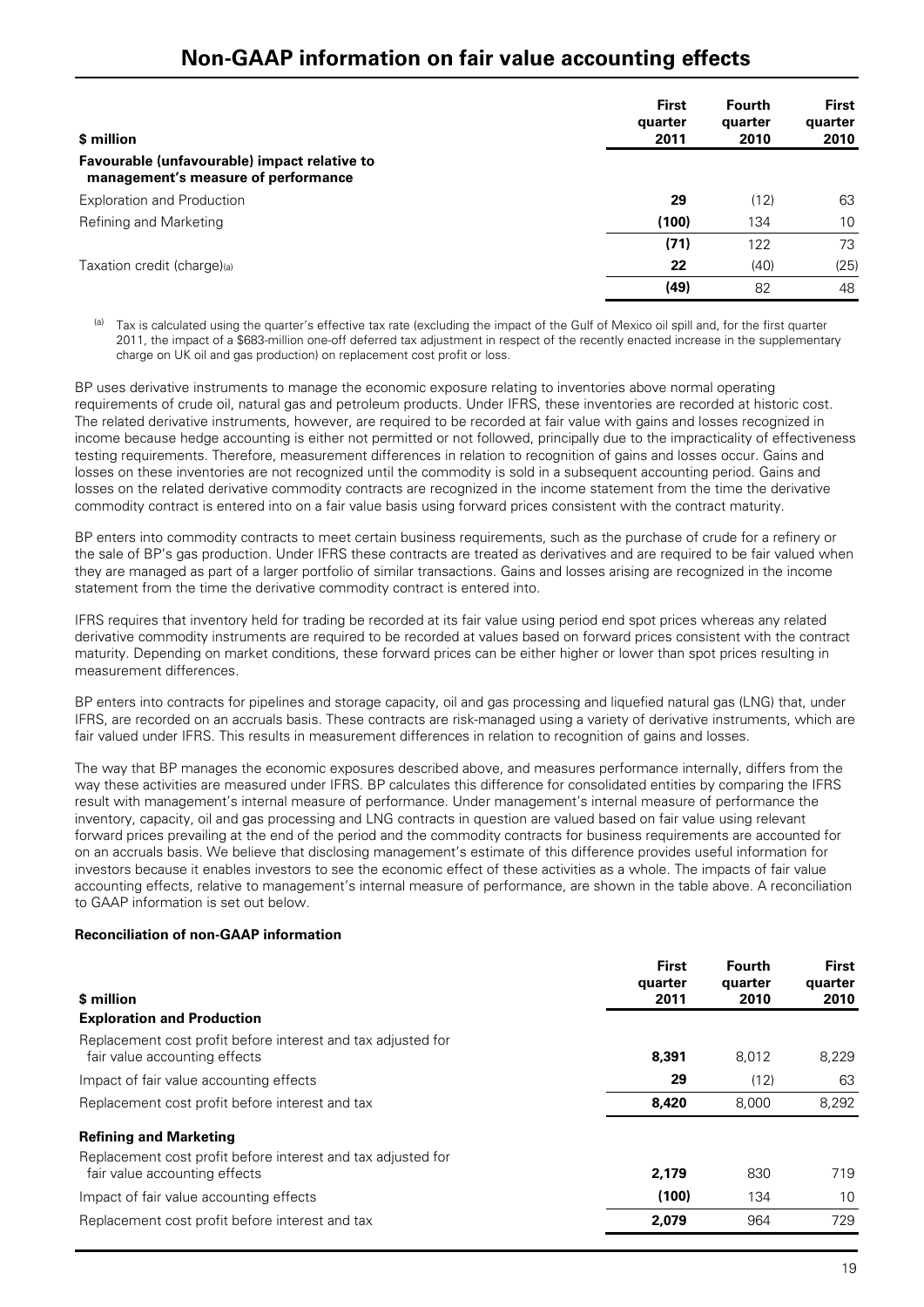# **Realizations and marker prices**

|                                             | <b>First</b><br>quarter<br>2011 | <b>Fourth</b><br>quarter<br>2010 | <b>First</b><br>quarter<br>2010 |
|---------------------------------------------|---------------------------------|----------------------------------|---------------------------------|
| <b>Average realizations</b> (a)             |                                 |                                  |                                 |
| Liquids (\$/bbl)(b)                         |                                 |                                  |                                 |
| US                                          | 86.53                           | 74.60                            | 69.77                           |
| Europe                                      | 102.37                          | 85.30                            | 75.71                           |
| Rest of World                               | 99.68                           | 82.30                            | 72.94                           |
| <b>BP</b> Average                           | 93.93                           | 78.80                            | 71.86                           |
| Natural gas (\$/mcf)                        |                                 |                                  |                                 |
| <b>US</b>                                   | 3.20                            | 3.31                             | 4.84                            |
| Europe                                      | 7.04                            | 6.76                             | 4.91                            |
| Rest of World                               | 4.41                            | 4.05                             | 3.90                            |
| <b>BP</b> Average                           | 4.21                            | 3.98                             | 4.26                            |
| Total hydrocarbons (\$/boe)                 |                                 |                                  |                                 |
| US                                          | 60.30                           | 53.60                            | 54.54                           |
| Europe                                      | 85.08                           | 71.48                            | 60.39                           |
| Rest of World                               | 52.79                           | 43.70                            | 42.20                           |
| <b>BP</b> Average                           | 59.02                           | 50.41                            | 49.16                           |
| Average oil marker prices (\$/bbl)          |                                 |                                  |                                 |
| <b>Brent</b>                                | 105.43                          | 86.46                            | 76.36                           |
| West Texas Intermediate                     | 94.49                           | 85.13                            | 78.84                           |
| Alaska North Slope                          | 103.22                          | 85.92                            | 79.14                           |
| Mars                                        | 101.95                          | 84.19                            | 75.85                           |
| Urals (NWE-cif)                             | 102.55                          | 85.16                            | 75.31                           |
| Russian domestic oil                        | 49.18                           | 40.62                            | 35.52                           |
| Average natural gas marker prices           |                                 |                                  |                                 |
| Henry Hub gas price (\$/mmBtu)(c)           | 4.11                            | 3.80                             | 5.30                            |
| UK Gas - National Balancing Point (p/therm) | 56.94                           | 52.43                            | 35.65                           |

(a) Based on sales of consolidated subsidiaries only - this excludes equity-accounted entities.

(b) Crude oil and natural gas liquids.

(c) Henry Hub First of Month Index.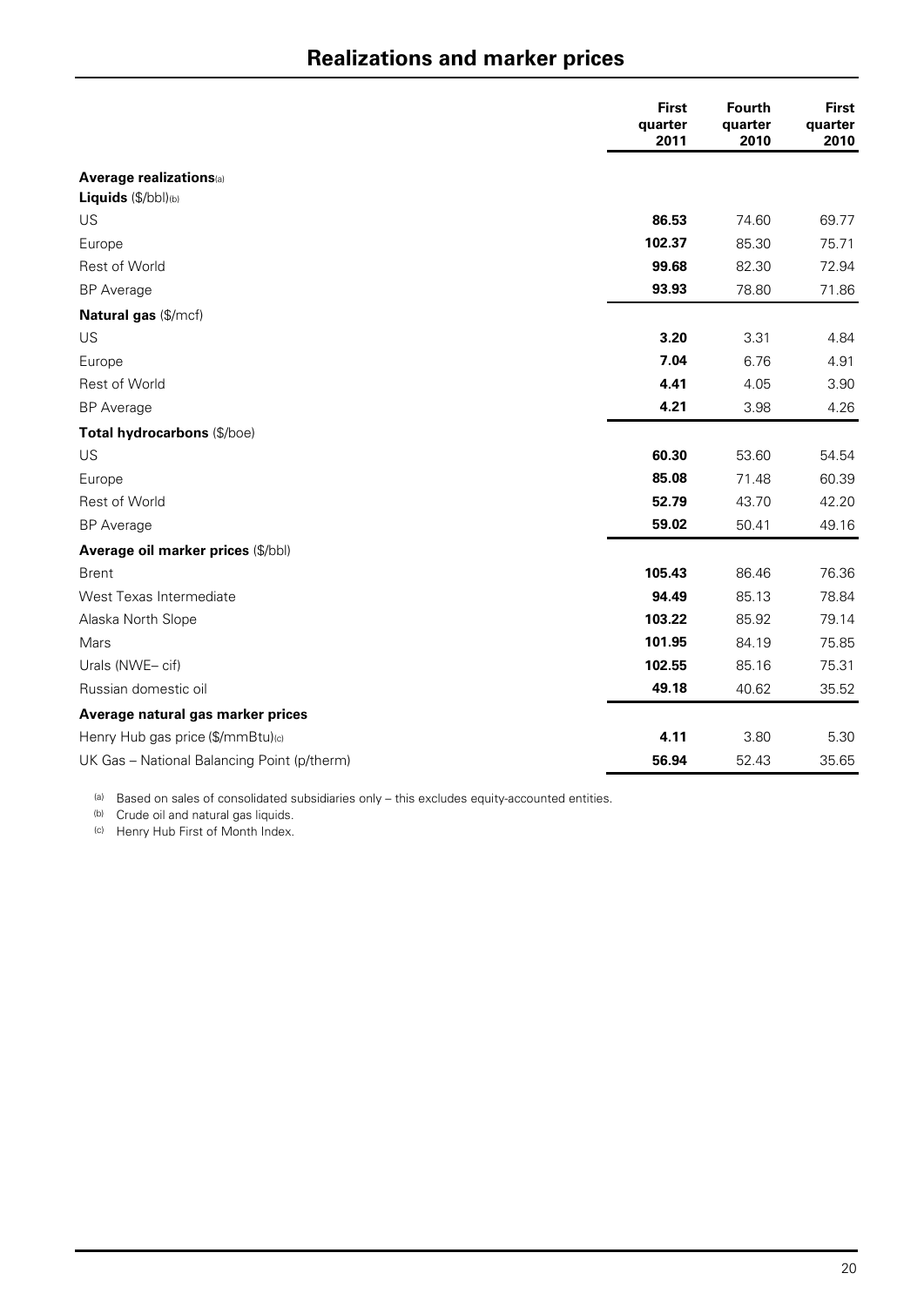### **1. Basis of preparation**

The interim financial information included in this report has been prepared in accordance with IAS 34 'Interim Financial Reporting'.

The results for the interim periods are unaudited and in the opinion of management include all adjustments necessary for a fair presentation of the results for the periods presented. All such adjustments are of a normal recurring nature. This report should be read in conjunction with the consolidated financial statements and related notes for the year ended 31 December 2010 included in the *BP Annual Report and Form 20-F 2010*.

BP prepares its consolidated financial statements included within its Annual Report and Accounts on the basis of International Financial Reporting Standards (IFRS) as issued by the International Accounting Standards Board (IASB), IFRS as adopted by the European Union (EU) and in accordance with the provisions of the UK Companies Act 2006. IFRS as adopted by the EU differs in certain respects from IFRS as issued by the IASB, however, the differences have no impact on the group's consolidated financial statements for the periods presented. The financial information presented herein has been prepared in accordance with the accounting policies expected to be used in preparing *BP Annual Report and Form 20-F 2011*, which do not differ significantly from those used in the *BP Annual Report and Form 20-F 2010*.

#### **New or amended International Financial Reporting Standards adopted**

There are no new or amended standards or interpretations adopted with effect from 1 January 2011 that have a significant impact on the financial statements.

### **2. Gulf of Mexico oil spill**

#### (a) **Overview**

As a consequence of the Gulf of Mexico oil spill, BP continues to incur costs and has also recognized liabilities for future costs. The information presented in this note should be read in conjunction with *BP Annual Report and Form 20-F 2010* – Financial Statements – Note 2, Note 37 and Note 44.

The group income statement for 2010 included a pre-tax charge of \$40,935 million in relation to the Gulf of Mexico oil spill. The amounts set out below reflect the impacts on the financial statements of the Gulf of Mexico oil spill for the periods presented, as described on pages 2 – 3. The income statement, balance sheet and cash flow statement impacts are included within the relevant line items in those statements as set out below.

| \$ million                                 | <b>First</b><br>quarter<br>2011 | <b>Fourth</b><br>quarter<br>2010 | <b>First</b><br>quarter<br>2010 |
|--------------------------------------------|---------------------------------|----------------------------------|---------------------------------|
| Income statement                           |                                 |                                  |                                 |
| Production and manufacturing expenses      | 384                             | 1,010                            |                                 |
| Profit (loss) before interest and taxation | (384)                           | (1,010)                          |                                 |
| Finance costs                              | 16                              | 30                               |                                 |
| <b>Profit (loss) before taxation</b>       | (400)                           | (1,040)                          |                                 |
| Less: Taxation                             | 201                             | 287                              |                                 |
| Profit (loss) for the period               | (199)                           | (753)                            |                                 |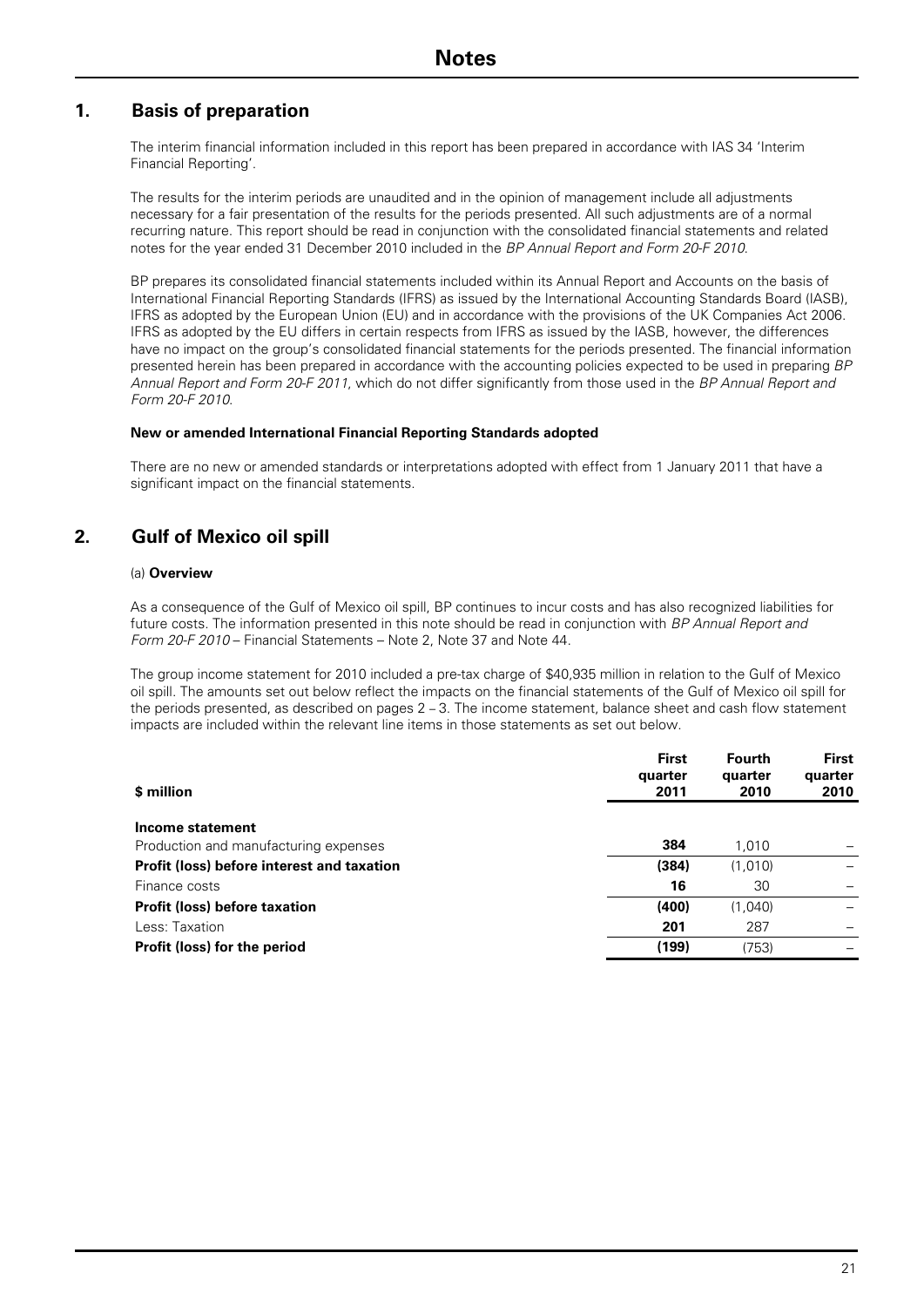|                                                                      |                     | 31 March 2011<br>Of which:<br>amount related |                     | 31 December 2010<br>Of which:<br>amount related |
|----------------------------------------------------------------------|---------------------|----------------------------------------------|---------------------|-------------------------------------------------|
| \$ million                                                           |                     | <b>Total</b> to the trust fund               |                     | <b>Total</b> to the trust fund                  |
| <b>Balance sheet</b>                                                 |                     |                                              |                     |                                                 |
| Current assets<br>Trade and other receivables                        | 5,981               | 5,981                                        | 5,943               | 5,943                                           |
| <b>Current liabilities</b><br>Trade and other payables<br>Provisions | (6,031)<br>(7, 379) | (5,001)                                      | (6,587)<br>(7,938)  | (5,002)                                         |
| <b>Net current assets (liabilities)</b>                              | (7, 429)            | 980                                          | (8,582)             | 941                                             |
| Non-current assets<br>Other receivables<br>Non-current liabilities   | 3,563               | 3,563                                        | 3,601               | 3,601                                           |
| Other payables<br>Provisions                                         | (8,667)<br>(8,098)  | (8,667)                                      | (9,899)<br>(8, 397) | (9,899)                                         |
| Deferred tax                                                         | 11,218              |                                              | 11,255              |                                                 |
| Net non-current liabilities                                          | (1,984)             | (5, 104)                                     | (3,440)             | (6, 298)                                        |
| <b>Net assets</b>                                                    | (9, 413)            | (4, 124)                                     | (12,022)            | (5, 357)                                        |

| \$ million                                             | <b>First</b><br>quarter<br>2011 | Fourth<br>quarter<br>2010 | First<br>quarter<br>2010 |
|--------------------------------------------------------|---------------------------------|---------------------------|--------------------------|
| Cash flow statement – Operating activities             |                                 |                           |                          |
| Profit (loss) before taxation                          | (400)                           | (1.040)                   |                          |
| Adjustments to reconcile profit (loss) before taxation |                                 |                           |                          |
| to net cash provided by operating activities           |                                 |                           |                          |
| Net charge for interest and other finance              |                                 |                           |                          |
| expense, less net interest paid                        | 16                              | 30                        |                          |
| Net charge for provisions, less payments               | 202                             | 2.117                     |                          |
| Movements in inventories and other current             |                                 |                           |                          |
| and non-current assets and liabilities                 | (2,864)                         | (6, 542)                  |                          |
| <b>Pre-tax cash flows</b>                              | (3,046)                         | (5, 435)                  |                          |

Net cash used in operating activities relating to the Gulf of Mexico oil spill, on a post-tax basis, amounted to \$2,808 million in the first quarter 2011 and \$5,415 million in the fourth quarter 2010.

#### **Trust fund**

In 2010, BP established the Deepwater Horizon Oil Spill Trust (the Trust) to be funded in the amount of \$20 billion over the period to the fourth quarter of 2013, which is available to satisfy legitimate individual and business claims administered by the Gulf Coast Claims Facility (GCCF), state and local government claims resolved by BP, final judgments and settlements, state and local response costs, and natural resource damages and related costs. In 2010 BP contributed \$5 billion to the fund, and a further contribution of \$1.25 billion was made in the first quarter of 2011. The income statement charge for 2010 included \$20 billion in relation to the trust fund, adjusted to take account of the time value of money. Fines, penalties and claims administration costs are not covered by the trust fund.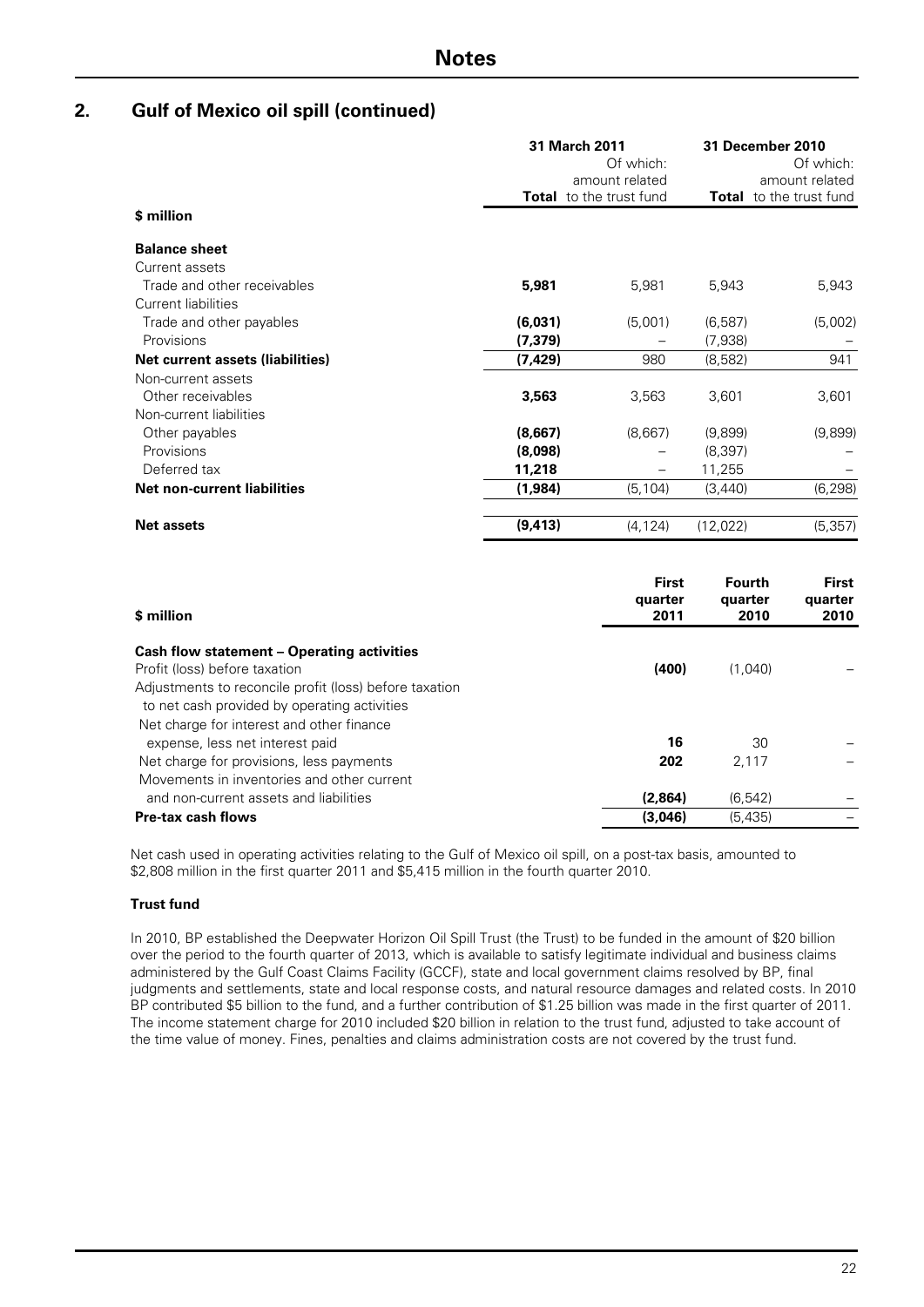The table below shows movements in the funding obligation during the period to 31 March 2011. This liability is recognized within other payables on the balance sheet apportioned between current and non-current elements according to the agreed schedule of contributions.

|                       | \$ million |
|-----------------------|------------|
| At 1 January 2011     | 14,901     |
| Unwinding of discount | 14         |
| Contribution          | (1,250)    |
| Other                 | 3          |
| At 31 March 2011      | 13,668     |
| Of which - current    | 5,001      |
| - non-current         | 8,667      |

An asset has been recognized representing BP's right to receive reimbursement from the trust fund. This is the portion of the estimated future expenditure provided for that will be settled by payments from the trust fund. We use the term "reimbursement asset" to describe this asset. BP will not actually receive any reimbursements from the trust fund, instead payments will be made directly to claimants from the trust fund, and BP will be released from its corresponding obligation. The reimbursement asset is recorded within other receivables on the balance sheet apportioned between current and non-current elements. The table below shows movements in the reimbursement asset during the period to 31 March 2011. The amount of the reimbursement asset at 31 March 2011 is equal to the amount of provisions recognized at that date that will be covered by the trust fund – see below.

|                                                           | \$ million |
|-----------------------------------------------------------|------------|
| At 1 January 2011                                         | 9.544      |
| Increase in provision for items covered by the trust fund | 1,062      |
| Amounts paid directly by the trust fund                   | (1,062)    |
| <b>At 31 March 2011</b>                                   | 9.544      |
| Of which – current                                        | 5,981      |
| - non-current                                             | 3.563      |

As noted above, the obligation to fund the \$20-billion trust fund has been recognized in full. Any increases in the provision that will be covered by the trust fund (up to the amount of \$20 billion) have no net income statement effect as a reimbursement asset is also recognized, as described above. As at 31 March 2011, the cumulative charges for provisions, and the associated reimbursement asset recognized, amounted to \$13,629 million. Thus, a further \$6,371 million could be provided in subsequent periods for items covered by the trust fund with no net impact on the income statement. Such future increases in amounts provided could arise from adjustments to existing provisions, or from the initial recognition of provisions for items that currently cannot be estimated reliably, namely final judgments and settlements and natural resource damages and related costs. Further information on those items that currently cannot be reliably estimated is provided under *Provisions and contingencies* below.

It is not possible at this time to conclude whether the \$20-billion trust fund will be sufficient to satisfy all claims under the Oil Pollution Act 1990 (OPA 90) that will ultimately be paid.

The Trust agreement does not require BP to make further contributions to the trust fund in excess of the agreed \$20 billion should this be insufficient to cover all claims administered by the GCCF, or to settle other items that are covered by the trust fund, as described above. Should the \$20-billion trust fund not be sufficient, BP would commence settling legitimate claims and other costs by making payments directly to claimants. In this case, increases in estimated future expenditure above \$20 billion would be recognized as provisions with a corresponding charge in the income statement. The provisions would be utilized and derecognized at the point that BP made the payments.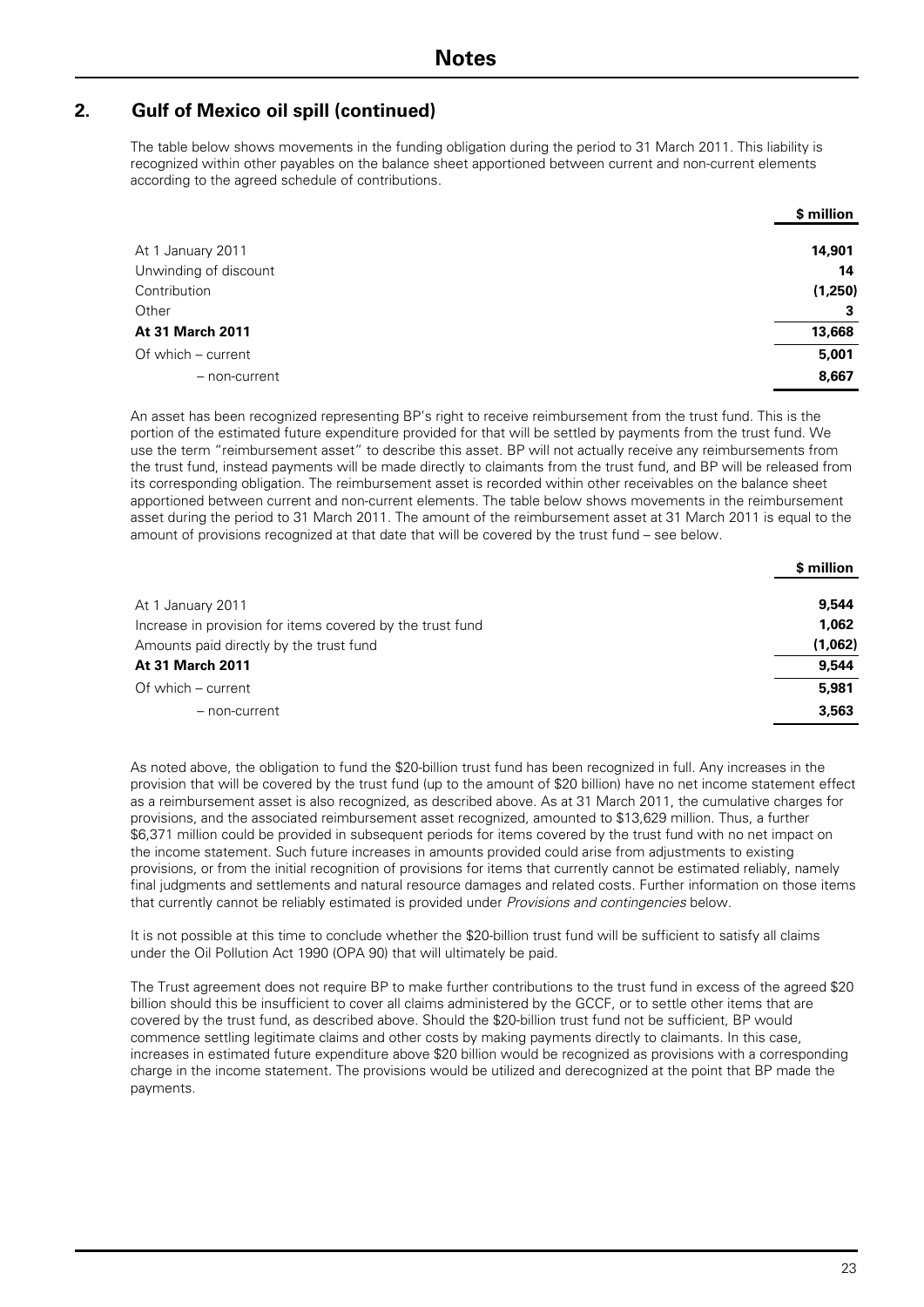#### (b) **Provisions and contingencies**

BP has recorded certain provisions and disclosed certain contingencies as a consequence of the Gulf of Mexico oil spill. These are described below and in more detail in *BP Annual Report and Form 20-F 2010* – Financial statements – Notes 2, 37 and 44.

#### **Provisions**

BP has recorded provisions relating to the Gulf of Mexico oil spill in relation to environmental expenditure, spill response costs, litigation and claims, and Clean Water Act penalties.

On 21 April 2011, BP entered a framework agreement with natural resource trustees for the United States and five Gulf coast states, providing for up to \$1 billion to be spent on early restoration projects to address natural resource injuries resulting from the Gulf of Mexico oil spill. Funding for these projects will come from the \$20-billion Deepwater Horizon Oil Spill Trust. BP will work with the trustees of the Deepwater Horizon Oil Spill Trust to segregate funds to be made available to pay for early restoration projects and other NRD claims. This agreement has no impact on BP's first-quarter profit as the full amount of the trust fund has been previously expensed. A provision of \$1 billion has been recorded and a corresponding reimbursement asset has been recognized.

BP considers that it is not possible to measure reliably any obligation in relation to Natural Resources Damages claims under OPA 90 (other than the costs of the early restoration projects referred to above) or litigation for violations of OPA 90, any amounts in relation to fines and penalties except for those relating to the Clean Water Act and any obligation in relation to litigation or in relation to legal fees beyond 2012. These items are therefore disclosed as contingent liabilities – see below.

Movements in the provision are presented in the table below.

|                                                                                     |                      |                          |            |                                                | \$ million    |
|-------------------------------------------------------------------------------------|----------------------|--------------------------|------------|------------------------------------------------|---------------|
|                                                                                     | <b>Environmental</b> | <b>Spill</b><br>response | Litigation | <b>Clean Water</b><br>and claims Act penalties | Total         |
| At 1 January 2011<br>Increase in provision – items not<br>covered by the trust fund | 809                  | 1,043<br>302             | 10,973     | 3,510                                          | 16,335<br>302 |
| Increase in provision – items covered<br>by the trust fund                          | 1,000                |                          | 62         |                                                | 1,062         |
| Unwinding of discount                                                               | $\mathbf{2}$         |                          |            |                                                | $\mathbf{2}$  |
| Utilization – paid by BP                                                            | (3)                  | (875)                    | (284)      |                                                | (1, 162)      |
| - paid by the trust fund                                                            | (68)                 |                          | (994)      |                                                | (1,062)       |
| <b>At 31 March 2011</b>                                                             | 1,740                | 470                      | 9,757      | 3,510                                          | 15,477        |
| Of which – current                                                                  | 799                  | 470                      | 6,110      |                                                | 7,379         |
| - non-current                                                                       | 941                  |                          | 3,647      | 3,510                                          | 8,098         |
| Of which – payable from the trust fund                                              | 1,313                |                          | 8,231      |                                                | 9,544         |

The total charge in the income statement for the first quarter of 2011 is analysed in the table below.

|                                                      | \$ million |
|------------------------------------------------------|------------|
| Increase in provision                                | 1.364      |
| Recognition of reimbursement asset                   | (1,062)    |
| Other costs charged directly to the income statement | 82         |
| (Profit) loss before interest and taxation           | 384        |
| Finance costs                                        | 16         |
| (Profit) loss before taxation                        | 400        |
|                                                      |            |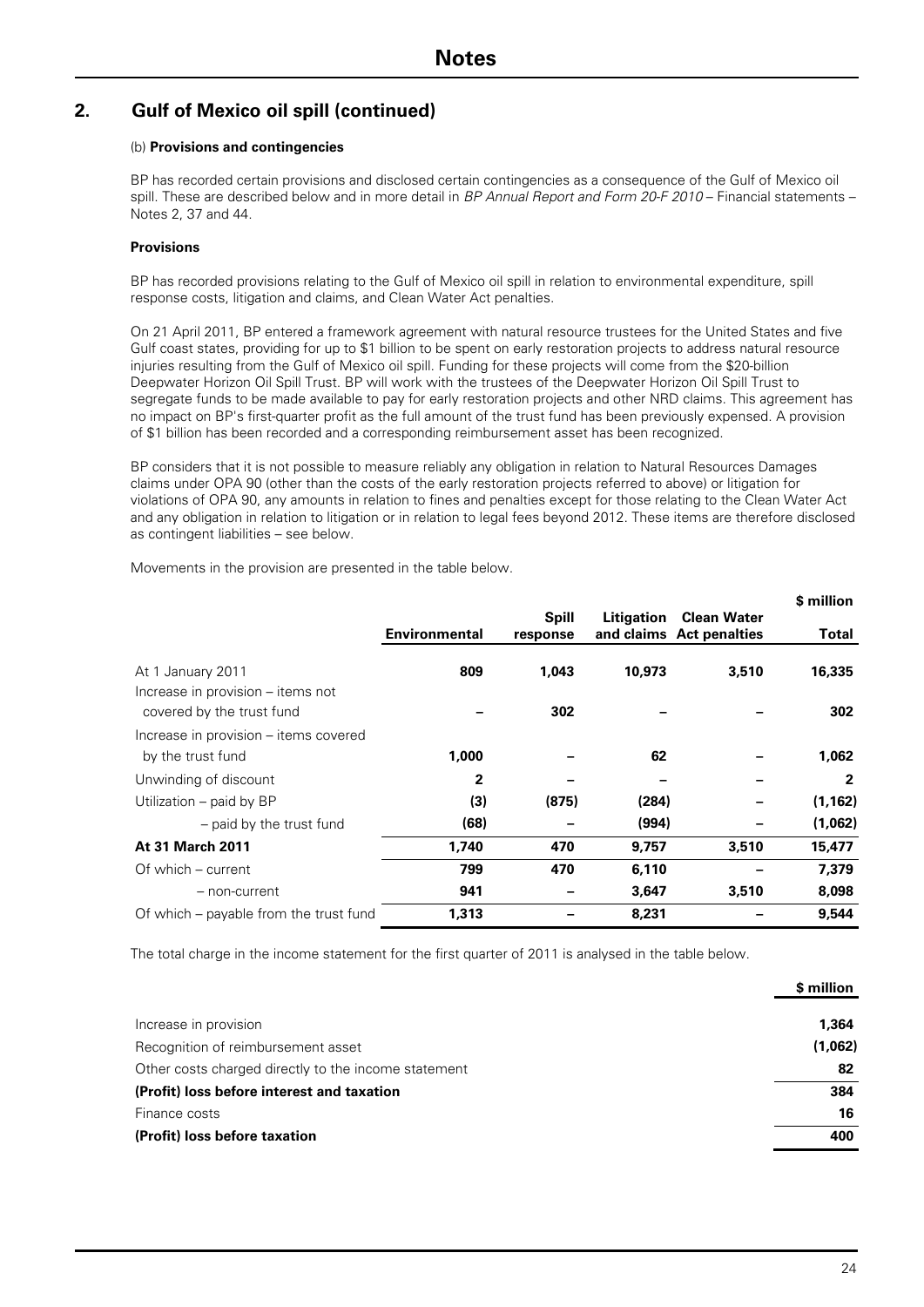The total amounts that will ultimately be paid by BP in relation to all obligations relating to the incident are subject to significant uncertainty and the ultimate exposure and cost to BP will be dependent on many factors. Furthermore, the amount of claims that become payable by BP, the amount of fines ultimately levied on BP (including any determination of BP's negligence), the outcome of litigation and arbitration proceedings, and any costs arising from any longer-term environmental consequences of the oil spill, will also impact upon the ultimate cost for BP.

In estimating the amount of the provision at 31 March 2011 for Individual and Business Claims and State and Local Claims, BP has concluded that a reasonable range of possible outcomes is \$5 billion to \$12 billion. BP believes that the provision recorded at 31 March 2011 of \$8.1 billion represents a reliable best estimate from within this range of possible outcomes. This amount is included within amounts payable from the trust fund under *Litigation and claims* in the table above.

Although the provision recognized is the current best reliable estimate of expenditures required to settle certain present obligations at the end of the reporting period, there are future expenditures for which it is not possible to measure the obligation reliably as noted below under *Contingent liabilities*.

No amounts have been recognized for recovery of costs from our co-owners of the Macondo well because under IFRS recovery must be virtually certain for these receivables to be recognized. All of these items are therefore disclosed as contingent assets.

Further information on provisions is provided in *BP Annual Report and Form 20-F 2010* – Financial statements – Note 37.

#### **Contingent liabilities**

BP has provided for its best estimate of certain claims under OPA 90 that will be paid through the \$20-billion trust fund. It is not possible, at this time, to measure reliably any other items that will be paid from the trust fund, namely any obligation in relation to Natural Resource Damages claims (except for costs relating to early restoration projects as described above under *Provisions)* and claims asserted in civil litigation, nor is it practicable to estimate their magnitude or possible timing of payment. Therefore no amounts have been provided for these items as of 31 March 2011.

For those items not covered by the trust fund it is not possible to measure reliably any obligation in relation to other litigation or potential fines and penalties except, subject to certain assumptions, for those relating to the Clean Water Act. It is also not possible to reliably estimate legal fees beyond 2012. Therefore no amounts have been provided for these items as of 31 March 2011.

See *Legal proceedings* on pages 31 – 37 and *BP Annual Report and Form 20-F 2010* – Financial statements – Note 44 for further information on contingent liabilities.

#### **Contingent assets**

See *Legal proceedings* on pages 31 – 37 and *BP Annual Report and Form 20-F 2010* – Financial statements – Note 44 for information on contingent assets.

As of 31 March 2011, \$7 billion had been billed to the co-owners, Anadarko Petroleum Corporation (Anadarko) and MOEX Offshore 2007 LLC (MOEX), which BP believes to be contractually recoverable pursuant to the terms of the Macondo Prospect Offshore Deepwater Operating Agreement. Billings to co-owners under this Operating Agreement are based upon costs incurred to date rather than amounts provided in the period. As further costs are incurred, BP believes that certain of the costs will be billable to our co-owners under the Operating Agreement. No recovery amounts have been recognized in the financial statements as at 31 March 2011.

On 4 April 2011, BP initiated contractual out-of-court dispute resolution proceedings against Anadarko and MOEX, claiming that they have breached the parties' contract by failing to reimburse BP for their working-interest share of incident-related costs. These procedures will culminate in arbitration if the parties cannot resolve their disputes through negotiation. On 19 April 2011, MOEX filed a cross-claim against BP in the federal Limitation of Liability action, alleging negligence, breach of contract, and seeking a declaration that MOEX is excused from paying charges related to the incident. MOEX also alleges economic losses, including damage to the reservoir, defence costs, and contribution or indemnity for claims against it by other parties. Also on 19 April 2011, Anadarko filed a cross-claim against BP, alleging gross negligence and 15 other counts under state and federal laws. Like MOEX, Anadarko seeks a declaration that it is excused from its contractual obligation to pay incident-related costs. Anadarko also seeks damages from alleged economic losses and contribution or indemnity for claims filed against it by other parties. BP disputes Anadarko's and MOEX's cross-claims and intends to defend against them vigorously.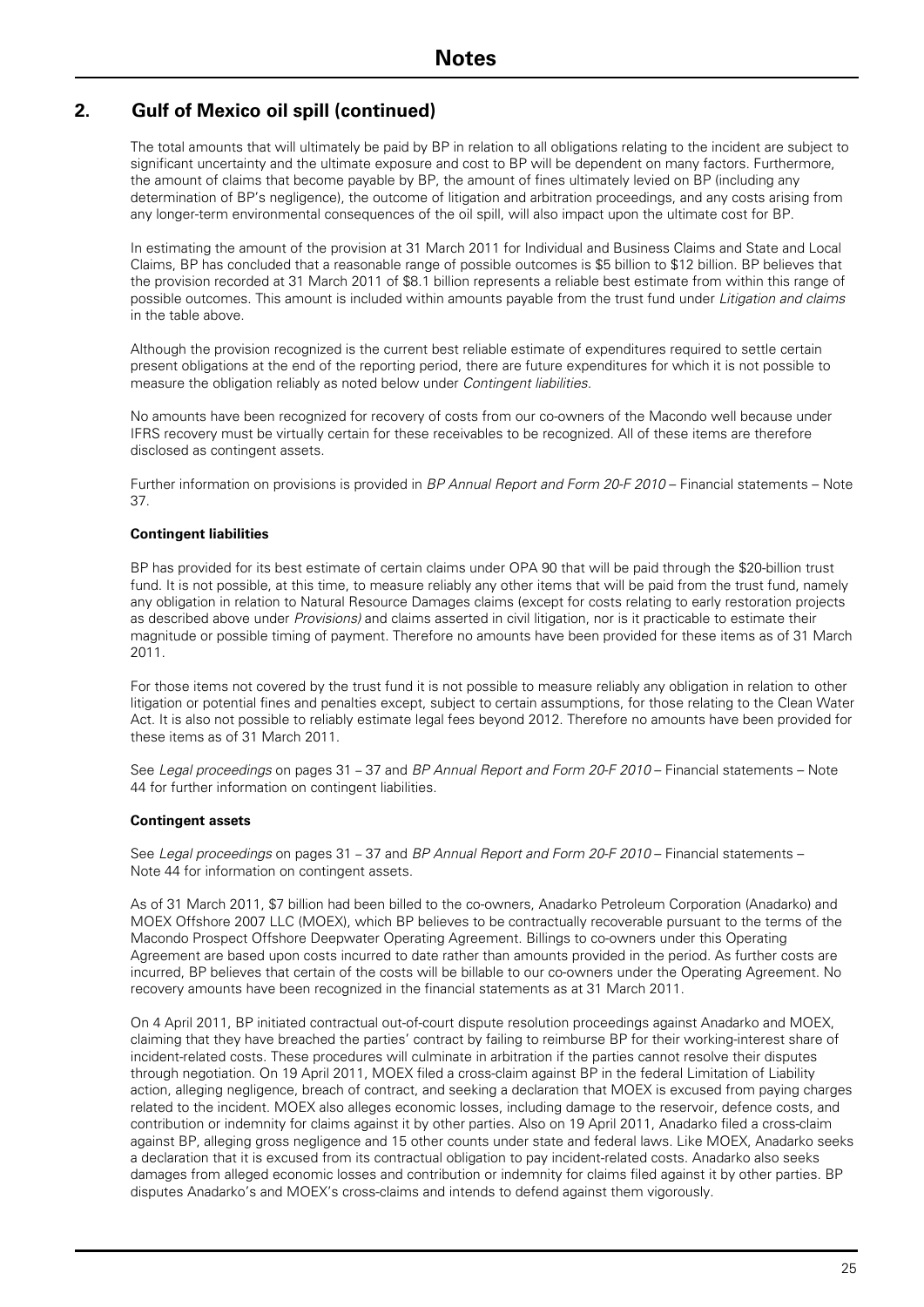There are also audit rights concerning billings under the Operating Agreement which may be exercised by Anadarko and MOEX, and which may or may not lead to an adjustment of the amount billed. BP may ultimately need to enforce its rights to collect payment from the co-owners following any successful arbitration proceedings as provided for in the Operating Agreement. There is a risk that amounts billed to co-owners may not ultimately be recovered should our co-owners be found not liable for these costs or be unable to pay them. Moreover, negotiations amongst co-owners could result in settlement(s) of these claims, which if reached, may result in amounts to be received by BP differing from the amounts billed.

### **3. Non-current assets held for sale**

As a result of the group's disposal programme following the Gulf of Mexico oil spill, various assets, and associated liabilities, have been presented as held for sale in the group balance sheet at 31 March 2011. The carrying amount of the assets held for sale is \$6,241 million, with associated liabilities of \$1,013 million. Included within these amounts are the following items, all of which relate to the Exploration and Production segment unless otherwise stated.

On 14 December 2010, BP announced that it had reached agreement to sell its exploration and production assets in Pakistan to United Energy Group Limited for \$775 million in cash. These assets, and associated liabilities, have been classified as held for sale in the group balance sheet at 31 March 2011. The sale is expected to be completed in the second quarter of 2011, subject to certain conditions precedent, including the satisfaction of closing conditions, the receipt of government and regulatory approvals, and the lifting of an interim injunction entered by the Islamabad High Court on 9 March 2011 in a preferential rights dispute affecting the Mirpur Khas and Khipro concessions.

On 18 October 2010, BP announced that it had reached agreement to sell its upstream and midstream assets in Vietnam, together with its upstream businesses and associated interests in Venezuela, to TNK-BP for \$1.8 billion in cash, subject to post-closing adjustments. The Venezuelan assets include BP's interests in the Petroperijá, Boquerón and PetroMonagas joint ventures. These assets, and associated liabilities, have been classified as held for sale in the group balance sheet at 31 March 2011. The sales of the Vietnam and Venezuela businesses are expected to be completed in the second quarter of 2011, subject to regulatory and other approvals and conditions.

On 28 November 2010, BP announced that it had reached agreement to sell its interests in Pan American Energy (PAE) to Bridas Corporation for \$7.06 billion in cash. PAE is an Argentina-based oil and gas company owned by BP (60%) and Bridas Corporation (40%). The transaction excludes the shares of PAE E&P Bolivia Ltd. BP's investment in PAE has been classified as held for sale in the group balance sheet at 31 March 2011. The sale is expected to be completed in 2011, subject to closing conditions and government and regulatory approvals.

On 4 April 2011, BP announced that it had agreed the sale of its wholly-owned subsidiary, ARCO Aluminium Inc. (reported within Other businesses and corporate), to a consortium of Japanese companies for cash consideration of \$680 million, subject to closing adjustments. The assets, and associated liabilities, of this subsidiary have been classified as held for sale in the group balance sheet at 31 March 2011. Subject to obtaining required regulatory approvals, the parties expect to complete the transaction in the third quarter of 2011.

In Canada, BP intends to dispose of its NGL business. The assets, and associated liabilities, of this business have been classified as held for sale in the group balance sheet at 31 March 2011. The sale is expected to be completed in 2011.

Disposal proceeds of \$4,630 million (\$6,197 million at 31 December 2010) received in advance of completion of certain of these transactions have been classified as finance debt on the group balance sheet. See Note 7 for further information.

The majority of the transactions noted above are subject to post-closing adjustments, which may include adjustments for working capital and adjustments for profits attributable to the purchaser between the agreed effective date and the closing date of the transaction. Such post-closing adjustments may result in the final amounts received by BP from the purchasers differing from the disposal proceeds noted above.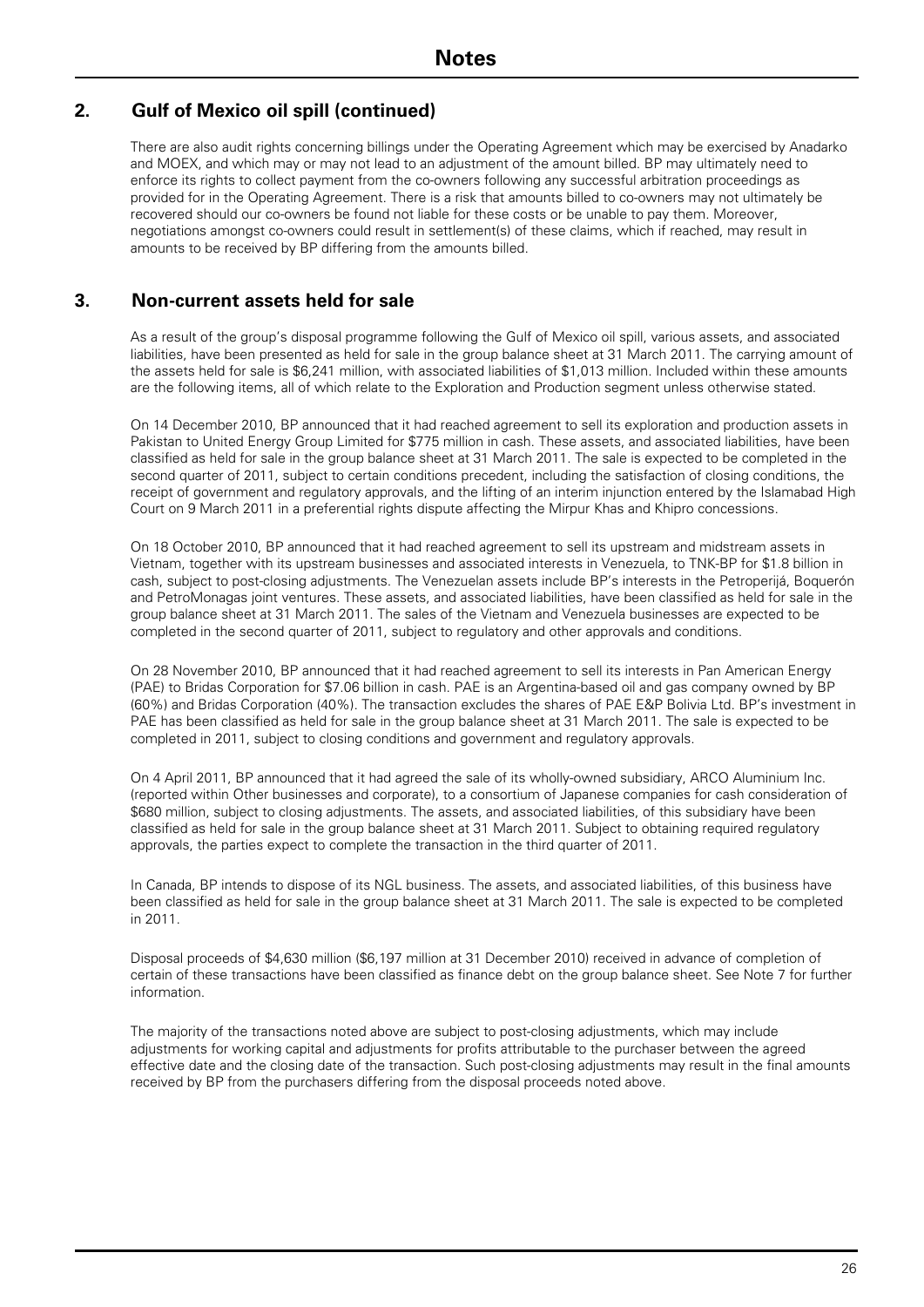## **4. Sales and other operating revenues**

|                                                      | <b>First</b><br>quarter<br>2011 | <b>Fourth</b><br>quarter<br>2010 | <b>First</b><br>quarter<br>2010 |
|------------------------------------------------------|---------------------------------|----------------------------------|---------------------------------|
| \$ million                                           |                                 |                                  |                                 |
| <b>By business</b>                                   |                                 |                                  |                                 |
| <b>Exploration and Production</b>                    | 18,405                          | 17,759                           | 18,080                          |
| Refining and Marketing                               | 77,433                          | 71,161                           | 64,286                          |
| Other businesses and corporate                       | 856                             | 985                              | 790                             |
|                                                      | 96,694                          | 89,905                           | 83,156                          |
| Less: sales between businesses                       |                                 |                                  |                                 |
| <b>Exploration and Production</b>                    | 10,525                          | 9,536                            | 9,746                           |
| Refining and Marketing                               | 626                             | 467                              | 135                             |
| Other businesses and corporate                       | 214                             | 199                              | 204                             |
|                                                      | 11,365                          | 10,202                           | 10,085                          |
| Third party sales and other operating revenues       |                                 |                                  |                                 |
| <b>Exploration and Production</b>                    | 7.880                           | 8,223                            | 8,334                           |
| Refining and Marketing                               | 76,807                          | 70,694                           | 64,151                          |
| Other businesses and corporate                       | 642                             | 786                              | 586                             |
| Total third party sales and other operating revenues | 85,329                          | 79,703                           | 73,071                          |
| By geographical area                                 |                                 |                                  |                                 |
| US                                                   | 30,847                          | 27,635                           | 26,108                          |
| Non-US                                               | 63,855                          | 60,121                           | 54,009                          |
|                                                      | 94,702                          | 87,756                           | 80,117                          |
| Less: sales between areas                            | 9,373                           | 8.053                            | 7,046                           |
|                                                      | 85,329                          | 79,703                           | 73,071                          |

## **5. Production and similar taxes**

|            | <b>First</b><br>quarter<br>2011 | <b>Fourth</b><br>quarter<br>2010 | <b>First</b><br>quarter<br>2010 |
|------------|---------------------------------|----------------------------------|---------------------------------|
| \$ million |                                 |                                  |                                 |
| US         | 374                             | 351                              | 313                             |
| Non-US     | 1.457                           | 1,173                            | 963                             |
|            | 1,831                           | 1,524                            | 1,276                           |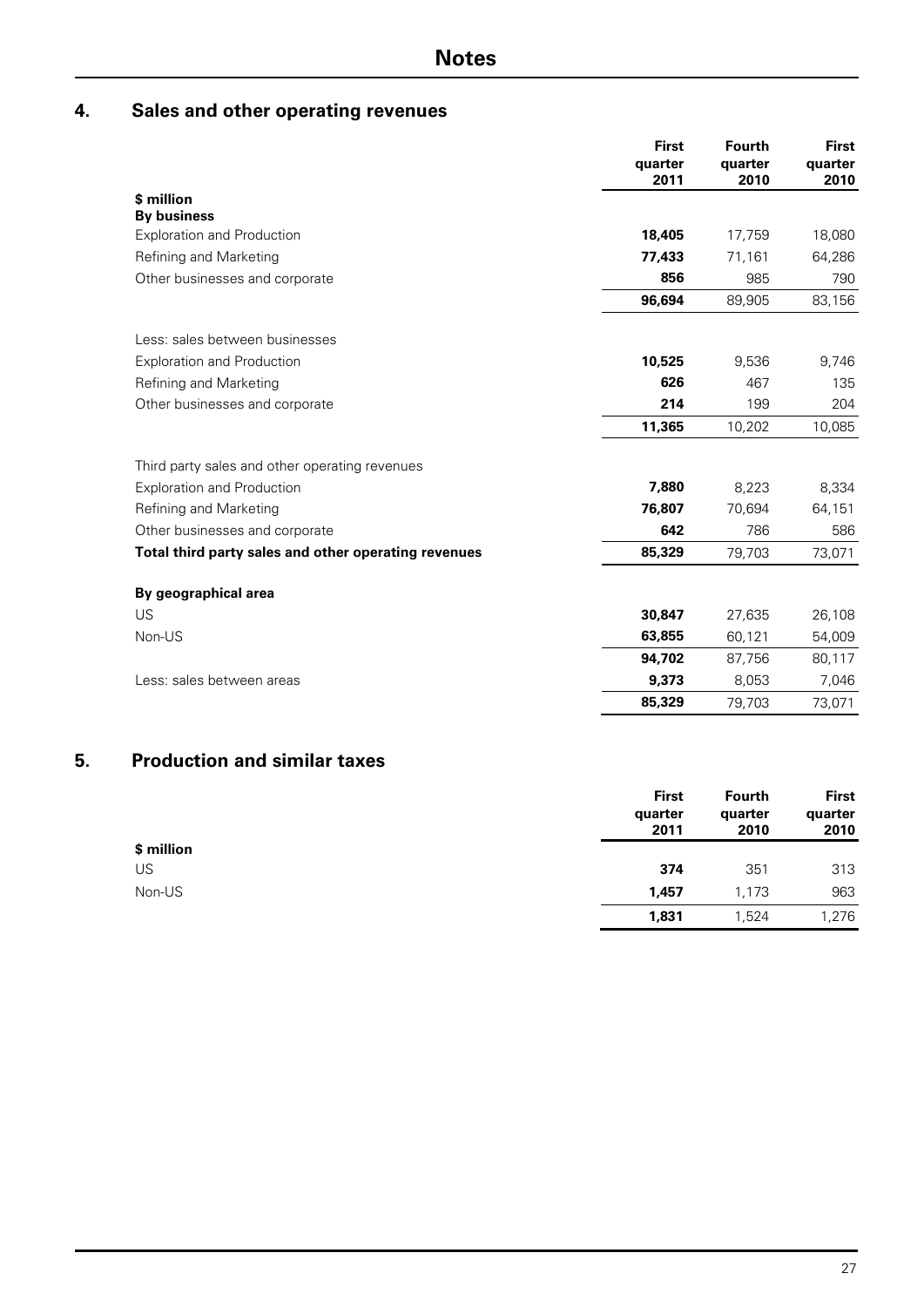### **6. Earnings per share and shares in issue**

Basic earnings per ordinary share (EpS) amounts are calculated by dividing the profit or loss for the period attributable to ordinary shareholders by the weighted average number of ordinary shares outstanding during the period. The calculation of EpS is performed separately for each discrete quarterly period, and for the year-to-date period. As a result, the sum of the discrete quarterly EpS amounts in any particular year-to-date period may not be equal to the EpS amount for the year-to-date period.

For the diluted EpS calculation the weighted average number of shares outstanding during the period is adjusted for the number of shares that are potentially issuable in connection with employee share-based payment plans using the treasury stock method. If the inclusion of potentially issuable shares would decrease the loss per share, the potentially issuable shares are excluded from the diluted EpS calculation.

|                                                                   | <b>First</b><br>quarter<br>2011 | <b>Fourth</b><br>quarter<br>2010 | <b>First</b><br>quarter<br>2010 |
|-------------------------------------------------------------------|---------------------------------|----------------------------------|---------------------------------|
| \$ million                                                        |                                 |                                  |                                 |
| <b>Results for the period</b>                                     |                                 |                                  |                                 |
| Profit for the period attributable to BP shareholders             | 7,124                           | 5,567                            | 6,079                           |
| Less: preference dividend                                         |                                 |                                  |                                 |
| Profit attributable to BP ordinary shareholders                   | 7,124                           | 5,566                            | 6,079                           |
| Inventory holding gains net of tax                                | (1,643)                         | (953)                            | (481)                           |
| RC profit attributable to BP ordinary shareholders                | 5,481                           | 4,613                            | 5,598                           |
| Basic weighted average number of shares outstanding (thousand)(a) | 18,816,868                      | 18,793,234                       | 18,769,888                      |
| ADS equivalent (thousand)(a)                                      | 3,136,145                       | 3,132,206                        | 3,128,315                       |
| Weighted average number of shares outstanding used to             |                                 |                                  |                                 |
| calculate diluted earnings per share (thousand)(a)                | 19,038,387                      | 19,008,309                       | 19,004,740                      |
| ADS equivalent (thousand)(a)                                      | 3,173,065                       | 3,168,052                        | 3,167,457                       |
| Shares in issue at period-end (thousand)(a)                       | 18,866,532                      | 18,796,498                       | 18,784,361                      |
| ADS equivalent (thousand)(a)                                      | 3,144,422                       | 3,132,750                        | 3,130,727                       |

(a) Excludes treasury shares and the shares held by the Employee Share Ownership Plans and includes certain shares that will be issued in the future under employee share plans.

On 14 January 2011, BP entered into a share swap agreement with Rosneft Oil Company that has since been subject to an interim injunction granted by the English High Court and continued by an UNCITRAL arbitral tribunal which is referred to in Legal proceedings. Completion of the share swap agreement is prohibited at this time by the interim injunction, but if the interim injunction were to be lifted and the share swap agreement were to be completed then it would result in BP issuing 988,694,683 new ordinary shares to Rosneft.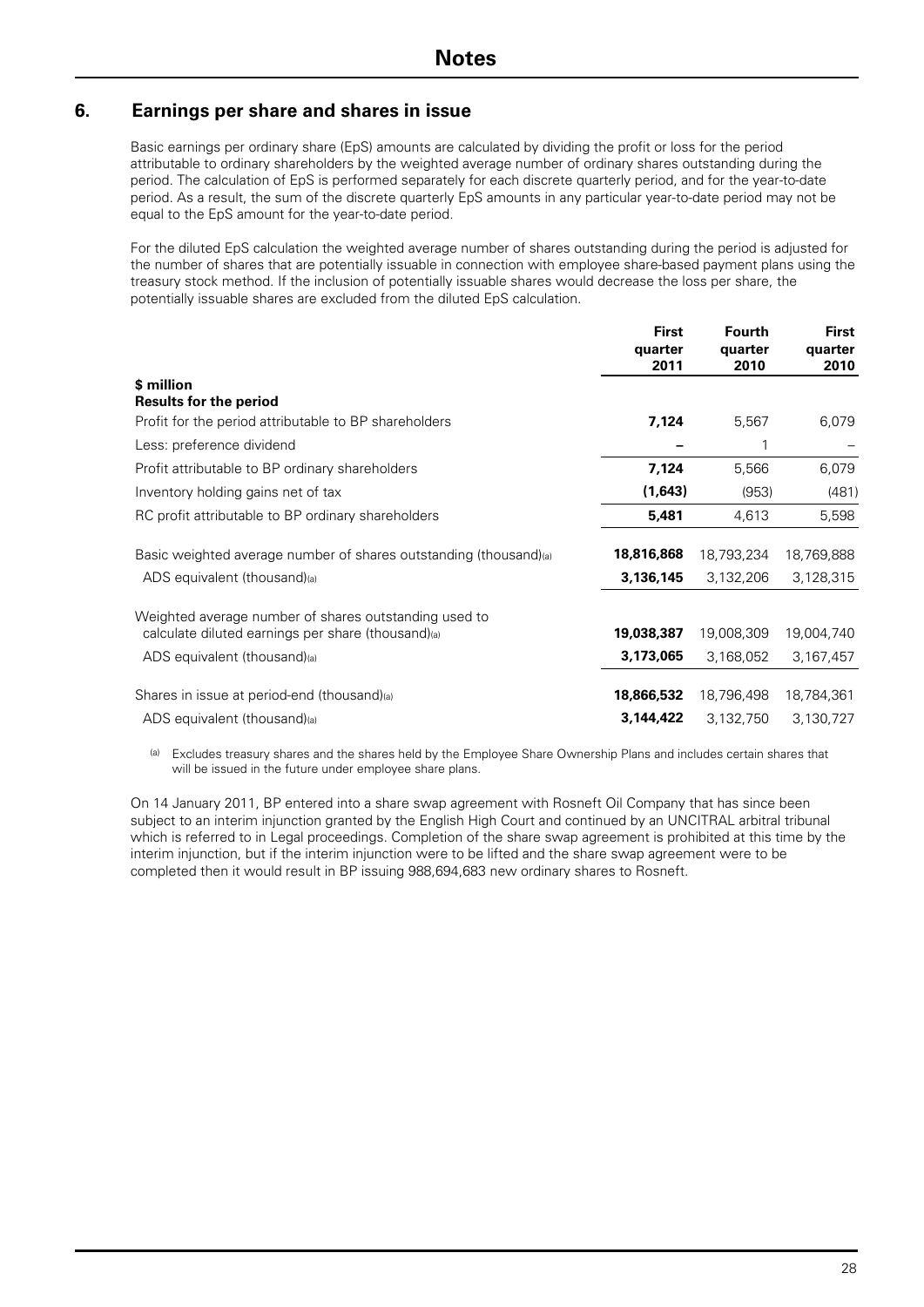### **7. Analysis of changes in net debt**

|                                                                           | <b>First</b><br>quarter<br>2011 | <b>Fourth</b><br>quarter<br>2010 | <b>First</b><br>quarter<br>2010 |
|---------------------------------------------------------------------------|---------------------------------|----------------------------------|---------------------------------|
| \$ million                                                                |                                 |                                  |                                 |
| <b>Opening balance</b>                                                    |                                 |                                  |                                 |
| Finance debt                                                              | 45,336                          | 39,979                           | 34,627                          |
| Less: Cash and cash equivalents                                           | 18,556                          | 12,803                           | 8,339                           |
| Less: FV asset of hedges related to finance debt                          | 916                             | 797                              | 127                             |
| <b>Opening net debt</b>                                                   | 25,864                          | 26,379                           | 26,161                          |
| <b>Closing balance</b>                                                    |                                 |                                  |                                 |
| Finance debt                                                              | 47,102                          | 45,336                           | 32,153                          |
| Less: Cash and cash equivalents                                           | 18,726                          | 18,556                           | 6,841                           |
| Less: FV asset of hedges related to finance debt                          | 870                             | 916                              | 152                             |
| <b>Closing net debt</b>                                                   | 27,506                          | 25,864                           | 25,160                          |
| Decrease (increase) in net debt                                           | (1,642)                         | 515                              | 1,001                           |
| Movement in cash and cash equivalents<br>(excluding exchange adjustments) | (25)                            | 5,924                            | (1, 421)                        |
| Net cash outflow (inflow) from financing<br>(excluding share capital)     | (3,244)                         | (4,033)                          | 2,400                           |
| Movement in finance debt relating to investing activities (a)             | 1,595                           | (1, 152)                         |                                 |
| Other movements                                                           | (21)                            | (185)                            | 7                               |
| Movement in net debt before exchange effects                              | (1,695)                         | 554                              | 986                             |
| Exchange adjustments                                                      | 53                              | (39)                             | 15                              |
| Decrease (increase) in net debt                                           | (1,642)                         | 515                              | 1,001                           |

(a) During the first quarter 2011 disposal transactions were completed in respect of which deposits of \$1,595 million had been received in 2010.

At 31 March 2011 \$796 million of finance debt (\$790 million at 31 December 2010, nil at 31 March 2010) was secured by the pledging of assets, and \$3,530 million was secured in connection with deposits received relating to certain disposal transactions expected to complete in subsequent periods (\$4,780 million at 31 December 2010). In addition, in connection with \$3,799 million of finance debt (\$4,588 million at 31 December 2010), BP has entered into crude oil sales contracts in respect of oil produced from certain fields in offshore Angola and Azerbaijan to provide security to the lending banks. The remainder of finance debt was unsecured.

During the first quarter 2011 the company signed new three-year committed standby facilities totalling \$6.8 billion, available to draw and repay until mid-March 2014, largely replacing existing arrangements. At 31 March 2011 the total available undrawn committed borrowing facilities stood at \$7.5 billion (\$12.5 billion at 31 December 2010).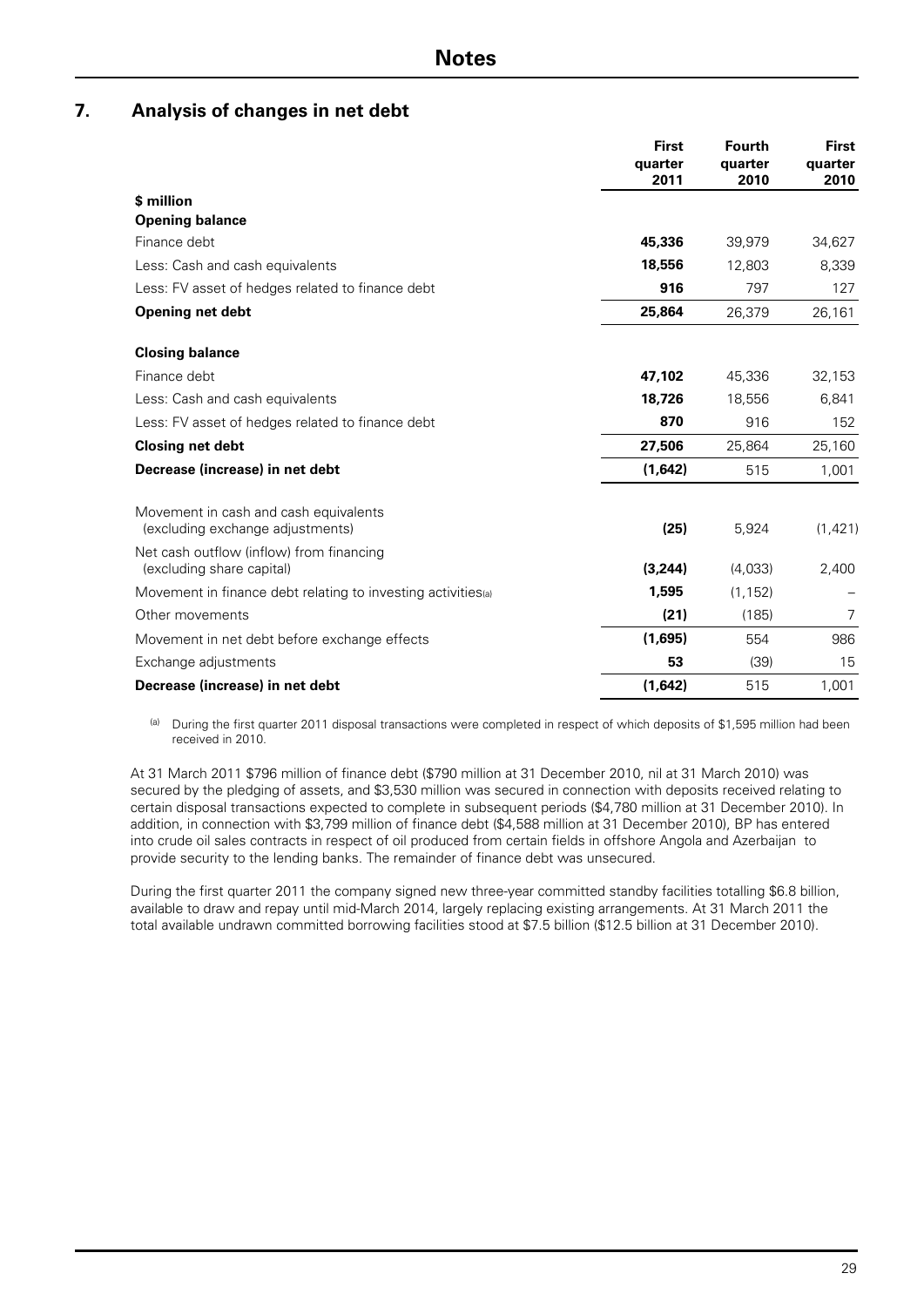### **8. TNK-BP operational and financial information**

|                                                 | <b>First</b> | <b>Fourth</b>        | <b>First</b> |
|-------------------------------------------------|--------------|----------------------|--------------|
|                                                 | quarter      | quarter              | quarter      |
|                                                 | 2011         | 2010                 | 2010         |
| <b>Production</b> (Net of royalties) (BP share) |              |                      |              |
| Crude oil (mb/d)                                | 856          | 858                  | 849          |
| Natural gas (mmcf/d)                            | 719          | 698                  | 673          |
| Total hydrocarbons (mboe/d)(a)                  | 980          | 978                  | 965          |
| \$ million                                      |              |                      |              |
| <b>Income statement</b> (BP share)              |              |                      |              |
| <b>Profit before interest and tax</b>           | 1,526        | 1,263                | 788          |
| Finance costs                                   | (35)         | (30)                 | (38)         |
| Taxation                                        | (246)        | (311)                | (168)        |
| Minority interest                               | (59)         | (68)                 | (39)         |
| Net income                                      | 1,186        | 854                  | 543          |
| <b>Cash flow</b>                                |              |                      |              |
| Dividends received                              |              | 790                  | 256          |
| <b>Balance sheet</b>                            |              | 31 March 31 December |              |
|                                                 |              | 2011                 | 2010         |
| <b>Investments in associates</b>                |              | 11,193               | 9,995        |
|                                                 |              |                      |              |

(a) Natural gas is converted to oil equivalent at 5.8 billion cubic feet = 1 million barrels.

### **9. Subsequent events**

On 22 February 2011, BP announced its intention to sell its interests in a number of operated oil and gas fields in the UK. The assets involved are the Wytch Farm onshore oilfield in Dorset and all of BP's operated gas fields in the southern North Sea, including associated pipeline infrastructure and the Dimlington terminal. BP aims to complete the divestments around the end of 2011, subject to receipt of suitable offers and regulatory and third-party approvals. The assets did not meet the criteria to be classified as assets held for sale in the group balance sheet at 31 March 2011. However, subsequent to the quarter end, the proposed sale of the Wytch Farm onshore oilfield has progressed sufficiently that it has now met the criteria to be classified as held for sale.

On 14 April 2011, BP announced that it had agreed with Rosneft to extend the deadline for satisfaction of conditions precedent for completion of their previously announced share swap agreement to 16 May 2011. The agreement between the two companies follows the 8 April decision of the arbitral tribunal to continue the interim injunction prohibiting completion of the share swap agreement but to allow them to discuss extension of the deadline. This means that the share swap agreement is now subject to a long-stop date for satisfaction of conditions precedent of 16 May 2011, failing which the agreement will terminate. No amounts have been recorded in the first quarter in relation to the share swap agreement as it is subject to ongoing arbitration proceedings. See Legal Proceedings for more information.

### **10. Statutory accounts**

The financial information shown in this publication, which was approved by the Board of Directors on 26 April 2011, is unaudited and does not constitute statutory financial statements. *BP Annual Report and Form 20-F 2010* has been filed with the Registrar of Companies in England and Wales; the report of the auditors on those accounts was unqualified and did not contain a statement under section 498(2) or section 498(3) of the UK Companies Act 2006.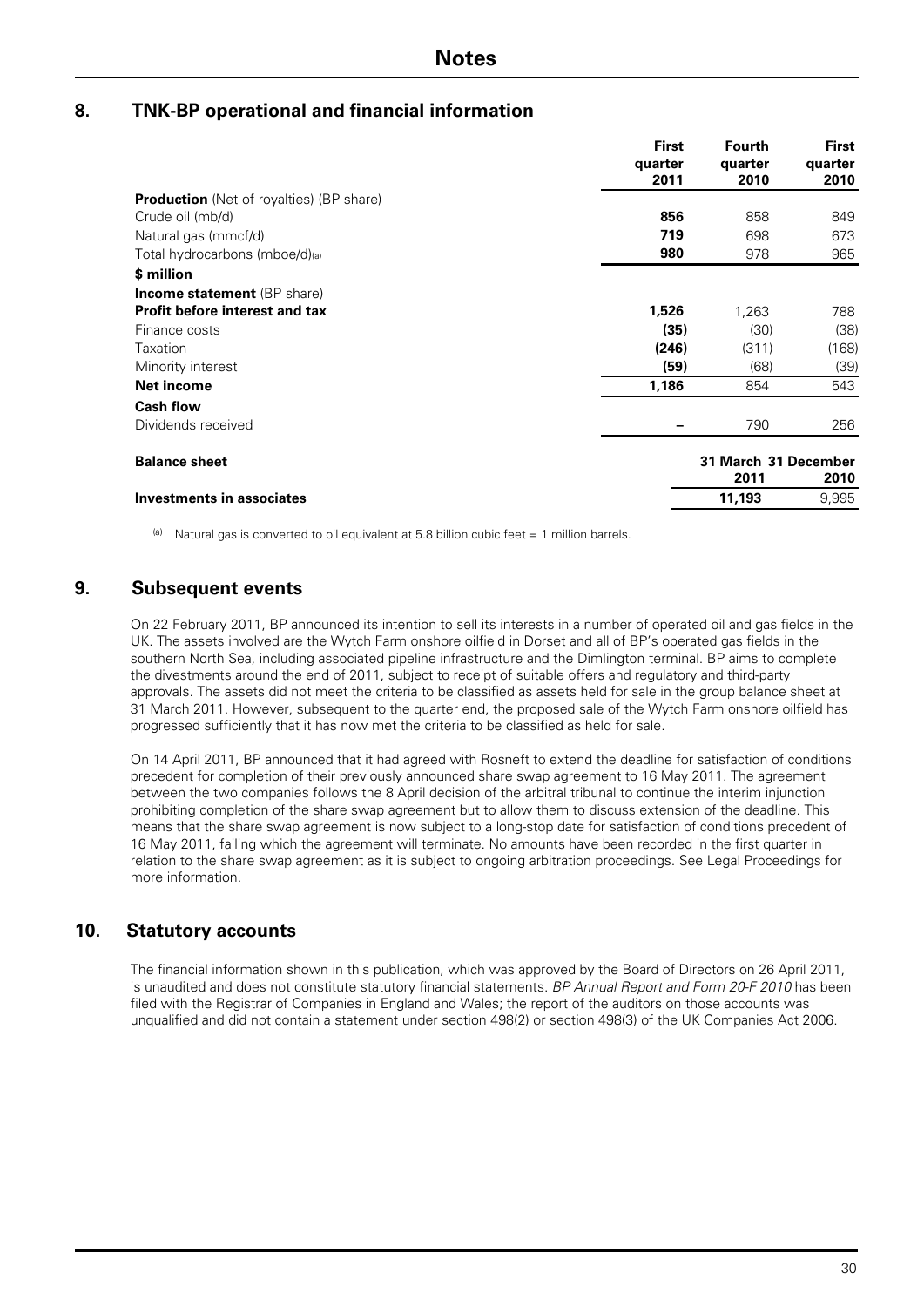#### **Proceedings and investigations relating to the Gulf of Mexico oil spill**

BP p.l.c., BP Exploration & Production Inc. (BP E&P) and various other BP entities (collectively referred to as BP) are among the companies named as defendants in more than 450 private civil lawsuits resulting from the 20 April 2010 explosions and fire on the semi-submersible rig Deepwater Horizon and resulting oil spill (the Incident) and further actions are likely to be brought. BP E&P is lease operator of Mississippi Canyon, Block 252 in the Gulf of Mexico, where the Deepwater Horizon was deployed at the time of the Incident, and holds a 65% working interest. The other working interest owners are Anadarko Petroleum Company (Anadarko) and MOEX Offshore 2007 LLC (MOEX). The Deepwater Horizon, which was owned and operated by certain affiliates of Transocean, Ltd. (Transocean), sank on 22 April 2010. The pending lawsuits and/or claims arising from the Incident have been brought in US federal and state courts. Plaintiffs include individuals, corporations and governmental entities and many of the lawsuits purport to be class actions. The lawsuits assert, among others, claims for personal injury in connection with the Incident itself and the response to it, and wrongful death, commercial or economic injury, breach of contract and violations of statutes. The lawsuits seek various remedies including compensation to injured workers and families of deceased workers, recovery for commercial losses and property damage, claims for environmental damage, remediation costs, injunctive relief, treble damages and punitive damages. Purported classes of claimants include residents of the states of Louisiana, Mississippi, Alabama, Florida, Texas, Tennessee, Kentucky, Georgia and South Carolina, property owners and rental agents, fishermen and persons dependent on the fishing industry, charter boat owners and deck hands, marina owners, gasoline distributors, shipping interests, restaurant and hotel owners and others who are property and/or business owners alleged to have suffered economic loss. Shareholder derivative lawsuits have also been filed in US federal and state courts against various current and former officers and directors of BP alleging, among other things, breach of fiduciary duty, gross mismanagement, abuse of control and waste of corporate assets. Purported class action lawsuits have also been filed in US federal courts against BP entities and various current and former officers and directors alleging, among other things, securities fraud claims, violations of the Employee Retirement Income Security Act (ERISA) and contractual and quasi-contractual claims related to the cancellation of the dividend on 16 June 2010. In addition, BP has been named in several lawsuits alleging claims under the Racketeer-Influenced and Corrupt Organizations Act (RICO). In August 2010, many of the lawsuits pending in federal court were consolidated by the Federal Judicial Panel on Multidistrict Litigation into two multi-district litigation proceedings, one in federal court in Houston for the securities, derivative and ERISA cases and another in federal court in New Orleans for the remaining cases. Since late September, most of the Deepwater Horizon related cases have been pending before these courts.

On 18 February 2011, certain Transocean affiliates filed a third party complaint against BP, the US government, and other corporations involved in the Incident, thereby naming those entities as formal parties in Transocean's Limitation of Liability action pending in federal court in New Orleans.

On 4 April 2011, BP initiated contractual out-of-court dispute resolution proceedings against Anadarko and MOEX, claiming that they have breached the parties' contract by failing to reimburse BP for their working-interest share of Incident-related costs. These procedures will culminate in arbitration if the parties cannot resolve their disputes through negotiation. On 19 April 2011, MOEX filed a cross-claim against BP in the federal Limitation of Liability action, alleging negligence, breach of contract, and seeking a declaration that MOEX is excused from paying charges related to the Incident. MOEX also alleges economic losses, including damage to the reservoir, defense costs, and contribution or indemnity for claims against it by other parties. Also on 19 April 2011, Anadarko filed a cross-claim against BP, alleging gross negligence and 15 other counts under state and federal laws. Like MOEX, Anadarko seeks a declaration that it is excused from its contractual obligation to pay Incident-related costs. Anadarko also seeks damages from alleged economic losses and contribution or indemnity for claims filed against it by other parties.

On 20 April 2011, Transocean filed claims in Transocean's Limitation of Liability action alleging that BP had breached BP America Production Company's contract with Transocean Holdings LLC by BP not agreeing to indemnify Transocean against liability related to the Deepwater Horizon incident and by not paying certain invoices. Transocean also asserted claims against BP under state law, maritime law, and the Oil Pollution Act of 1990 (OPA 90) for contribution. Also on 20 April 2011, Halliburton Energy Services, Inc. (Halliburton), filed claims in Transocean's Limitation of Liability action in which it sought indemnification from BP for claims brought against Halliburton in that action, and Cameron International Corporation (Cameron) asserted claims against BP for contribution under state law, maritime law, and OPA 90, as well as for contribution on the basis of comparative fault. Halliburton also asserted a claim for negligence, gross negligence and wilful misconduct against BP and others. On 19 April 2011, Halliburton filed a separate lawsuit in Texas state court seeking indemnification from BP E&P for certain tort and pollution-related liabilities resulting from the Incident and resulting oil spill.

On 20 April 2011, BP asserted claims against Cameron, Halliburton, and Transocean in the Limitation of Liability action. BP's claims against Transocean include breach of contract, unseaworthiness of the Deepwater Horizon vessel, negligence (or gross negligence and/or gross fault as may be established at trial based upon the evidence), contribution and subrogation for costs (including those arising from litigation claims) resulting from the Incident and oil spill, as well as a declaratory claim that Transocean is wholly or partly at fault for the Incident and responsible for its proportionate share of the costs and damages. BP's claims against Cameron assert that Cameron is liable under maritime law for providing a Blowout Preventer (BOP) that was unreasonably dangerous in design based on certain design defects, that Cameron was negligent with respect to certain maintenance and repair that it conducted on the Deepwater Horizon BOP, and that Cameron is liable to BP for contribution and subrogation of the damages, costs and expenses that BP has paid and will continue to pay relating to BP's response efforts and the various claims brought against BP. BP asserted claims against Halliburton for fraud and fraudulent concealment based on Halliburton's misrepresentations to BP concerning, among other things, the stability testing on the foamed cement used at the Mississippi Canyon Block 252, well; for negligence (or, if established by the evidence at trial,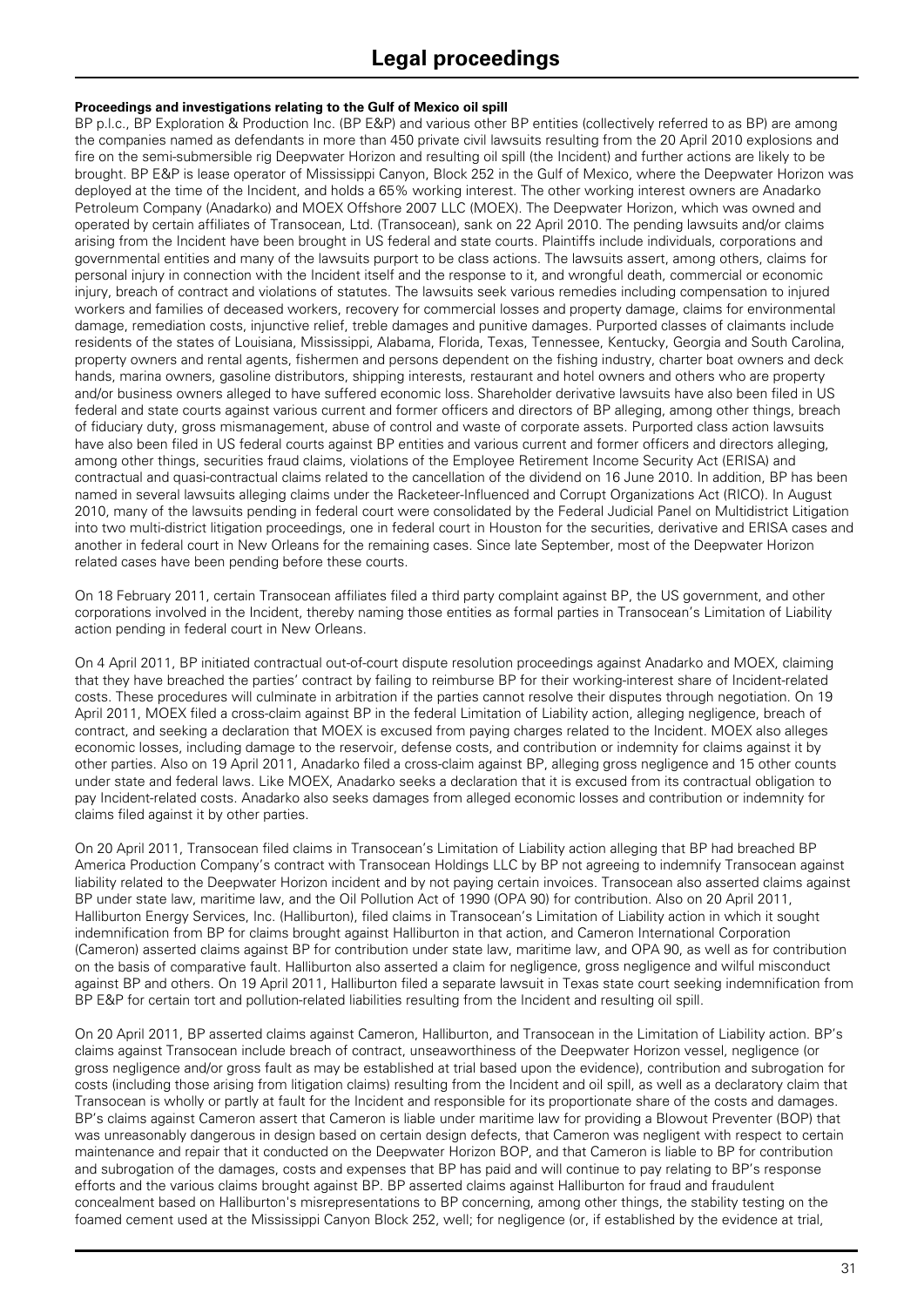gross negligence) based on Halliburton's performance of its professional services, including cementing and mud logging services; and for contribution and subrogation for amounts that BP has paid in responding to the Incident and oil spill, as well as in OPA assessments and in payments to plaintiffs. Also on 20 April 2011, BP filed a complaint in federal court in the Southern District of Texas, Houston Division, against Halliburton. That complaint alleges the same counts as BP's claim against Halliburton in Transocean's Limitation of Liability action.

Under the Oil Pollution Act 1990 (OPA 90), BP E&P has been designated as one of the 'responsible parties' for the oil spill resulting from the Incident. Accordingly, BP E&P is one of the parties that the US government alleges is financially responsible for the clean-up of the spill and for economic damages as provided by OPA 90. In addition, pursuant to OPA 90, the US Coast Guard has requested reimbursement from BP and the other responsible parties for its costs of responding to the Incident, and BP has paid all amounts due as of the date hereof. Continuing requests for cost reimbursement are expected from the US Coast Guard and other governmental authorities. In addition, BP is participating with federal and state trustees in a co-operative assessment of potential natural resource damages associated with the spill. Under OPA 90, the US government alleges that BP E&P is one of the parties financially responsible for paying the reasonable assessment costs incurred by these trustees as well as natural resource damages that result from the Incident.

BP E&P has established and committed to fund the Deepwater Horizon Oil Spill Trust, a \$20-billion trust fund to pay costs and satisfy legitimate claims. BP E&P has contributed \$6.25 billion to the trust fund at the end of the first quarter of 2011. This will be supplemented by additional payments of \$1.25 billion per quarter until a total of \$20 billion has been paid into the trust fund. While the trust fund is building, BP E&P has pledged collateral consisting of an overriding royalty interest in oil and gas production from certain assets in the Gulf of Mexico sufficient at any time to secure the difference between the amount deposited as of that date and \$20 billion. The establishment of this trust does not represent a cap on BP's liabilities, and BP does not admit to a liability of this amount. The trust fund will pay claims administered by the GCCF, state and local government claims resolved by BP, final judgments, settlements, state and local response costs, and natural resource damages and related costs. Payments from the trust fund will be made upon adjudication or resolution of claims or the final determination of other costs covered by the account. Upon the termination of the trust fund, the funds, if any remaining once the claims process has been completed, will revert to BP E&P.

BP is subject to a number of investigations related to the Incident by numerous agencies of the US government. On 27 April 2010, the US Coast Guard and the Minerals Management Service (renamed the Bureau of Ocean Energy Management, Regulation and Enforcement (BOEMRE) in June 2010) convened a joint investigation of the Incident by establishing a Marine Board of Investigation (Marine Board of Investigation) aimed at determining the causes of the Incident and recommending safety improvements. BP was designated as one of several Parties in Interest in the investigation. In a report dated 20 March 2011, the Joint Investigation Team (JIT) for the Marine Board of Investigation issued the Final Report of the Forensic Examination of the *Deepwater Horizon* Blowout Preventer (BOP) prepared by Det Norske Veritas (BOP Report). BP has fully supported the JIT investigation. The BOP Report concludes that the position of the drill pipe against the blind shear rams prevented the BOP from functioning as intended. BP continues to review the BOP Report and agrees with the Report's recommendation that additional testing should be completed to provide a more comprehensive view of why the BOP failed. On 22 April 2011, the US Coast Guard issued its report (Maritime Report) focused upon the maritime aspects of the Incident. The Maritime Report criticizes Transocean's maintenance operations and safety culture, while also criticizing the Republic of the Marshall Islands – the flag state responsible for certifying Transocean's *Deepwater Horizon* vessel. The BOEMRE is expected to issue a subsequent report that will likely focus more heavily on the drilling aspects of the Incident and hence the roles of BP, Halliburton and Cameron.

On 21 May 2010, President Obama signed an executive order establishing the National Commission on the BP Deepwater Horizon Oil Spill and Offshore Drilling (National Commission) to examine and report on, within six months of the date of the Commission's first meeting, the relevant facts and circumstances concerning the causes of the Gulf of Mexico oil spill incident and develop options for guarding against, and mitigating the impact of, oil spills associated with offshore drilling, taking into consideration the environmental, public health, and economic effects of such options. On 11 January 2011, the National Commission published its final report on the causes of the Incident and its recommendations for policy and regulatory changes for offshore drilling. On 17 February 2011, the National Commission's Chief Counsel published a separate report on his investigation that provides additional information about the causes of the Incident. The National Commission ceased operations on 11 March 2011.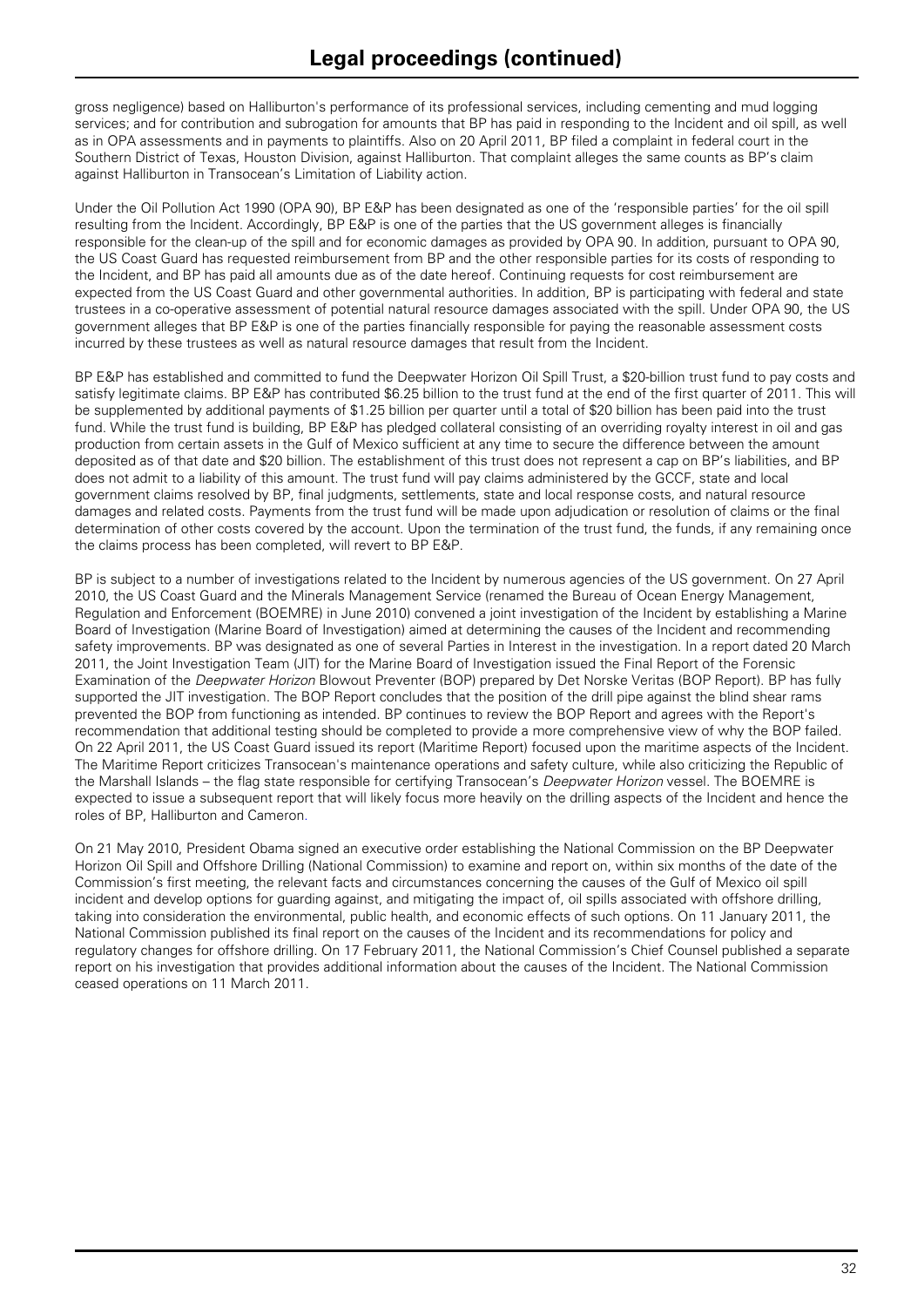On 7 July 2010, the US Chemical Safety and Hazard Investigation Board (CSB) informed BP of its intent to conduct an investigation of the Incident. The investigation is focused on the 20 April 2010 explosions and fire, and not the resulting oil spill or response efforts. The CSB is expected to issue within two years several investigation reports that will seek to identify the alleged root cause(s) of the Incident, and recommend improvements to BP and industry practices and to regulatory programmes to prevent recurrence and mitigate potential consequences. Also, at the request of the Department of the Interior, the National Academy of Engineering/National Research Council established a Committee (Committee) to examine the performance of the technologies and practices involved in the probable causes of the explosion, including the performance of the blowout preventer and related technology features, and to identify and recommend available technology, industry best practices, best available standards, and other measures in the US and around the world related to oil and gas deepwater exploratory drilling and well completion to avoid future occurrence of such events. On 17 November 2010 the Committee publicly released its interim report setting forth the Committee's preliminary findings and observations on various actions and decisions including well design, cementing operations, well monitoring, and well control actions. The interim report also considers management, oversight, and regulation of offshore operations. We expect that the Committee will issue its final report that presents the Committee's final analysis, including findings and/or recommendations, by 1 June 2011 (a pre-publication version of report), with further review and a final published version to follow by 30 December 2011.

A second, unrelated National Academies' Committee will be looking at the methodologies available for assessing spill impacts on ecosystems in the Gulf of Mexico, and a summary of the known effects of the spill, the impacts in the context of stresses from other human activities in the Gulf, and identification of research and monitoring needs to more fully understand the effects of the spill and gauge progress towards recovery and restoration.

A third National Academies' Committee will be studying methods for assessing the effectiveness of safety and environmental management systems (SEMS) established by offshore oil and gas operators. The Committee will be preparing an interim report that will identify a range of assessment means and the pros and cons of each; we understand that the Committee plans to issue the interim report in April 2011. We also understand that the Committee will issue a final report of recommendations that will focus on assessing human and organizational factors, and that the Committee expects to complete the final report of recommendations by 30 December 2011.

On 14 June 2010, the US Coast Guard initiated an Incident Specific Preparedness Review (ISPR) to examine the implementation and effectiveness of the response and recovery operations relating to the spill. On 18 March 2011, the Coast Guard ISPR team released its final report capturing lessons learned from the incident as well as making recommendations on how to improve future oil spill response and recovery efforts.

On 10 March 2011, the Flow Rate Technical Group (FRTG), Department of the Interior, issued its final report titled "Assessment of Flow Rate Estimates for the Deepwater Horizon/Macondo Well Oil Spill." The report provides a summary of the strengths and limitations of the different methods used by the US government to estimate the flow rate and a range of estimates from 13,000 bpd to over 100,000 bpd. The report concludes that the most accurate estimate was 53,000 bpd just prior to shut in, with an uncertainty on that value of ±10% based on FRTG collective experience and judgment, and, based on modeling, the flow on day one of the Incident was 62,000 bpd. BP is currently reviewing the report.

Additionally, BP representatives have appeared before multiple committees of the US Congress that have been conducting inquiries into the Incident. BP has provided documents and written information in response to requests by these committees and will continue to do so.

On 1 June 2010, the US Department of Justice (DoJ) announced that it is conducting an investigation into the Incident encompassing possible violations of US civil or criminal laws. The United States filed a civil complaint against BP E&P and others on 15 December 2010. The complaint seeks a declaration of liability under OPA 90 and civil penalties under the Clean Water Act. Paragraph 92 of the complaint sets forth a purported 'reservation of rights' on behalf of the United States to amend the complaint or file additional complaints seeking various remedies under various laws and regulations, including but not limited to eight specifically mentioned federal statutes. Paragraph 92 of the complaint likewise contains a similar 'reservation of rights' regarding the conduct of 'administrative proceedings' under 'the Outer Continental Shelf Lands Act, 43 U.S.C. §§ 1301 et seq., and the Federal Oil and Gas Royalty Management Act, 30 U.S.C. §§ 1701 et seq.' On 20 April 2011, BP filed claims against Cameron, Halliburton, and Transocean in the DoJ action, seeking contribution for any assessments against BP under OPA 90 based on those entities' fault.

Citizens groups have also filed either lawsuits or notices of intent to file lawsuits seeking civil penalties and injunctive relief under the Clean Water Act and other environmental statutes. The DoJ announced on 7 March 2011 that it created a unified task force of federal agencies, led by the DoJ Criminal Division, to investigate the Gulf of Mexico incident. Other US federal agencies may commence investigations relating to the Incident. The SEC and DoJ are investigating securities matters arising in relation to the Incident.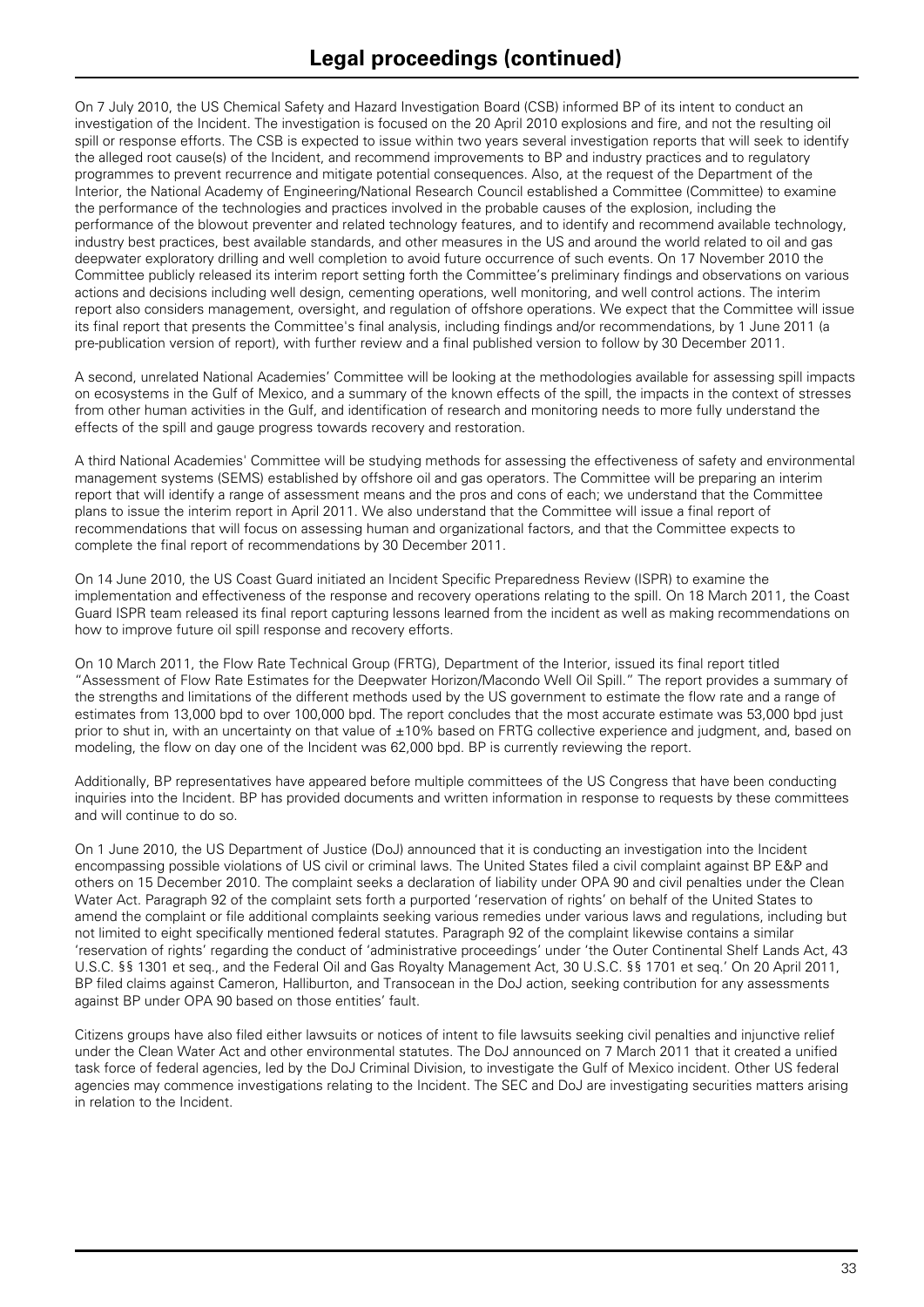The State of Alabama has filed a lawsuit seeking damages for alleged economic and environmental harms, including natural resource damages, civil penalties under state law, declaratory and injunctive relief, and punitive damages as a result of the Incident. The State of Louisiana has filed a lawsuit to declare various BP entities (as well as other entities) liable for removal costs and damages, including natural resource damages under federal and state law, to recover civil penalties, attorney's fees, and response costs under state law, and to recover for alleged negligence, nuisance, trespass, fraudulent concealment and negligent misrepresentation of material facts regarding safety procedures and BP's (and other defendants') ability to manage the oil spill, unjust enrichment from economic and other damages to the State of Louisiana and its citizens, and punitive damages. It is possible that the States of Mississippi, Florida, Texas or other states and/or local governments, such as coastal municipalities also may initiate investigations and bring civil or criminal actions seeking damages, penalties and fines for violating state or local statutes. The Louisiana Department of Environmental Quality has issued an administrative order seeking injunctive relief and environmental civil penalties under state law, and several local governments in the State of Louisiana have filed suits under state wildlife statutes seeking penalties for damage to wildlife as a result of the spill. On 10 December 2010, the Mississippi Department of Environmental Quality issued a Complaint and Notice of Violation alleging violations of several State environmental statutes.

On 21 April 2011, BP entered a framework agreement with natural resource trustees for the United States and five Gulf coast states, providing for up to \$1 billion to be spent on early restoration projects to address natural resource injuries resulting from the Gulf of Mexico oil spill. Funding for these projects will come from the \$20-billion Deepwater Horizon Oil Spill Trust. BP will work with the trustees of the Deepwater Horizon Oil Spill Trust to create a separate sub account to ensure that funds are made available to pay for early restoration projects and other NRD claims. Each project that is selected for early restoration pursuant to the framework agreement must be agreed to by BP and all natural resource trustees. Each project agreement will identify the natural resource improvements that the parties expect to achieve with the project, and those improvements will offset BP's alleged liability for natural resource damages in settlement agreements or final court judgments. The parties seek to begin early restoration under this agreement in 2011 and 2012

On 15 September 2010, three Mexican states bordering the Gulf of Mexico (Veracruz, Quintana Roo, and Tamaulipas) filed lawsuits in federal court in Texas against several BP entities. These lawsuits allege that the Incident harmed their tourism, fishing, and commercial shipping industries (resulting in, among other things, diminished tax revenue), damaged natural resources and the environment, and caused the states to incur expenses in preparing a response to the Incident. On 5 April 2011, the State of Yucatan submitted a claim to the GCCF alleging potential damage to its natural resources and environment, and seeking to recover the cost of assessing the alleged damage.

BP's potential liabilities resulting from threatened, pending and potential future claims, lawsuits and enforcement actions relating to the Incident, together with the potential cost of implementing remedies sought in the various proceedings, cannot be fully estimated at this time but they have had and are expected to have a material adverse impact on the group's business, competitive position, cash flows, prospects, liquidity, shareholder returns and/or implementation of its strategic agenda, particularly in the US. These potential liabilities may continue to have a material adverse effect on the group's results and financial condition. See Note 2 on pages 21 – 26 for information regarding the financial impact in 2011 of the Incident and see the financial statements contained in BP's *Annual Report and Form 20-F 2010* for information regarding 2010*.*

#### **Other legal proceedings**

From 25 October 2007 to 23 October 2010, BP America Inc. (BP America) was subject to oversight by an independent monitor, who had authority to investigate and report alleged violations of the US Commodity Exchange Act or US Commodity Futures Trading Commission (CFTC) regulations and to recommend corrective action. The appointment of the independent monitor was a condition of the deferred prosecution agreement (DPA) entered into with the DoJ on 25 October 2007 relating to allegations that BP America manipulated the price of February 2004 TET physical propane and attempted to manipulate the price of TET propane in April 2003 and the companion consent order with the CFTC, entered the same day, resolving all criminal and civil enforcement matters pending at that time concerning propane trading by BP Products North America Inc. (BP Products). The DPA required BP America's and certain of its affiliates' continued co-operation with the US government's investigation and prosecution of the trades in question, as well as other trading matters that may arise. The DPA had a term of three years but could be extended by two additional one-year periods, and contemplated dismissal of all charges at the end of the term following the DoJ's determination that BP America has complied with the terms of the DPA. The initial three year term has expired and the DoJ's motion to dismiss the action underlying the DPA was granted on 31 January 2011. Investigations into BP's trading activities continue to be conducted from time to time. The US Federal Energy Regulatory Commission (FERC) and the US Commodity Futures Trading Commission (CFTC) are currently investigating several BP entities regarding trading in the next-day natural gas market at Houston Ship Channel during October and November 2008. The FERC Office of Enforcement staff notified BP on 12 November 2010 of their preliminary conclusions relating to alleged market manipulation in violation of 18 C.F.R. Sec. 1c.1. The FERC staff will determine whether to pursue the investigation, to close the investigation, or to seek authority to pursue resolution by settlement. On 30 November 2010, CFTC Enforcement staff also provided BP with a notice of intent to recommend charges based on the same conduct alleging that BP engaged in attempted market manipulation in violation of Section 6(c), 6(d), and 9(a)(2) of the Commodity Exchange Act. BP submitted responses to both notices on 23 December 2010 providing a detailed response that it did not engage in any inappropriate or unlawful activity.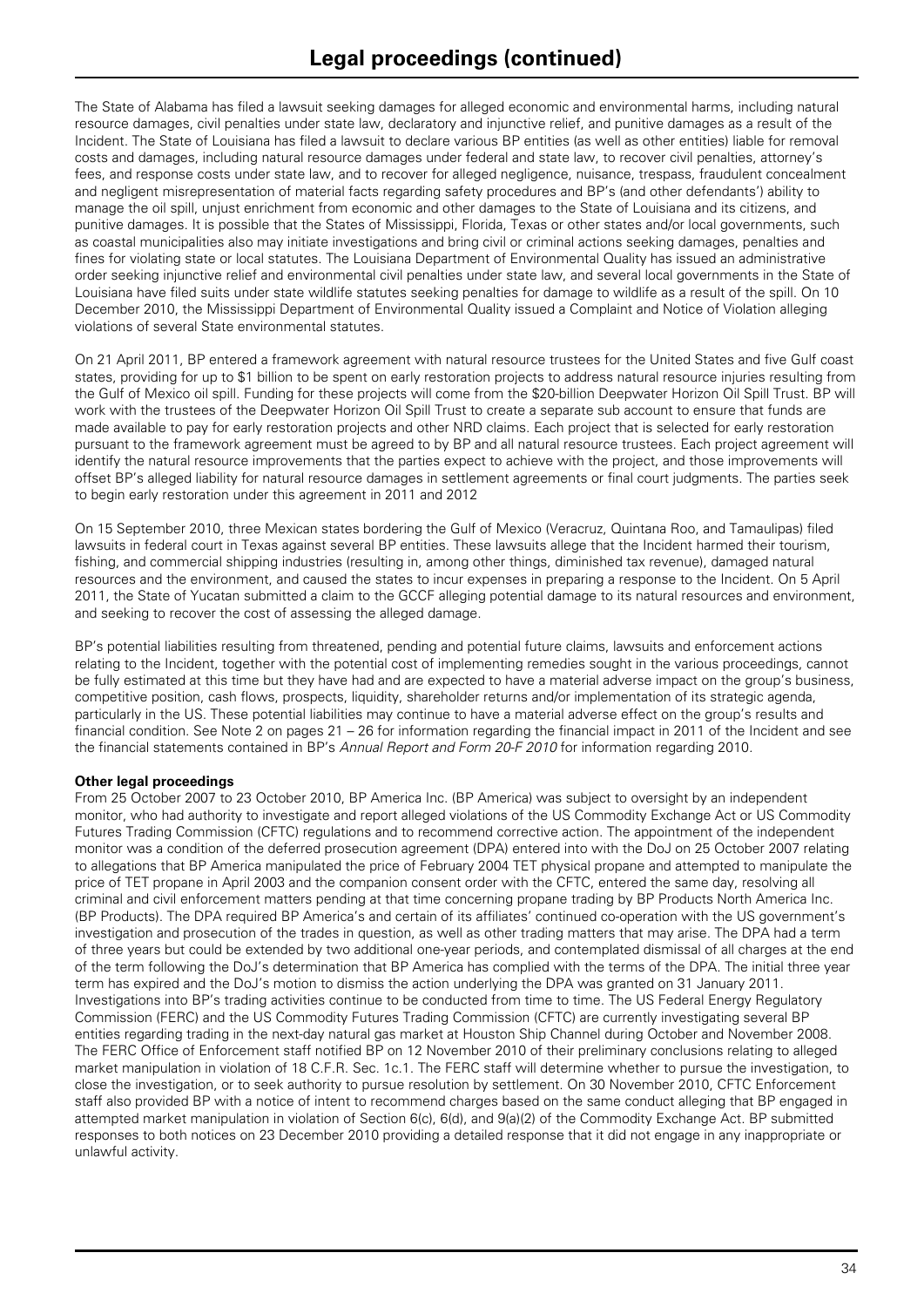Private complaints, including class actions, were also filed against BP Products and affiliates alleging propane price manipulation. The complaints contained allegations similar to those in the CFTC action as well as of violations of federal and state antitrust and unfair competition laws and state consumer protection statutes and unjust enrichment. The complaints sought actual and punitive damages and injunctive relief. Settlement in both groups of the class actions (the direct and indirect purchasers) has received final court approval. Two independent lawsuits from class members who opted out of the direct purchaser settlement have now been settled in principle.

On 23 March 2005, an explosion and fire occurred in the isomerization unit of BP Products' Texas City refinery as the unit was coming out of planned maintenance. Fifteen workers died in the incident and many others were injured. BP Products has resolved all civil injury claims arising from the March 2005 incident.

In March 2007, the US Chemical Safety and Hazard Investigation Board (CSB) issued a report on the incident. The report contained recommendations to the Texas City refinery and to the board of directors of BP. In May 2007, BP responded to the CSB's recommendations. BP and the CSB will continue to discuss BP's responses with the objective of the CSB's agreeing to close out its recommendations.

On 25 October 2007, the DoJ announced that it had entered into a criminal plea agreement with BP Products related to the March 2005 explosion and fire. On 4 February 2008, BP Products pleaded guilty, pursuant to the plea agreement, to one felony violation of the risk management planning regulations promulgated under the US Clean Air Act (CAA) and on 12 March 2009, the court accepted the plea agreement. In connection with the plea agreement, BP Products paid a \$50-million criminal fine and was sentenced to three years' probation which is set to expire on 12 March 2012. Compliance with a 2005 US Occupational Safety and Health Administration (OSHA) settlement agreement (2005 Agreement) and a 2006 agreed order entered into by BP Products with the Texas Commission on Environmental Quality (TCEQ) are conditions of probation.

The Texas Office of Attorney General, on behalf of TCEQ, has filed a petition against BP Products asserting certain air emissions and reporting violations at the Texas City refinery from 2005 to 2010, including in relation to the March 2005 explosion and fire. BP is contesting the petition in a pending civil proceeding. In March 2010, TCEQ notified the DoJ of its belief that certain of the alleged violations may violate the 25 October 2007 plea agreement.

On 9 August 2010, the Texas Attorney General filed a separate petition against BP Products asserting emissions violations relating to a 6 April 2010 compressor fire and subsequent flaring event at the Texas City refinery's ultracracker unit. This emissions event is also the subject of a number of civil suits by many area workers and residents alleging personal injury and property damages and seeking substantial damages.

In September 2009, BP Products filed a petition to clarify specific required actions and deadlines under the 2005 Agreement with OSHA. That agreement resolved citations issued in connection with the March 2005 Texas City refinery explosion. OSHA denied BP Products' petition.

In October 2009 OSHA issued citations to the Texas City refinery seeking a total of \$87.4 million in civil penalties for alleged violations of the 2005 Agreement and alleged process safety management violations. BP Products contested these citations. These matters were subsequently transferred for review to the Occupational Safety and Health (OSH) Review Commission.

A settlement agreement between BP Products and OSHA in August 2010 (2010 Agreement) resolved the petition filed by BP Products in September 2009 and the alleged violations of the 2005 Agreement. BP Products has paid a penalty of \$50.6 million in that matter and agreed to perform certain abatement actions. Compliance with the 2010 Agreement (which is set to expire on 12 March 2012) is also a condition of probation due to the linkage between this 2010 Agreement and the 2005 Agreement.

On 6 May, 2010, certain persons qualifying under the US Crime Victims Rights Act as victims in relation to the Texas City plea agreement requested that the federal court revoke BP Products' probation based on alleged violations of the Court's conditions of probation. The alleged violations of probation relate to the alleged failure to comply with the 2005 Agreement.

The OSHA process safety management citations issued in October 2009 were not resolved by the August 2010 settlement agreement. The proposed penalties in that matter are \$30.7 million. The matter is currently before the OSH Review Commission which has assigned an Administrative Law Judge for purposes of mediation. These citations do not allege violations of the 2005 Agreement.

A shareholder derivative action was filed against several current and former BP officers and directors based on alleged violations of the CAA and OSHA regulations at the Texas City refinery subsequent to the March 2005 explosion and fire. An investigation by a special committee of BP's board into the shareholder allegations has been completed and the committee has recommended that the allegations do not warrant action by BP against the officers and directors. BP has filed a motion to dismiss the shareholder derivative action.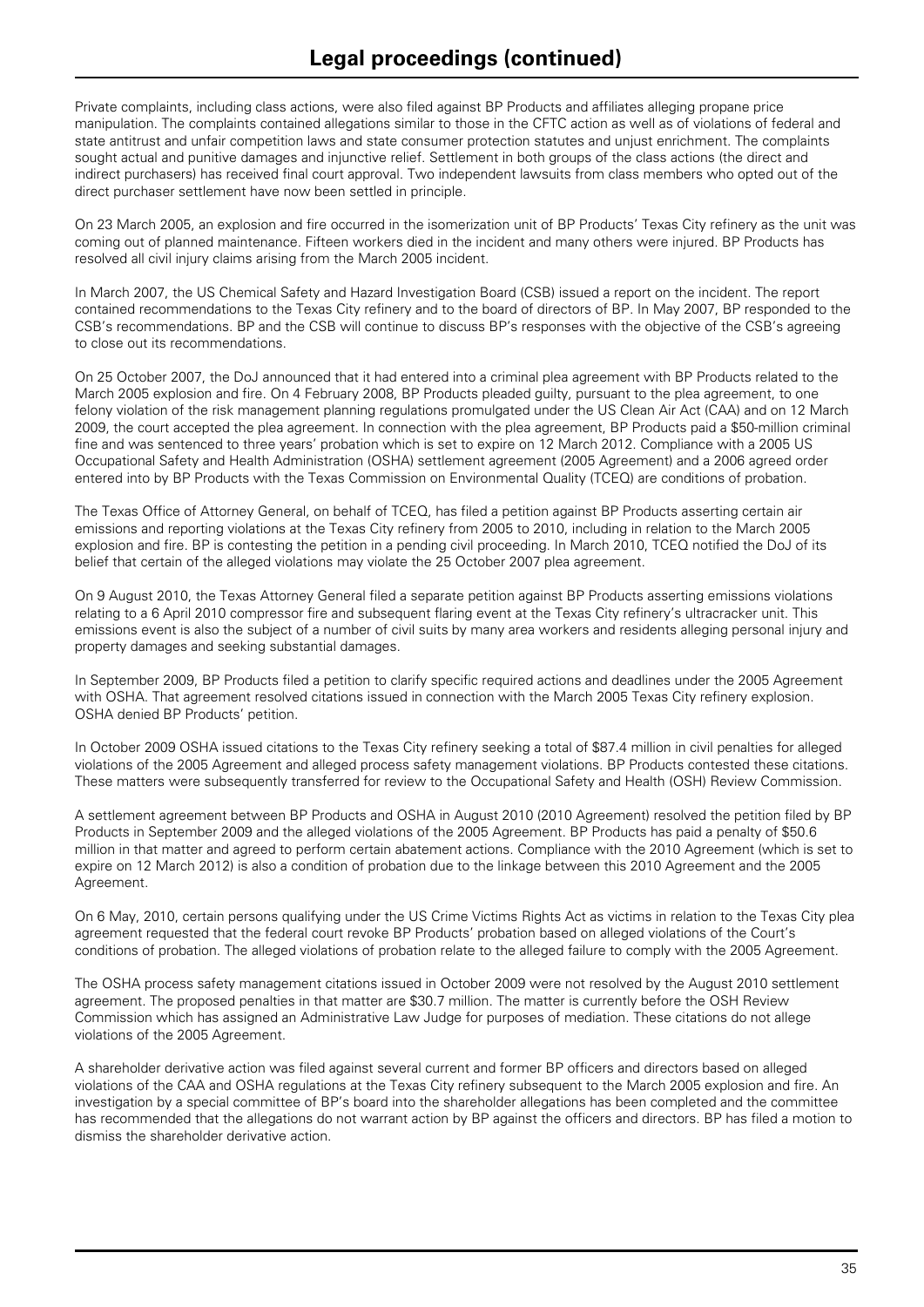On 29 November 2007, BP Exploration (Alaska) Inc. (BPXA) entered into a criminal plea agreement with the DoJ relating to leaks of crude oil in March and August 2006. BPXA's guilty plea, to a misdemeanour violation of the US Water Pollution Control Act, included a term of three years' probation. On 29 November, 2009 a spill of approximately 360 barrels of crude oil and produced water was discovered beneath a line running from a well pad to the Lisburne Processing Center in Prudhoe Bay, Alaska. On 17 November, 2010, the US Probation Officer filed a petition in federal district court to revoke BPXA's probation based on an allegation that the Lisburne event was a criminal violation of state or federal law. A hearing is scheduled for the week of 5 September 2011. On 12 May 2008, a BP p.l.c. shareholder filed a consolidated complaint alleging violations of federal securities law on behalf of a putative class of BP p.l.c. shareholders against BP p.l.c., BPXA, BP America, and four officers of the companies, based on alleged misrepresentations concerning the integrity of the Prudhoe Bay pipeline before its shutdown on 6 August 2006. On 8 February 2010, the Ninth Circuit Court of Appeals accepted BP's appeal from a decision of the lower court granting in part and denying in part BP's motion to dismiss the lawsuit. Briefing is complete and oral argument was held on 7 March 2011. We await the court's decision.

On 31 March 2009, the DoJ filed a complaint against BPXA seeking civil penalties and injunctive relief relating to the 2006 oil releases. The complaint alleges that BPXA violated various federal environmental and pipeline safety statutes and associated regulations in connection with the two releases and its maintenance and operation of North Slope pipelines. The State of Alaska also filed a complaint on 31 March 2009 against BPXA seeking civil penalties and damages relating to these events. The complaint alleges that the two releases and BPXA's corrosion management practices violated various statutory, contractual and common law duties to the State, resulting in penalty liability, damages for lost royalties and taxes, and liability for punitive damages.

Approximately 200 lawsuits were filed in state and federal courts in Alaska seeking compensatory and punitive damages arising out of the Exxon Valdez oil spill in Prince William Sound in March 1989. Most of those suits named Exxon (now ExxonMobil), Alyeska Pipeline Service Company (Alyeska), which operates the oil terminal at Valdez, and the other oil companies that own Alyeska. Alyeska initially responded to the spill until the response was taken over by Exxon. BP owns a 46.9% interest (reduced during 2001 from 50% by a sale of 3.1% to Phillips) in Alyeska through a subsidiary of BP America Inc. and briefly indirectly owned a further 20% interest in Alyeska following BP's combination with Atlantic Richfield Company (Atlantic Richfield). Alyeska and its owners have settled all the claims against them under these lawsuits. Exxon has indicated that it may file a claim for contribution against Alyeska for a portion of the costs and damages that it has incurred. If any claims are asserted by Exxon that affect Alyeska and its owners, BP will defend the claims vigorously.

Since 1987, Atlantic Richfield, a subsidiary of BP, has been named as a co-defendant in numerous lawsuits brought in the US alleging injury to persons and property caused by lead pigment in paint. The majority of the lawsuits have been abandoned or dismissed against Atlantic Richfield. Atlantic Richfield is named in these lawsuits as alleged successor to International Smelting and Refining and another company that manufactured lead pigment during the period 1920-1946. Plaintiffs include individuals and governmental entities. Several of the lawsuits purport to be class actions. The lawsuits seek various remedies including compensation to lead-poisoned children, cost to find and remove lead paint from buildings, medical monitoring and screening programmes, public warning and education of lead hazards, reimbursement of government healthcare costs and special education for lead-poisoned citizens and punitive damages. No lawsuit against Atlantic Richfield has been settled nor has Atlantic Richfield been subject to a final adverse judgment in any proceeding. The amounts claimed and, if such suits were successful, the costs of implementing the remedies sought in the various cases could be substantial. While it is not possible to predict the outcome of these legal actions, Atlantic Richfield believes that it has valid defences. It intends to defend such actions vigorously and believes that the incurrence of liability is remote. Consequently, BP believes that the impact of these lawsuits on the group's results, financial position or liquidity will not be material.

On 8 March 2010, OSHA issued citations to BP's Toledo refinery alleging violations of the Process Safety Management Standard, with penalties of approximately \$3 million. These citations resulted from an inspection conducted pursuant to OSHA's Petroleum Refinery Process Safety Management National Emphasis Program. BP Products has contested the citations, and the matter is currently before the OSH Review Commission which has assigned an Administrative Law Judge to decide this proceeding.

BP is the operator and 56% interest owner of the Atlantis unit in production in the Gulf of Mexico. In April 2009, Kenneth Abbott, as relator, filed a US False Claims Act lawsuit against BP, alleging that BP violated federal regulations, and made false statements in connection with its compliance with those regulations, by failing to have necessary documentation for the Atlantis subsea and other systems. That complaint was unsealed in May 2010 and served on BP in June 2010. In September 2010, Kenneth Abbott and Food & Water Watch filed an amended complaint in the False Claims Act lawsuit seeking an injunction shutting down the Atlantis platform. The court denied BP's motion to dismiss the complaint in March 2011. Separately, also in March 2011, BOEMRE issued its investigation report of the Abbott Atlantis allegations, which concluded that Mr. Abbott's allegations that Atlantis operations personnel lacked access to critical, engineer-approved drawings were without merit and that his allegations about false submissions by BP to BOEMRE were unfounded.